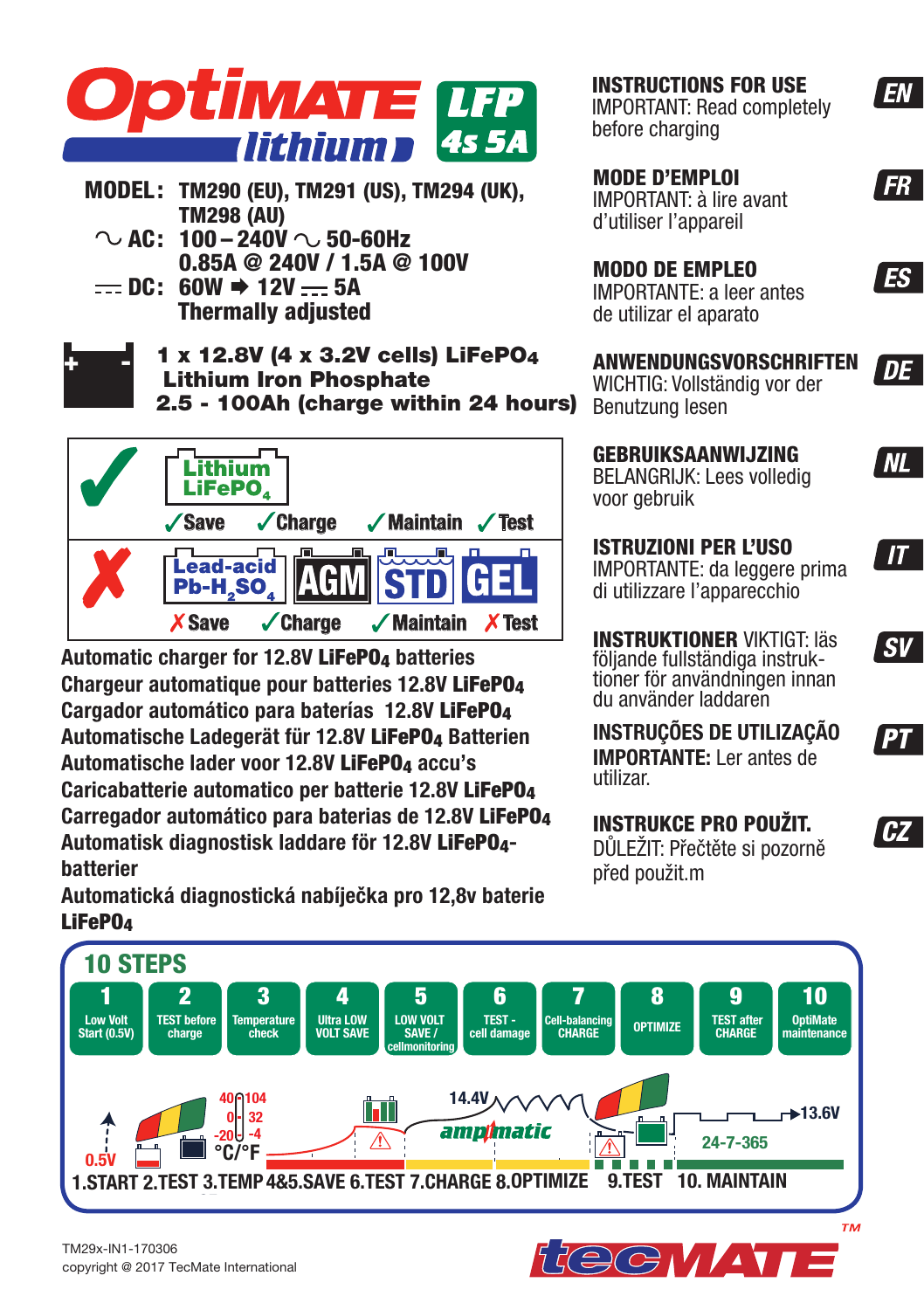# **LED PANEL MAINTAIN <sup>8</sup> <sup>7</sup> <sup>6</sup> 1 2** Œ **TEST**  $\mathbb{C}$ **FT OPTIMIZE 5 CHARGE 4** safe $T^o$ **3 SAVE** ampimatic **PROGRAM > LEDs**

**TEST MAINTAIN 30m - 12h 365 CHARGE OPTIMIZE 24h max SAVE 15m - 4h 10m - 12h TEST 10s** 6 7 8  $3$  4  $5$   $7$  6  $7$ 

**TEST > LEDs**



## **BMS RESET**

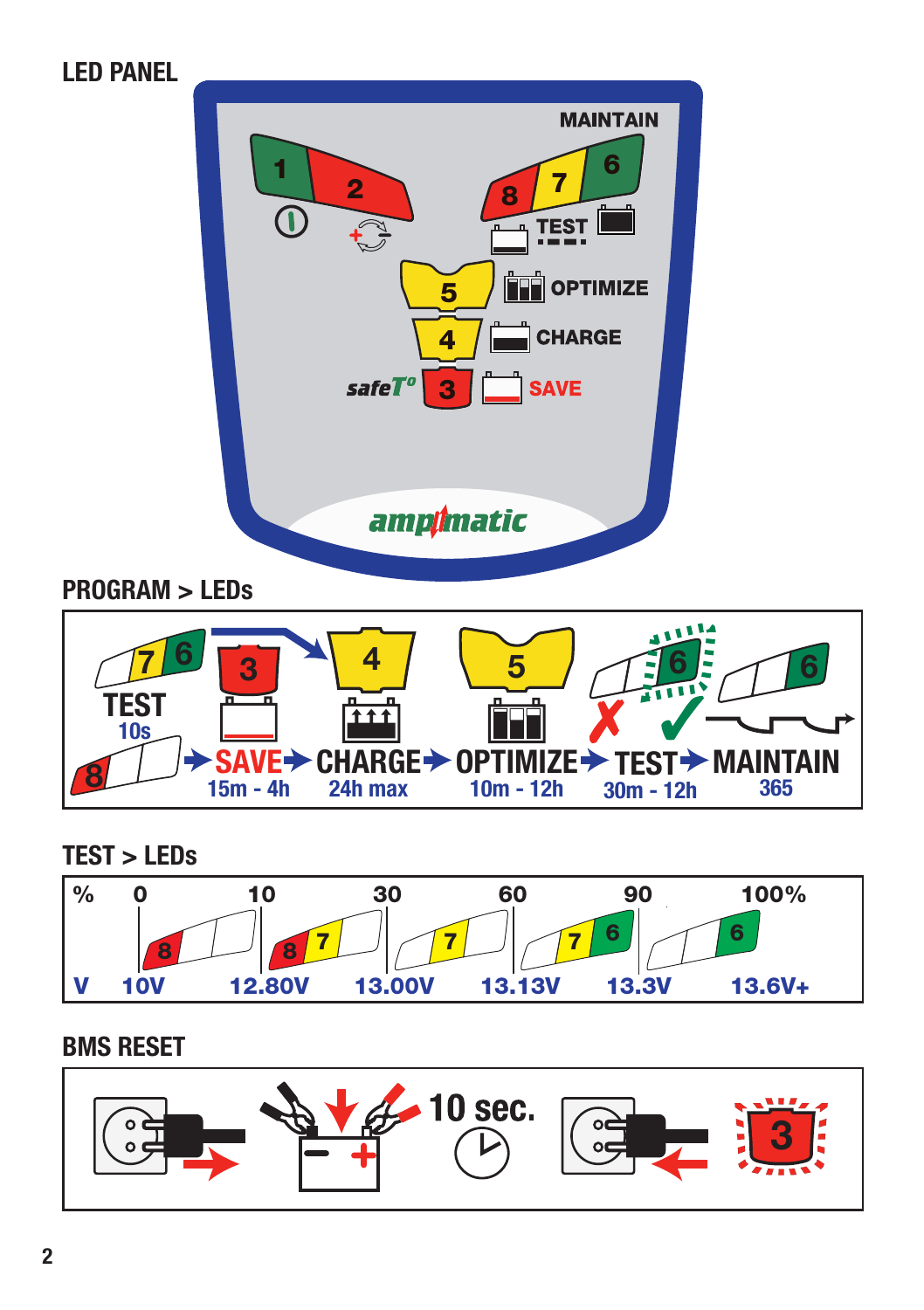EN



# **IMPORTANT SAFETY INSTRUCTIONS FOR CANADA & USA**

#### **THIS PORTION OF THE MANUAL CONTAINS IMPORTANT SAFETY INSTRUCTIONS FOR THE OptiMate LITHIUM BATTERY CHARGER. IT IS OF THE UTMOST IMPORTANCE THAT EACH TIME, BEFORE USING THE CHARGER, YOU READ AND EXACTLY FOLLOW THESE INSTRUCTIONS. SAVE THESE INSTRUCTIONS.**

**AUTOMATIC CHARGER ONLY FOR 12.8V LIFEPO4 (LITHIUM IRON PHOSPHATE ) BATTERIES.** A rechargeable LIFEPO<sub>4</sub> battery should comply with IEC62133<sup>\*</sup>.

### **DO NOT USE FOR NiCd, NiMH, Lead-Acid or any other type of Li-Ion or NON-RECHARGEABLE BATTERIES.**

\*IEC62133 - Safety requirements for portable sealed secondary cells containing alkaline or other non acid electrolytes and for batteries made from them, for use in portable applications.

1. CAUTION : CLASS II APPLIANCE. DO NOT CONNECT TO GROUND.

2. For indoor use only. Do not expose charger to rain or snow.

3. Use of an attachment not recommended or sold by the battery charger manufacturer may result in a risk of fire, electric shock,or injury to persons. 4. To reduce risk of damage to electric plug and cord,pull by plug rather than cord when disconnecting charger.

5. An extension cord should not be used unless absolutely necessary. Use of improper extension cord could result in a risk of fire and electric shock.If extension cord must be used make sure that :

a) pins on plug of extension cord are the same number, size and shape as those of plug on charger.

b) the extension cord is property wired and in good electrical condition,and

c) the conductor wire size is large enough for the AC ampere rating of the charger as specified in the table below.

| AC INPUT RATING IN AMPERES | But less than | LENGTH OF CORD, FEET               | AWG SIZE OF    |
|----------------------------|---------------|------------------------------------|----------------|
| Equal to or greater than   |               | (m)                                | CORD           |
| 2A                         | 3A            | 25(17.6)<br>50(15.2)<br>100 (30.5) | 18<br>18<br>14 |

6. Do not operate charger with damaged cord or plug - replace the cord or plug immediately.

7. Do not operate charger if it has received a sharp blow, been dropped,or otherwise damaged in any way; take it to a qualified serviceman.

8. Do not disassemble charger; take it to a qualified serviceman when service or repair is required.

Incorrect reassembly may result in a risk of electric shock or fire.

9. To reduce risk of electric shock, unplug the charger from outlet before attempting any maintenance or cleaning.

Turning off controls will not reduce this risk.Clean only with slightly moist not wet, cloth.Do not use solvents.

10. WARNING - RISK OF EXPLOSIVE GASES.

a) WORKING IN VICINITY OF A LEAD-ACID BATTERY IS DANGEROUS. B ATTERIES GENERATE EXPLOSIVE GASES DURING NORMAL BATTERY OPERATION. FOR THIS REASON, IT IS OF UTMOST IMPORTANCE THAT YOU FOLLOW THE INSTRUCTIONS EACH TIME YOU USE THE CHARGER.

b) To reduce risk of battery explosion, follow these instructions and those published by the battery manufacturer and manufacturer of any equipment you intend to use in vicinity of the battery. Review cautionary marking on these products and on engine.

#### **11. PERSONAL PRECAUTIONS.**

a) Someone should be within range of your voice OR close enough to come to your aid when you work near a battery.

b) Have plenty of fresh water and soap nearby in case battery acid contacts skin, clothing or eyes.

c) Wear complete eye protection and clothing protection. Avoid touching eyes while working near a battery.

d) If battery acid contacts or enters eye, flood eye with cold running water for at least 10 minutes and get medical attention immediately. If battery acid contacts skin or clothing, wash immediately with soap & water. If acid enters an eye , immediately flood eye with running cold water for at least 10 minutes & get medical attention immediately.

e) NEVER smoke or allow a spark or flame in vicinity of battery or engine.

f) Be extra cautious to reduce risk of dropping a metal tool onto battery. It might spark or short-circuit battery or other electrical part that may cause explosion.

g) Remove personal metal items such as rings, bracelets ,necklaces , and watches when working with a battery. A battery can produce a short-circuit current high enough to weld a ring or the like to metal, causing a severe burn.

### i) NEVER charge a frozen battery.

#### **12. PREPARING TO CHARGE**

a) If necessary to remove battery from vehicle to charge,always remove grounded terminal from battery first.

Make sure all accessories in the vehicle are off, so as not to cause an arc.

b) **Be sure area around battery is well ventilated while battery is being charged. Gas can be forcefully blown**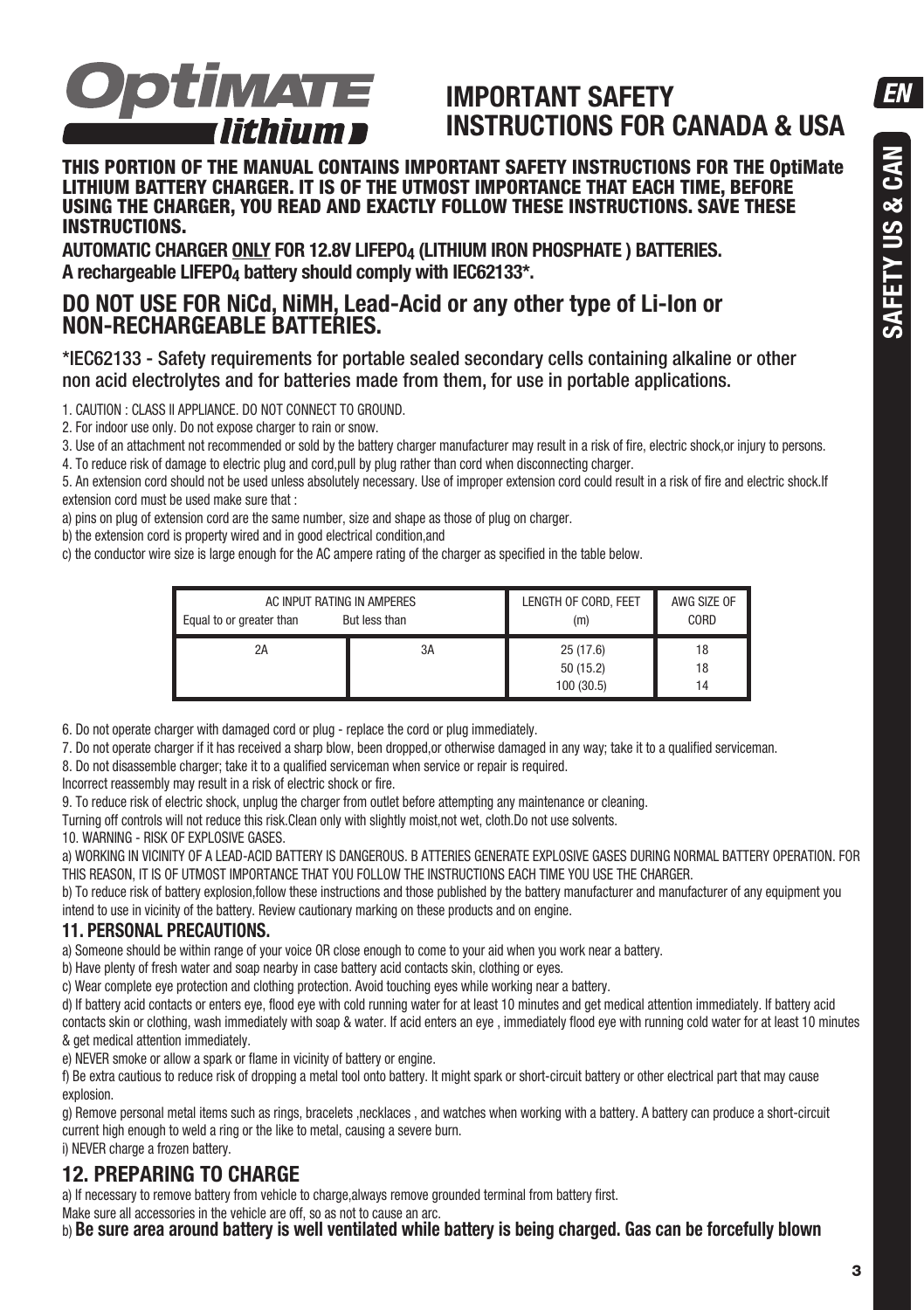### **away by using a piece of cardboard or other non-metallic material as a fan.**

c) Clean battery terminals.Be careful to keep corrosion from coming in contact with eyes.

d) Study all battery manufacturer's specific precautions such as removing or not removing cell caps while charging and recommended rates of charge. e) Determine voltage of battery by referring to vehicle or other user's manual and BEFORE MAKING THE BATTERY CONNECTIONS, MAKE SURE THAT THE VOLTAGE OF THE BATTERY YOU ARE GOING TO CHARGE MATCHES THE OUTPUT VOLTAGE OF THE CHARGER.

### **13. CHARGER LOCATION.**

a) Locate charger as far away from battery as DC cables permit.

b) Never place charger directly above batterv being charged; gases from battery will corrode and damage the charger. c) Never allow battery acid to drip on charger when reading gravity or filling battery. Do not operate charger in a closed-in area or restrict ventilation in any way.

d) Do not set a battery on top of charger. IMPORTANT : Place charger on a hard flat surface or mount onto a vertical surface. Do not place on plastic, leather or textile surface.

### **14. DC CONNECTION PRECAUTIONS**

#### a) **Connect and disconnect DC output clips only after setting any charger switches to off position and removing**

**AC cord from electric outlet.** Never allow clips to touch each other, however should this happen no damage will result to the charger circuit & the automatic charging programme will just reset to «start».

b) Attach clips to battery and chassis as indicated in 15(e), 15(f), and 16(b) through 16(d).

**NOTE : This battery charger has an automatic safety feature that will prevent it from operating if the battery has been inversely connected.** Set charger switches to off position and/or remove AC cord from electrical outlet, disconnect the battery clips, then reconnect correctly according to the instructions below.

#### **15. FOLLOW THESE STEPS WHEN BATTERY IS INSTALLED IN VEHICLE. A SPARK NEAR A BATTERY MAY CAUSE BATTERY EXPLOSION. TO REDUCE RISK OF A SPARK NEAR BATTERY :** a) Position AC and DC cords so as to reduce risk of damage by hood, door or moving engine part.

b) Stay clear of fan -blades, belts pulleys, and other parts that can cause injury to persons.

c) Check polarity of battery posts.POSITIVE (POS, P, +) battery post usually has larger diameter than NEGATIVE (NEG, N,-) post.

d) Determine which post of battery is grounded (connected) to the chassis. If negative post is grounded to chassis (as in most vehicles),see (e). If positive post is grounded to the chassis,see (f).

e) For negative-grounded vehicle, connect POSITIVE (RED) clip from battery charger to POSITIVE (POS, P, + ) ungrounded post of battery. Connect NEGATIVE (BLACK) clip to vehicle chassis or engine block away from battery. Do not connect clip to carburetor, fuel lines, or sheet-metal body parts. Connect to a heavy gage metal part of the frame or engine block.

f) For positive-grounded vehicle, connect NEGATIVE (BLACK) clip from battery charger to NEGATIVE (NEG. N, -) ungrounded post of battery. Connect POSITIVE (RED) clip to vehicle chassis or engine block away from battery. Do not connect clip to carburetor, fuel lines, or sheet-metal body parts. Connect to a heavy gage metal part of the frame or engine block.

g) When disconnecting charger, turn switches to off, disconnect AC cord,remove clip from vehicle chassis,and then remove clip from battery terminal. h) See operating instructions for length of charge information.

### **16. FOLLOW THESE STEPS WHEN BATTERY IS OUTSIDE VEHICLE. A SPARK NEAR THE BATTERY MAY CAUSE BATTERY EXPLOSION. TO REDUCE RISK OF A SPARK NEAR BATTERY :**

a) Check polarity of battery posts. POSITIVE (POS, P, +) battery post usually has a larger diameter than NEGATIVE (NEG,N, -) post.

b) **This battery charger has an automatic safety feature that will prevent it from operating if the battery has been inversely connected. The charger does allow charge current unless a voltage of at least 0.5V is sensed.** 

c) Connect POSITIVE (RED) charger clip to POSITIVE (POS, P, +) post of battery.

d) Connect NEGATIVE (BLACK) charger clip to NEGATIVE (NEG, N, -) battery post of the battery.

e) Do not face battery when making final connection.

f) When disconnecting charger, always do so in reverse sequence of connecting procedure & break first connection while as far away from battery as practical.

g) A marine (boat) battery must be removed & charged on shore. To charge it on board requires equipment specially designed for marine use.

EΝ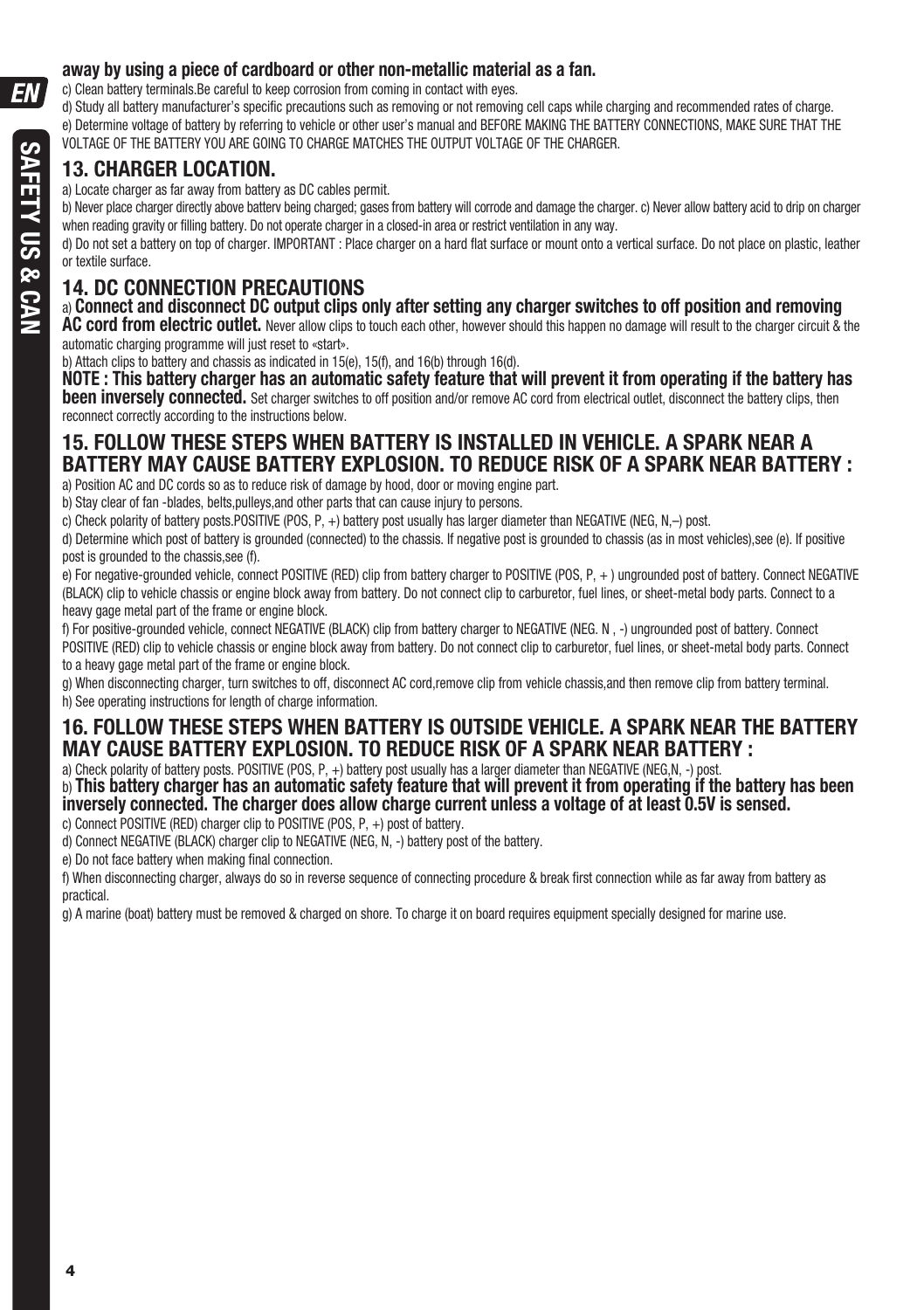

### **AUTOMATIC DIAGNOSTIC CHARGER FOR 12.8V LIFEPO4 (LITHIUM IRON PHOSPHATE ) BATTERIES UP TO 100AH:**

### **SAFETY WARNING AND NOTES: IF YOU HAVE NOT YET DONE SO, READ THE PRECEDING PAGES LABELLED "IMPORTANT SAFETY INSTRUCTIONS" BEFORE OPERATING THIS CHARGER.**

**This appliance can be used by children aged from 8 years and above and persons with reduced physical,sensory or mental capabilities or lack of experience and knowledge if they have been given supervision or instruction concerning use of the appliance in a safe way and understand the hazards involved. Children shall not play with the appliance. Cleaning and user maintenance shall not be made by children without supervision.**

**CORRECT USE:** Use the charger only if the input and output leads and connectors are in good, undamaged condition. **If the input cable is damaged, it is essential to have it replaced without delay by the manufacturer, his authorised service agent or a qualified workshop, to avoid danger.** Protect your charger from damp and humid conditions both during use and in storage. Damage resulting from corrosion, oxidation or internal electrical short-circuiting is not covered by warranty. Distance the charger from the battery during charging to avoid contamination by or exposure to acid or acidic vapours. If using it in the horizontal orientation, place the charger on a hard, flat surface, but NOT on plastic, textile or leather. Use the fixing holes provided in the enclosure base to attach the charger to any convenient, sound vertical surface.

**EXPOSURE TO LIQUIDS:** This charger is designed to withstand exposure to liquids accidentally spilled or splashed onto the casing from above, or to light rainfall. Prolonged exposure to falling rain is inadvisable and longer service life will be obtained by minimizing such exposure. Failure of the charger due to oxidation resulting from the eventual penetration of liquid into the electronic components, connectors or plugs, is not covered by warranty.

#### **VERY FLAT NEGLECTED BATTERIES: Pay particularly close attention to the following A LiFePO4 battery left deep-discharged for an extended period may develop permanent damage in one or more cells. Such batteries may heat up excessively during charging.** During the SAVE mode the program limits charge

current if the voltage is below nomimal (12.8V) and the program should detect obvious cell damage and will automatically suspend charging, but the higher the cell count in parallel the more difficult it is to detect a bad cell e.g. a 5Ah battery typically has 4 series connected sets of 2 parallel cells (4S2P configuration - total 8 cells), a 10Ah battery has 4 series connected sets of 4 parallel cells (4S4P configuration - total 16 cells).

**ALWAYS monitor the battery temperature during the first hour, then hourly there-after. If at any time the battery is uncomfortably hot to touch or you notice any unusual signs, DISCONNECT THE CHARGER IMMEDIATELY.**

#### **CONNECTING THE CHARGER TO THE BATTERY**

- **1. Disconnect AC power supply before making or breaking DC / battery connections.**
- **2.** If charging a battery in the vehicle with the battery clips, before making connections, first check that the battery clips can be safely and securely positioned clear from surrounding wiring, metal tubing or the chassis. Make connections in the following order: **First connect to the battery terminal not connected to the chassis (normally positive), then connect the other battery clip (normally negative) to the chassis well away from the battery and fuel line. Always disconnect in reverse sequence.**
- **3.** When charging a battery out of the vehicle with the battery clips, place it in a well ventilated area. Connect the charger to the battery: RED clamp to POSITIVE (POS, P or +) terminal and BLACK clamp to NEGATIVE (NEG, N or -) terminal. Make sure the connections are firm and secure. Good contact is important.

### **PROCEEDING TO CHARGE**

**CHARGING TIME**: Charge time will be affected by ambient temperature. The *safeTº* program limits charge current if the temperature measured at the OptiMate Lithium is below 0ºC / 32ºF or above 45ºC / 113ºF. Within the normal temperature range the **ampmatic**™ LiFePO<sub>4</sub> specific program automatically determines the most efficient rate of charge current for the connected battery. according to its state of charge, state of health, and electrical storage (Ah) capacity. The delivered current may be anywhere from 1.25A to 5A.

#### **Charge time on a flat but otherwise undamaged battery:**

**For batteries rated from 2.5Ah to 5Ah:** 60 to 120 minutes to progress to the voltage retention test. **For batteries rated above 5Ah:** approximately 25% of the battery's Ah rating, so a 50Ah battery should take no more than about 5 hours to progress to the voltage retention test.

Deep discharged batteries may take longer.

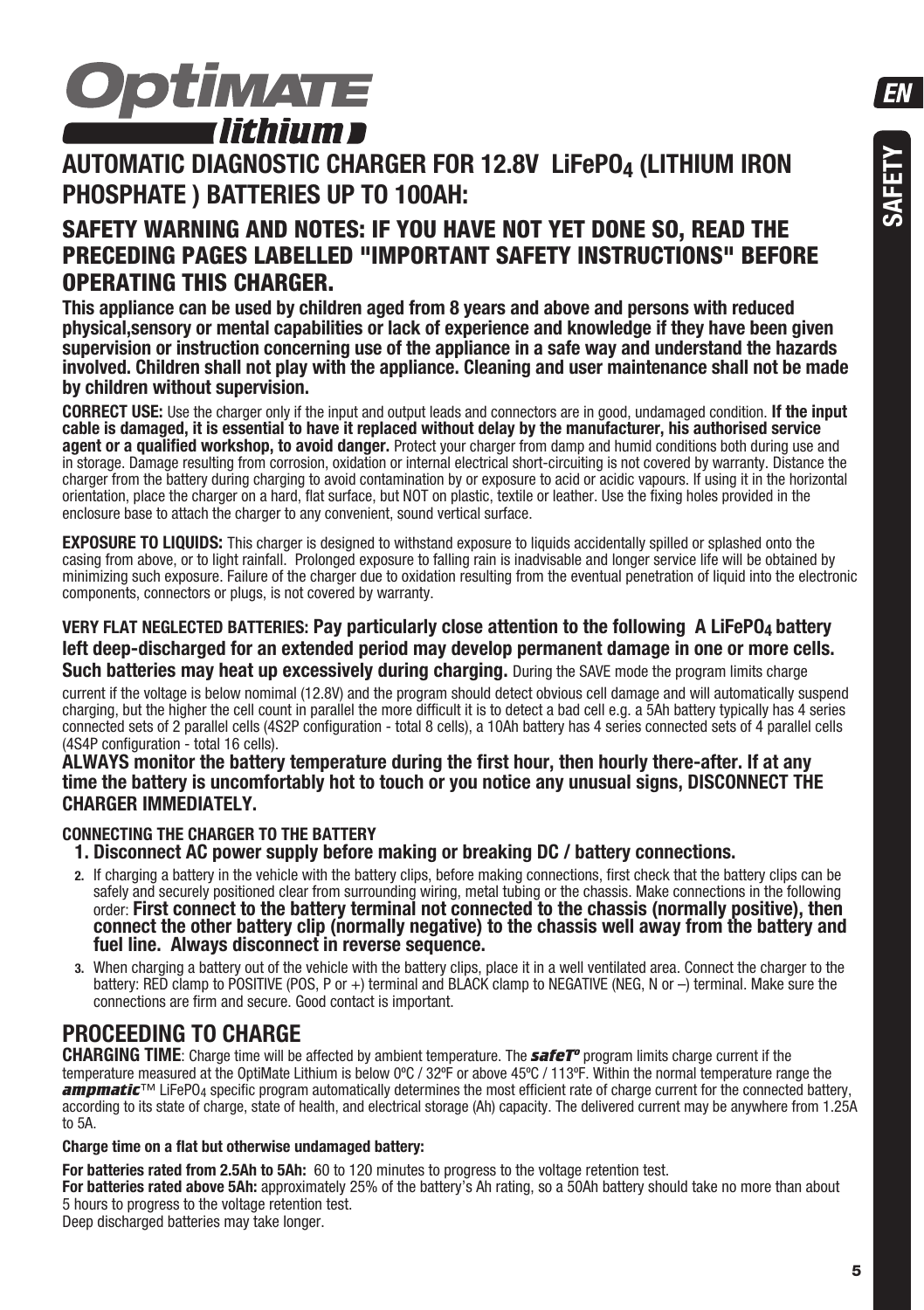| <b>CHARGE PROGRAM</b>                                     |                                   |                                                                               |                                                                                                                                                                                                                                                                                                                                 |
|-----------------------------------------------------------|-----------------------------------|-------------------------------------------------------------------------------|---------------------------------------------------------------------------------------------------------------------------------------------------------------------------------------------------------------------------------------------------------------------------------------------------------------------------------|
| <b>Low Volt</b><br><b>Start (0.5V)</b>                    | 2<br><b>TEST before</b><br>charge | 3<br>4<br><b>Ultra LOW</b><br><b>Temperature</b><br>check<br><b>VOLT SAVE</b> | 5<br>8<br>9<br>10<br>6<br><b>LOW VOLT</b><br>TEST-<br><b>OptiMate</b><br><b>TEST after</b><br>Cell-balancing<br><b>OPTIMIZE</b><br>SAVE /<br>cell damage<br><b>CHARGE</b><br><b>CHARGE</b><br>maintenance<br>cellmonitoring                                                                                                     |
| <b>Protection</b>                                         |                                   |                                                                               | Charger will not proceed without user interaction.                                                                                                                                                                                                                                                                              |
| <b>BMS</b> reset                                          |                                   | 2                                                                             | LED #2 REVERSE POLARITY: Lights when the battery connections<br>are incorrect. The charger is electronically protected so no damage will<br>result, and the output will remain disabled until the connections are<br>corrected.                                                                                                 |
|                                                           |                                   | $\left(\mathbb{D}\right)$                                                     | <b>BMS RESET:</b> for batteries with a battery management system (BMS) that<br>protects against deep discharge. Disconnect the charger from mains supply.<br>Wait for LED #1a/1b to go out. Reconnect to mains supply. A special BMS<br>reset pulse is delivered for up to 5 seconds. The program should continue to<br>STEP 4. |
| STFP <sub>1</sub><br><b>Low Volt Start</b><br>$\geq 0.5V$ |                                   |                                                                               | Battery voltage check - OptiMate Lithium automatically activates<br>if connected battery voltage is at least 0.5 Volt.                                                                                                                                                                                                          |
| STEP <sub>2</sub><br><b>TEST before</b><br>charge         |                                   | <b>TEST LEDS</b><br>6 : GREEN<br>7 : YELLOW<br>8:RED                          | TEST LEDs #6/7/8 indicate the battery condition prior to charging. Consult the<br>table on page 2 to match TEST LED indication to an estimated state of<br>charge percentage (SOC%).<br>During the test:                                                                                                                        |
| STEP <sub>3</sub><br><b>Temperature</b>                   |                                   | 6<br>8                                                                        | OPTIMIZE minimum charge time is set according to the test result, varying<br>between 10 minutes for a battery with 80% or higher state of charge to 120<br>minutes<br>for a battery with 40% or less state of charge.<br>Ambient temperature is measured to determine charge voltage parameters                                 |

Ambient temperature is measured to determine charge voltage parameters.

LOW TEMPERATURE WARNING - LED #8 (red) flashing: The temperature<br>measured at OptiMate Lithium is below -20 degrees Celcius or 4 degrees Fahernheit, below the safe charging AND discharging zone for LiFePO<sub>4</sub><br>batteries.

|                                                     |                   | Charging commences after 10 seconds.                                                                                                                                                                                                                                                                                                                                                                                                              |  |  |
|-----------------------------------------------------|-------------------|---------------------------------------------------------------------------------------------------------------------------------------------------------------------------------------------------------------------------------------------------------------------------------------------------------------------------------------------------------------------------------------------------------------------------------------------------|--|--|
|                                                     |                   | 100%<br>90<br>$\frac{0}{0}$<br>30<br>60<br>10<br>6<br>6<br>$13.6V +$<br>13,00V<br>0.5V<br>12.80V<br>13.13V<br>13.3V                                                                                                                                                                                                                                                                                                                               |  |  |
| STEP 4<br>ULTRA LOW<br><b>VOLT SAVE</b>             | LED #3 : RED<br>3 | <b>IMPORTANT:</b> If this mode engages read the section <b>VERY FLAT</b><br><b>NEGLECTED BATTERIES</b> on the preceding page.<br>This mode engages if the battery was more than 90% discharged / voltage<br>is below 12.8V safeT <sup>o</sup> : Charge current is automatically adjusted according<br>to voltage and ambient temperature measured during the test.                                                                                |  |  |
| STEP <sub>5</sub><br><b>LOW VOLT SAVE</b><br>STEP 6 |                   | VERY LOW VOLTAGE SAVE for batteries between 0.6V and 8.8V :<br>Current starts at 125mA and will increase to 325mA depending on charge<br>progress. If the voltage did not rise above 8.8V within 2 hours, charging will<br>be suspended and the TEST LED #8 (red) will flash, indicating the battery<br>may have suffered permanent damage or a professional assessment is<br>required.                                                           |  |  |
| TEST - cell<br>damage                               |                   | LOW VOLTAGE SAVE for batteries between 8.9V and 12.8V (16V):<br>Maximum current is set to 1.25A. The battery's charge acceptance is<br>monitored for unusual behaviour.<br>A healthy LiFePO <sub>4</sub> battery will progress to CHARGE mode within 4 hours,<br>otherwise charging will be suspended and TEST LED #8 (red) will flash,<br>indicating the battery may have suffered permanent damage or a<br>professional assessment is required. |  |  |

EΛ

**Temperature check**

**TEST**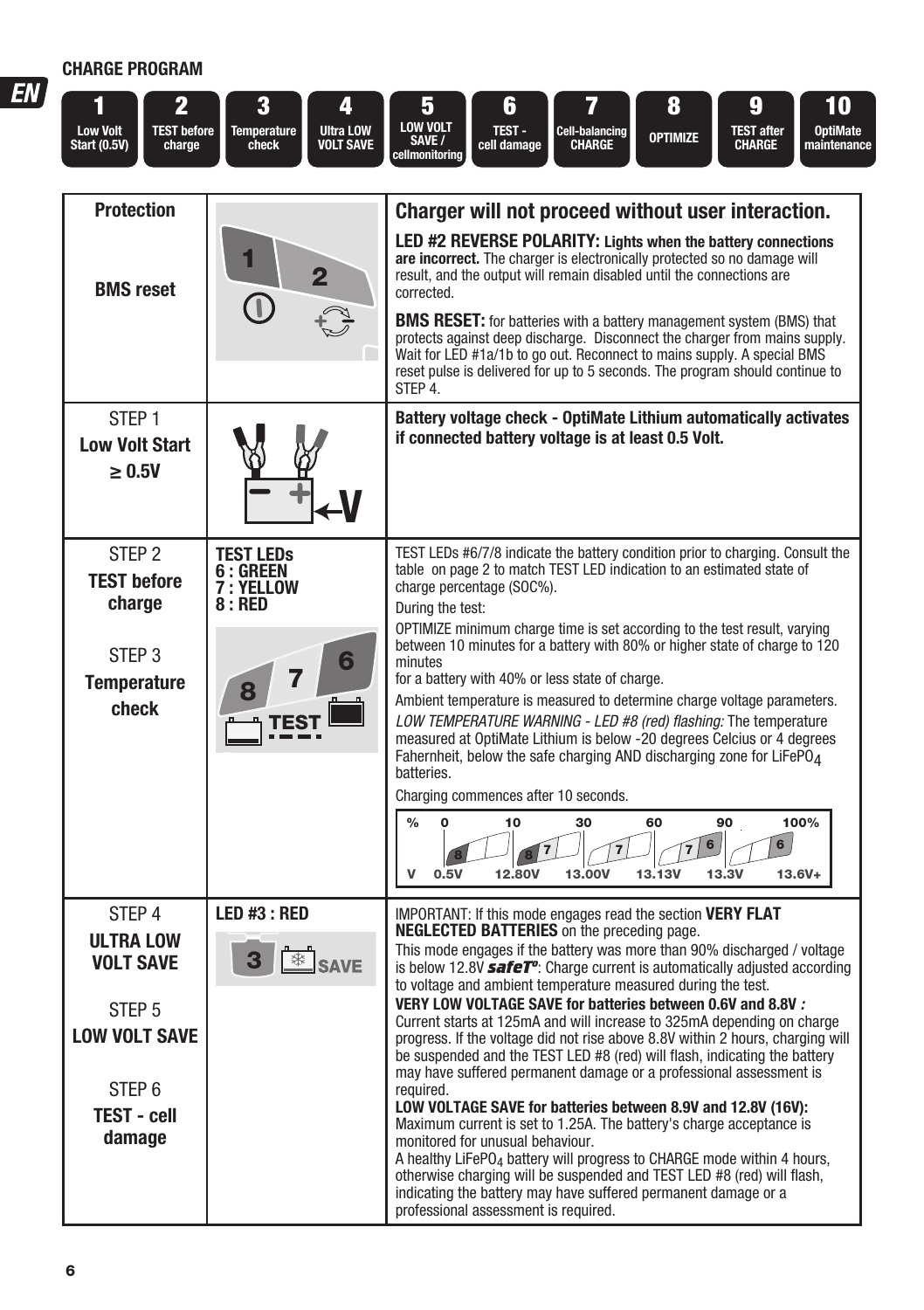| STEP <sub>7</sub><br><b>CHARGE</b>     | <b>LED #4 : YELLOW</b><br><b>THE OPTIMIZE</b><br>$\mathbf{A}$<br>CHARGE<br><b>SAVE</b> | The safeT <sup>°</sup> program limits charge current if the temperature measured<br>at the OptiMate Lithium is below 0°C / 32°F or above 45°C / 113°F. If the<br>temperature was initially below 0°C / 32°F charge current is limited to<br>325mA only for the first hour after which the battery is expected to have<br>increased it's internal temperature within the normal temperature zone.<br>Within the normal temperature zone the <b>ampmatic</b> <sup>TM</sup> LiFePO <sub>4</sub> specific<br>program automatically determines the most efficient rate of charge<br>current for the connected battery, according to its state of charge, state of<br>health, and electrical storage (Ah) capacity. The delivered current may be<br>anywhere from 1.25A to 5A.<br>For batteries with an electrical storage (Ah) capacity less than 5Ah charge<br>current is automatically adjusted lower to an average equal to battery Ah<br>capacity, e.g. a 2.5Ah / 2500mAh battery receive an average of 2.5 Amps.<br><b>NOTE:</b> For safety reasons there is an overall charge time limit of 24 hours<br>for SAVE and CHARGE modes. |
|----------------------------------------|----------------------------------------------------------------------------------------|-------------------------------------------------------------------------------------------------------------------------------------------------------------------------------------------------------------------------------------------------------------------------------------------------------------------------------------------------------------------------------------------------------------------------------------------------------------------------------------------------------------------------------------------------------------------------------------------------------------------------------------------------------------------------------------------------------------------------------------------------------------------------------------------------------------------------------------------------------------------------------------------------------------------------------------------------------------------------------------------------------------------------------------------------------------------------------------------------------------------------------------|
| STEP <sub>8</sub><br><b>OPTIMIZE</b>   | LED #5 : YELLOW                                                                        | The OPTIMIZE mode starts when the voltage has reached 14.4V for the first<br>time during bulk CHARGE mode.                                                                                                                                                                                                                                                                                                                                                                                                                                                                                                                                                                                                                                                                                                                                                                                                                                                                                                                                                                                                                          |
|                                        | $\frac{1}{2}$<br><b>EM</b> OPTIMIZE<br>CHARGE<br>$\frac{1}{2}$ SAVE                    | The <b>ampmatic</b> <sup>TM</sup> current control program now delivers pulses of current<br>to equalise the individual cells within the battery and optimizes charge level.<br>Charging should complete within the minimum charge time set during STEP<br>3, but if the battery requires further charging the program will extend<br>OPTIMIZE mode up to a maximum of 2 hours.                                                                                                                                                                                                                                                                                                                                                                                                                                                                                                                                                                                                                                                                                                                                                      |
| STEP <sub>9</sub><br><b>TEST after</b> | <b>LED #6 FLASHING</b>                                                                 | TEST after charge: Delivery of current to the battery is interrupted for<br>30 minutes* to allow the program to determine the battery's ability<br>to retain charge.                                                                                                                                                                                                                                                                                                                                                                                                                                                                                                                                                                                                                                                                                                                                                                                                                                                                                                                                                                |
| charge                                 |                                                                                        | * IF charging started in SAVE mode (LED #3, indicating a deep discharged<br>battery) or the the voltage retention test is extended to 12 hours to confirm<br>battery health.                                                                                                                                                                                                                                                                                                                                                                                                                                                                                                                                                                                                                                                                                                                                                                                                                                                                                                                                                        |
|                                        |                                                                                        | The TEST result (indicated on LED # 6, 7, 8) is adjusted in real time according<br>to the measured battery voltage. Consult the "EARLY WARNING OF BATTERY<br>PROBLEMS" table on page 2 to match TEST LED indication to an estimated<br>state of charge percentage (SOC%).                                                                                                                                                                                                                                                                                                                                                                                                                                                                                                                                                                                                                                                                                                                                                                                                                                                           |
| STEP <sub>10</sub>                     | LED #6 / 7 / 8 ON                                                                      | More information is provided in the section "NOTES ON TEST RESULTS".<br>MAINTENANCE CHARGE: LED #6 / 7 / 8 steady on                                                                                                                                                                                                                                                                                                                                                                                                                                                                                                                                                                                                                                                                                                                                                                                                                                                                                                                                                                                                                |
| <b>OptiMATE</b>                        |                                                                                        | according to final voltage measured at termination of STEP 7.                                                                                                                                                                                                                                                                                                                                                                                                                                                                                                                                                                                                                                                                                                                                                                                                                                                                                                                                                                                                                                                                       |
| smart<br><b>MAINTAIN</b>               |                                                                                        | The <i>MAINTENANCE CHARGE CYCLE</i> consists of 30 minute charge periods<br>followed by and alternating with a 30 minute 'rest' periods, during which<br>there is no charge current.                                                                                                                                                                                                                                                                                                                                                                                                                                                                                                                                                                                                                                                                                                                                                                                                                                                                                                                                                |
|                                        |                                                                                        | During the 30 minute charge cycles current is delivered only if the battery<br>has lost charge.                                                                                                                                                                                                                                                                                                                                                                                                                                                                                                                                                                                                                                                                                                                                                                                                                                                                                                                                                                                                                                     |
|                                        | For batteries with a good<br>state of health LED #6<br>(green) will remain on.         | The BATTERY REFRESH CYCLE is performed if the charger detects the<br>battery has lost significant charge. The program returns to OPTIMIZE mode<br>(LED #5) and then proceeds to the voltage retention test and maintenance<br>charge cycle.                                                                                                                                                                                                                                                                                                                                                                                                                                                                                                                                                                                                                                                                                                                                                                                                                                                                                         |
|                                        |                                                                                        | Read section MAINTAINING A LITHIUM BATTERY FOR EXTENDED PERIODS.                                                                                                                                                                                                                                                                                                                                                                                                                                                                                                                                                                                                                                                                                                                                                                                                                                                                                                                                                                                                                                                                    |

#### **NOTES ON TEST RESULTS:**

1. For any test result other than green #6, disconnect the battery from the electrical system it supports, and reconnect the OptiMate. If a better test result is now obtained, this suggests that the power losses are partly due to an electrical problem in the electrical system and not in the battery itself.

2. If the red LED #8 alone, or the yellow #7 and red LED #8 indicate together (or yellow LED alone for a sealed battery), a significant problem exists. The red / yellow+red LEDs mean that after being charged the battery's voltage is not being sustained or that despite recovery attempts the battery was irrecoverable. This may be due to a defect in the battery itself, such as a short-circuited cell, or, in the case of a battery still connected to the electrical system it supports, it may be signalling a loss of current through deteriorated wiring or a degraded switch or contact, or in-circuit current-consuming accessories.

A sudden load being switched on while the charger is connected can also cause the battery voltage to dip significantly.

3. TEST LED #8 (red) flashing - Charging is suspended. During the voltage retention test the voltage reduced below 12.8V within the first 30 minutes, indicating the battery may have suffered permanent damage and a professional assessment is required. More information on OptiMate TEST or MONITOR products can be found at **www.optimate1.com**.

FМ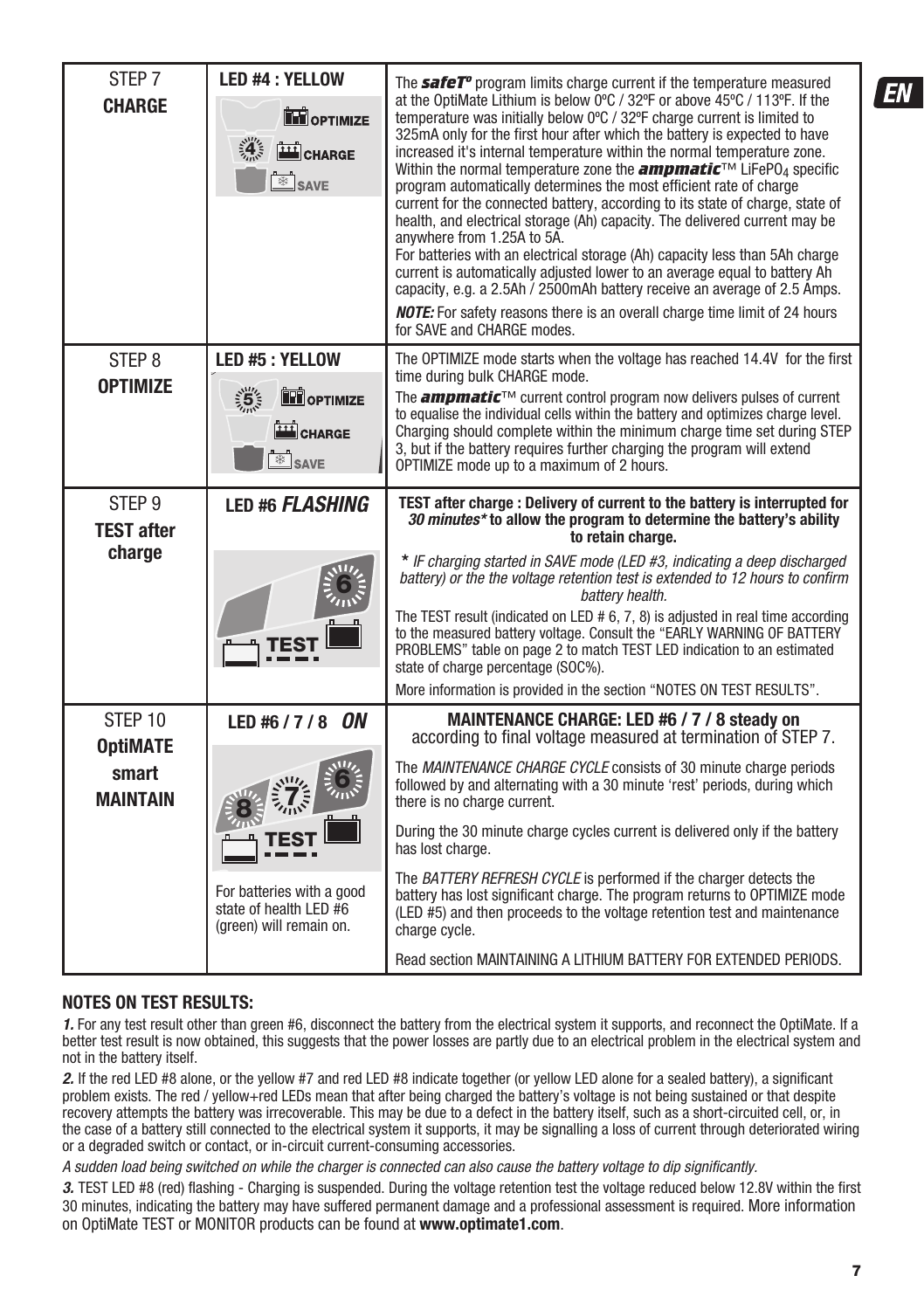**MAINTAINING A LITHIUM BATTERY FOR EXTENDED PERIODS:** A LiFePO<sub>4</sub> battery can be left connected to the OptiMate Lithium for any extended period of time. The OptiMate Lithium maintenance program is fully automatic, it continuously monitors the battery voltage and delivers current only if it sensed the battery has lost charge (possibly through connected vehicle or other circuitry or self discharge). The OptiMate Lithium's maintenance program guarantees the battery will remain at or close to full charge, but never overcharged.

#### **ECO POWER SAVING MODE WHEN THE CHARGER IS CONNECTED TO AC SUPPLY:**

The power converter switches to ECO mode when the charger is not connected to a battery resulting in a very low power draw of less than 0.5W, equivalent to power consumption of 0.012 kWh per day. When a battery is connected to the charger power consumption depends on the current demand of the battery and its connected vehicle / electronic circuitry. After the battery has been charged and the charger is in long term maintenance charge mode (to keep the battery at 100% charge) the total power consumption is estimated to be 0.024kWh or less per day.

## **LIMITED WARRANTY**

TecMate (International) SA, B-3300 Tienen, Belgium, offers this limited warranty to the original purchaser at retail of this product. This limited warranty is not transferable. TecMate (International) warrants this battery charger for three years from date of purchase at retail against defective material or workmanship. If such should occur the unit will be repaired or replaced at the option of the manufacturer. It is the obligation of the purchaser to forward the unit together with proof of purchase (see NOTE), transportation or mailing costs prepaid, to the manufacturer or its authorized representative. This limited warranty is void if the product is misused, subjected to careless handling, or repaired by anyone other than the factory or its authorized representative. The manufacturer makes no warranty other than this limited warranty and expressly excludes any implied warranty including any warranty for consequential damages.

THIS IS THE ONLY EXPRESS LIMITED WARRANTY AND THE MANUFACTURER NEITHER ASSUMES NOR AUTHORIZES ANYONE TO ASSUME OR MAKE ANY OTHER OBLIGATION TOWARDS THE PRODUCT OTHER THAN THIS EXPRESS LIMITED WARRANTY. YOUR STATUTORY RIGHTS ARE NOT AFFECTED.

NOTE: Details at www.tecmate.com/warranty.

### **WARRANTY in Canada, USA, Central America and South America:**

TecMate North America, Oakville, ON, Canada, as a wholy owned subsidiary of TecMate International, assumes the responsibility for product warranty in these regions.

More information on TecMate products can be found at **www.tecmate.com**.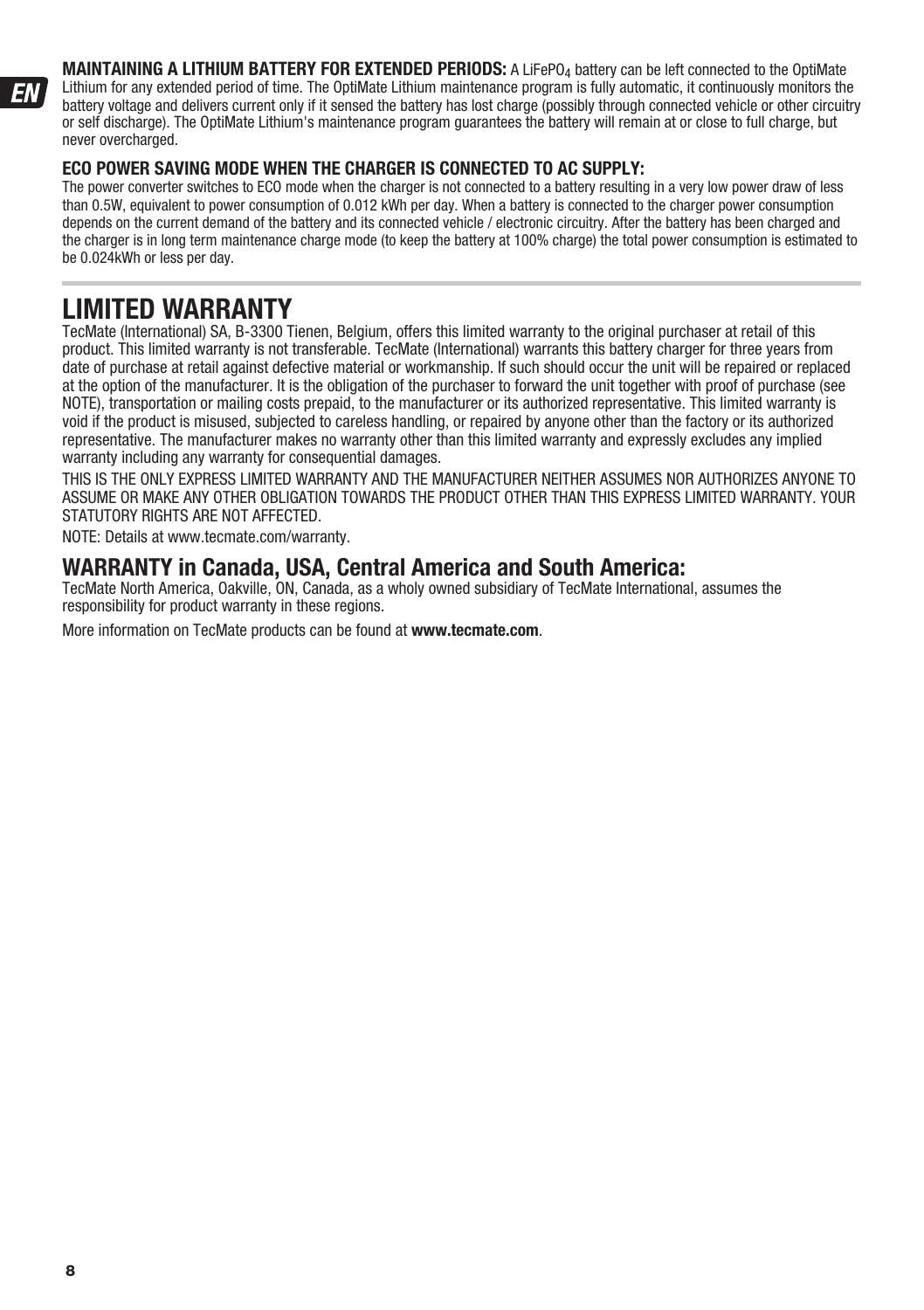**FR** 



### **INSTRUCTIONS IMPORTANTES CONCERNANT LA SÉCURITÉ CONSERVER CES INSTRUCTIONS. CE MANUEL CONTIENT DES INSTRUCTIONS IMPORTANTES CONCERNANT LA SÉCURITÉ ET LE FONCTIONNEMENT DU CHARGEUR OPTIMATE 7 12.8V LIFEPO4.**

# **CHARGEUR AUTOMATIQUE POUR BATTERIES 12.8V LIFEPO4**

### **NE CONVIENT PAS POUR LES BATTERIES NiCd, NiMH, Plomb-Acide OU NON RECHARGEABLES.**

### **AVERTISSEMENT :**

N'utiliser l'appareil qu'à l'intérieur. Ne pas exposer à la pluie ou à la neige. Appareil de Classe II.

- a) CONSERVER CES INSTRUCTIONS. CE MANUEL CONTIENT DES INSTRUCTIONS IMPORTANTES CONCERNANT LA SÉCURITÉ ET LE FONCTIONNEMENT.
- b) IL EST DANGEREUX DE TRAVAILLER A PROXIMITÉ D'UNE BATTERIE AU PLOMB. LES BATTERIES PRODUISENT DES GAZ EXPLOSIFS EN SERVICE NORMAL. IL EST AUSSI IMPORTANT DE TOUJOURS RELIRE LES INSTRUCTIONS AVANT D'UTILISER LE CHARGEUR ET DE LES SUIVRE À LA LETTRE.
- c) POUR RÉDUIRE LE RISQUE D'EXPLOSION, LIRE CES INSTRUCTIONS ET CELLES QUI FIGURENT SUR LA BATTERIE.
- d) NE JAMAIS FUMER PRÈS DE LA BATTERIE OU DU MOTEUR ET ÉVITER TOUTE ÉTINCELLE OU FLAMME NUE À PROXIMITÉ DE CES DERNIERS.
- e) UTILISER LE CHARGEUR POUR CHARGER UNE BATTERIE AU PLOMB UNIQUEMENT. CE CHARGEUR N'EST PAS CONÇU POUR ALIMENTER UN RÉSEAU ÉLECTRIQUE TRÈS BASSE TENSION NI POUR CHARGER DES PILES SÈCHES. LE FAIT D'UTILISER LE CHARGEUR POUR CHARGER DES PILES SÈCHES POURRAIT ENTRAÎNER L'ÉCLATEMENT DES PILES ET CAUSER DES BLESSURES OU DES DOMMAGES.
- f) NE JAMAIS CHARGER UNE BATTERIE GELÉE.
- g) S'IL EST NÉCESSAIRE DE RETIRER LA BATTERIE DU VÉHICULE POUR LA CHARGER, TOUJOURS DÉBRANCHER LA BORNE DE MISE À LA MASSE EN PREMIER. S'ASSURER QUE LE COURANT AUX ACCESSOIRES DU VÉHICULE EST COUPÉ AFIN D'ÉVITER LA FORMATION D'UN ARC.
- h) PRENDRE CONNAISSANCE DES MESURES DE PRÉCAUTION SPÉCIFIÉES PAR LE FABRICANT DE LA BATTERIE, P. EX., VÉRIFIER S'IL FAUT ENLEVER LES BOUCHONS DES CELLULES LORS DU CHARGEMENT DE LA BATTERIE, ET LES TAUX DE CHARGEMENT RECOMMANDÉS.
- i) SI LE CHARGEUR COMPORTE UN SÉLECTEUR DE TENSION DE SORTIE, CONSULTER LE MANUEL DE L'USAGER DE LA VOITURE POUR DÉTERMINER LA TENSION DE LA BATTERIE ET POUR S'ASSURER QUE LA TENSION DE SORTIE EST APPROPRIÉE. SI LE CHARGEUR N'EST PAS MUNI D'UN SÉLECTEUR, NE PAS UTILISER LE CHARGEUR À MOINS QUE LA TENSION DE LA BATTERIE NE SOIT IDENTIQUE À LA TENSION DE SORTIE NOMINALE DU CHARGEUR.
- j) NE JAMAIS PLACER LE CHARGEUR DIRECTEMENT SOUS LA BATTERIE À CHARGER OU AU-DESSUS DE CETTE DERNIÈRE. LES GAZ OU LES FLUIDES QUI S'ÉCHAPPENT DE LA BATTERIE PEUVENT ENTRAÎNER LA CORROSION DU CHARGEUR OU L'ENDOMMAGER. PLACER LE CHARGEUR AUSSI LOIN DE LA BATTERIE QUE LES CABLES C.C. LE PERMETTENT.
- k) NE PAS FAIRE FONCTIONNER LE CHARGEUR DANS UN ESPACE CLOS ET/OU NE PAS GÊNER LA VENTILATION.
- l) METTRE LES INTERRUPTEURS DU CHARGEUR HORS CIRCUIT ET RETIRER LE CORDON C.A. DE LA PRISE AVANT DE METTRE ET D'ENLEVER LES PINCES DU CORDON C.C. S'ASSURER QUE LES PINCES NE SE TOUCHENT PAS.
- m) **SUIVRE LES ÉTAPES SUIVANTES LORSQUE LA BATTERIE SE TROUVE DANS LE VÉHICULE.**

 UNE ÉTINCELLE PRÈS DE LA BATTERIE POURRAIT PROVOQUER L'EXPLOSION DE CETTE DERNIÈRE. POUR RÉDUIRE LE RISQUE D'ÉTINCELLE À PROXIMITÉ DE LA BATTERIE :

 (i) PLACER LES CORDONS C.A. ET C.C. DE MANIÈRE À ÉVITER QU'ILS SOIENT ENDOMMAGÉS PAR LE CAPOT, UNE PORTIÈRE OU LES PIÈCES EN MOUVEMENT DU MOTEUR ;

 (ii) FAIRE ATTENTION AUX PALES, AUX COURROIES ET AUX POULIES DU VENTILATEUR AINSI QU'À TOUTE AUTRE PIÈCE  $\overline{\text{S}}$ USCEPTIBLE DE CAUSER DES BLESSURES ;

 (iii) VÉRIFIER LA POLARITÉ DES BORNES DE LA BATTERIE. LE DIAMÈTRE DE LA BORNE POSITIVE (POS, P, +) EST GÉNÉRALEMENT SUPÉRIEUR À CELUI DE LA BORNE NÉGATIVE (NÉG, N, –) ;

(iv) DÉTERMINER QUELLE BORNE EST MISE À LA MASSE (RACCORDÉE AU CHÂSSIS). SI LA BORNE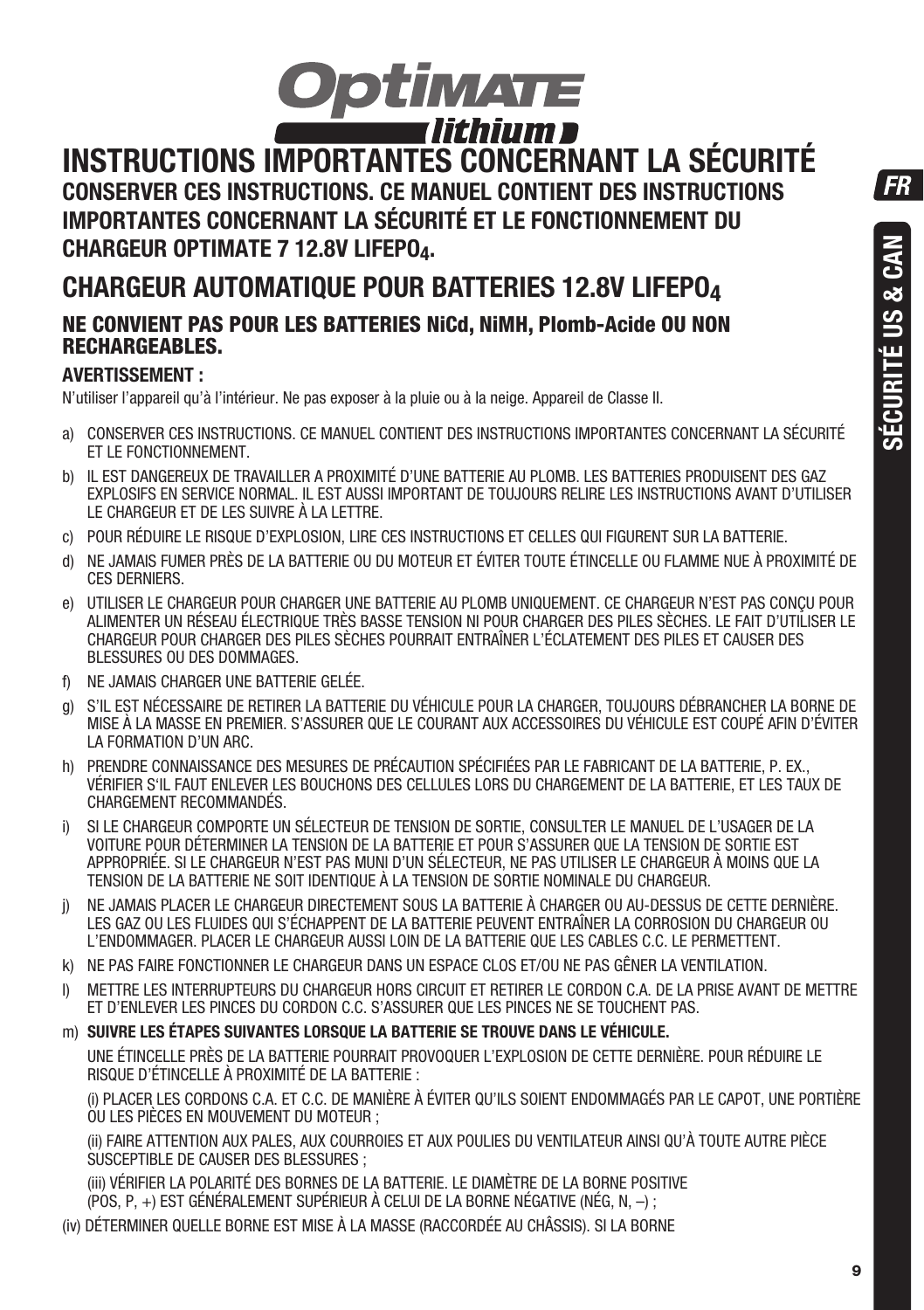NÉGATIVE EST RACCORDÉE AU CHÂSSIS (COMME DANS LA PLUPART DES CAS), VOIR LE POINT (v). SI LA BORNE POSITIVE EST RACCORDÉE AU CHÂSSIS, VOIR LE POINT (vi) ;

 (v) SI LA BORNE NÉGATIVE EST MISE À LA MASSE, RACCORDER LA PINCE POSITIVE (ROUGE) DU CHARGEUR À LA BORNE POSITIVE (POS, P, +) NON MISE À LA MASSE DE LA BATTERIE. RACCORDER LA PINCE NÉGATIVE (NOIRE) AU CHÂSSIS DU VÉHICULE OU AU MOTEUR, LOIN DE LA BATTERIE. NE PAS RACCORDER LA PINCE AU CARBURATEUR, AUX CANALISATIONS D'ESSENCE NI AUX PIÈCES DE LA CARROSSERIE EN TÔLE. RACCORDER À UNE PIÈCE DU CADRE OU DU MOTEUR EN TÔLE DE FORTE ÉPAISSEUR ;

 (vi) SI LA BORNE POSITIVE EST MISE À LA MASSE, RACCORDER LA PINCE NÉGATIVE (NOIRE) DU CHARGEUR À LA BORNE NÉGATIVE (NÉG, N, –) NON MISE À LA MASSE DE LA BATTERIE. RACCORDER LA PINCE POSITIVE (ROUGE) AU CHÂSSIS DU VÉHICULE OU AU MOTEUR, LOIN DE LA BATTERIE. NE PAS RACCORDER LA PINCE AU CARBURATEUR, AUX CANALISATIONS D'ESSENCE NI AUX PIÈCES DE LA CARROSSERIE EN TÔLE. RACCORDER À UNE PIÈCE DU CADRE OU DU MOTEUR EN TÔLE DE FORTE ÉPAISSEUR ;

(vii) BRANCHER LE CORDON D'ALIMENTATION C.A. DU CHARGEUR ;

 (viii) POUR INTERROMPRE L'ALIMENTATION DU CHARGEUR, METTRE LES INTERRUPTEURS HORS CIRCUIT, RETIRER LE CORDON C.A. DE LA PRISE, ENLEVER LA PINCE RACCORDÉE AU CHÂSSIS ET EN DERNIER LIEU CELLE RACCORDÉE À LA BATTERIE.

#### n) **SUIVRE LES ÉTAPES SUIVANTES LORSQUE LA BATTERIE EST À L'EXTÉRIEUR DU VÉHICULE.**

 UNE ÉTINCELLE PRÈS DE LA BATTERIE POURRAIT PROVOQUER L'EXPLOSION DE CETTE DERNIÈRE. POUR RÉDUIRE LE RISQUE D'ÉTINCELLE À PROXIMITÉ DE LA BATTERIE :

 (i) VÉRIFIER LA POLARITÉ DES BORNES DE LA BATTERIE. LE DIAMÈTRE DE LA BORNE POSITIVE  $(POS, P, +)$  EST GÉNÉRAL EMENT SUPÉRIEUR À CELUI DE LA BORNE NÉGATIVE (NÉG, N, –) ;

 (ii) RACCORDER UN CÂBLE DE BATTERIE ISOLÉ No 6 AWG MESURANT AU MOINS 60 CM DE LONGUEUR À LA BORNE NÉGATIVE (NÉG, N, –) ;

(iii) RACCORDER LA PINCE POSITIVE (ROUGE) À LA BORNE POSITIVE (POS, P, +) DE LA BATTERIE ;

 (iv) SE PLACER ET TENIR L'EXTRÉMITÉ LIBRE DU CÂBLE AUSSI LOIN QUE POSSIBLE DE LA BATTERIE, PUIS RACCORDER LA PINCE NÉGATIVE (NOIRE) DU CHARGEUR À L'EXTRÉMITÉ LIBRE DU CÂBLE ;

(v) NE PAS SE PLACER FACE À LA BATTERIE POUR EFFECTUER LE DERNIER RACCORDEMENT ;

(vi) RACCORDER LE CORDON D'ALIMENTATION C.A. DU CHARGEUR À LA PRISE ;

 (vii) POUR INTERROMPRE L'ALIMENTATION DU CHARGEUR, METTRE LES INTERRUPTEURS HORS CIRCUIT, RETIRER LE CORDON C.A. DE LA PRISE, ENLEVER LA PINCE RACCORDÉE AU CHÂSSIS ET EN DERNIER LIEU CELLE RACCORDÉE À LA BATTERIE. SE PLACER AUSSI LOIN QUE POSSIBLE DE LA BATTERIE POUR DÉFAIRE LA PREMIÈRE CONNEXION.

FR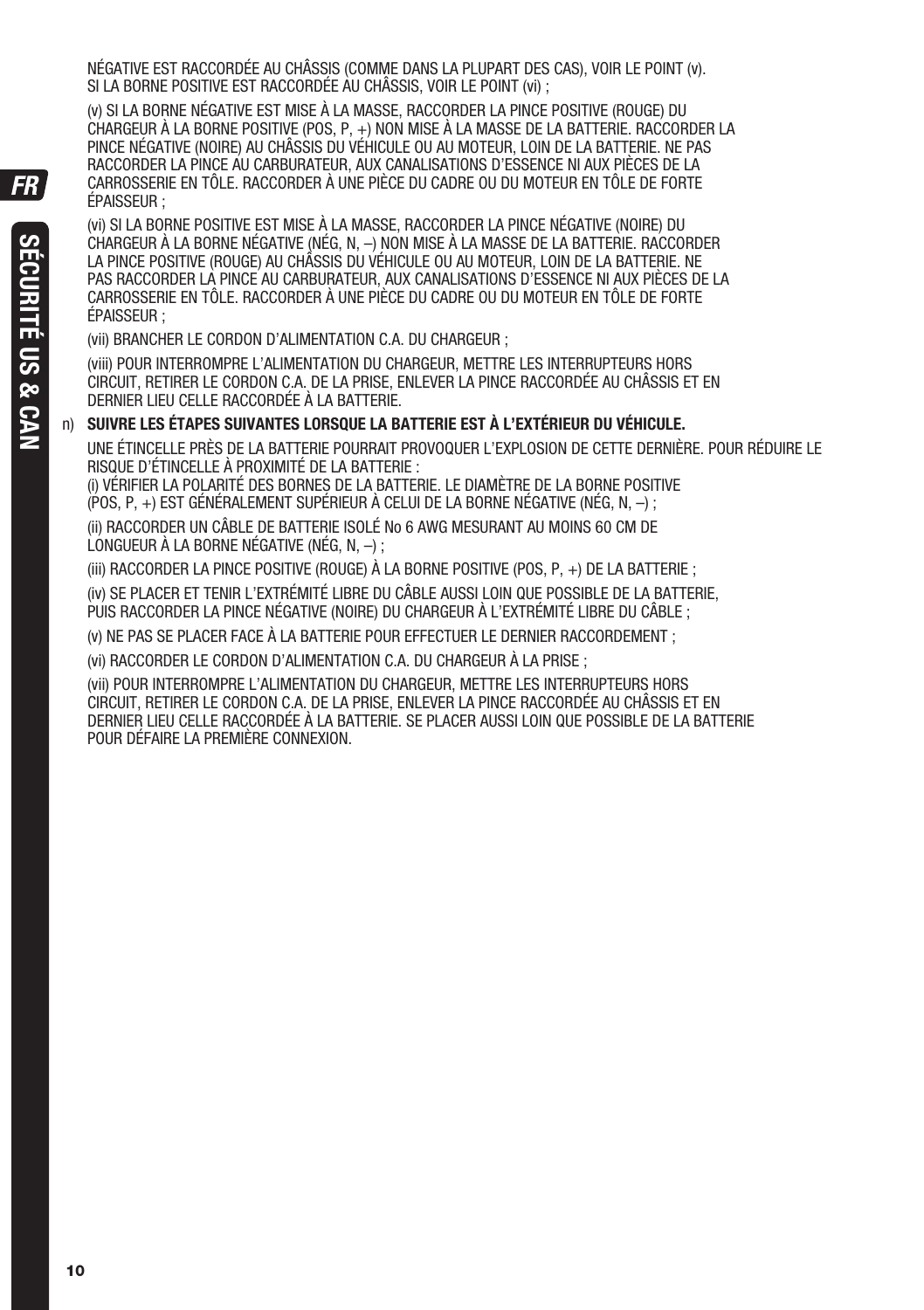# **Optimate** r lithium e

### **CHARGEUR AUTOMATIQUE AVEC DIAGNOSTIC POUR BATTERIES 12.8 V à 100 Ah : IMPORTANT : LIRE ENTIÈREMENT LES INSTRUCTIONS SUIVANTES AVANT D'UTILISER LE CHARGEUR**

**Cet appareil n'est pas destiné à être utilisé par des personnes (y compris des enfants) possédant des capacités physiques, sensorielles ou mentales réduites, ou manquant d'expérience et de connaissance, sauf si elles bénéficient d'une surveillance ou ont reçu des instructions concernant l'utilisation de l'appareil d'une personne responsable de leur sécurité. Les enfants doivent faire l'objet d'une surveillance pour s'assurer qu'ils ne jouent pas avec l'appareil.**

#### **AVERTISSEMENT DE SÉCURITÉ et REMARQUES**: **Les batteries émettent des GAZ EXPLOSIFS - il faut interdire les flammes ou les étincelles à proximité.**

Avant d'établir ou de rompre les connexions de courant continu à la batterie, déconnecter l'alimentation secteur. L'acide des batteries est un puissant corrosif. Porter des vêtements et lunettes protecteurs et éviter tout contact. En cas de contact accidentel, laver immédiatement à l'eau et au savon. S'assurer que les bornes des batteries ne sont pas branlantes ; le cas échéant la batterie doit subir une évaluation professionnelle. Si les bornes sont corrodées, nettoyer à l'aide d'une brosse de cuivre ; si elles sont grasses ou sales, nettoyer à l'aide d'un torchon trempé dans du détergent. Utiliser uniquement le chargeur si les câbles et connecteurs d'entrée et de sortie sont en bon état et non endommagés. Si le câble d'entrée est endommagé, il est essentiel de le faire remplacer par le constructeur, son agent de service autorisé ou un atelier qualifié, pour éviter tout danger. Protéger le chargeur contre les acides et fumées acides, l'humidité et un environnement humide, aussi bien durant l'usage que l'entreposage. Les dégâts résultant de la corrosion, de l'oxydation ou de courts-circuits internes ne sont pas couverts par la garantie. Durant le chargement, éloigner le chargeur de la batterie pour éviter la contamination par l'acide ou les vapeurs acides ou l'exposition à ceux-ci. En cas d'utilisation horizontale, placer le chargeur sur une surface dure et plane, PAS en plastique, tissu ou cuir. Utiliser les trous de fixation de la base pour fixer le chargeur sur toute surface verticale appropriée et solide.

**EXPOSITION AUX LIQUIDES :** Ce chargeur est conçu pour résister à l'exposition aux liquides qui tomberaient accidentellement sur le boîtier, ou à une pluie légère. Une exposition prolongée à des liquides tombants ou à la pluie est à déconseiller. Une durée de vie supérieure résultera d'une telle précaution. Une panne due à l'oxydation résultant d'une pénétration de liquide dans les composants électroniques, bloc connecteurs ou fiches, ne sera pas couverte par la garantie.

#### **BRANCHEMENT DU CHARGEUR A LA BATTERIE**

- **1. Débranchez l'alimentation secteur avant d'effectuer un branchement CC/batterie ou de le débrancher.**
- 2. Si vous chargez une batterie installée dans le véhicule avec les pinces pour batterie, avant les branchements, vérifiez d'abord que les pinces pour batterie peuvent être positionnées en toute sécurité loin du câblage voisin, d'un tube métallique ou du<br>châssis. Respectez l'ordre qui suit : branchez d'abord la borne de la batterie non raccordée au châssis (normalement positive) puis, branchez l'autre pince pour batterie (normalement **négative) au châssis à un endroit bien éloigné de la batterie et du conduit de carburant. Débranchez toujours dans l'ordre inverse.**
- **3.** Lorsque vous chargez une batterie hors du véhicule avec les pinces pour batterie, placez-la dans un endroit bien ventilé. Branchez le chargeur à la batterie : La pince ROUGE sur la borne POSITIVE (POS, P ou +) et la pince NOIRE sur la borne NÉGATIVE (NEG, N ou –). Vérifiez que les branchements sont bien fixés. Un bon contact est important.

### **COMMENCER LA CHARGE**

#### **TEMPS DE CHARGE**

Le temps de charge dépend de la température ambiante. Le programme *safeTº* limite le courant de charge si la température mesurée sur l'OptiMate Lithium est inférieure à 0ºC (32ºF) ou supérieure à 45ºC (113ºF). Si elle se situe dans la plage normale, le programme spécifique LiFePO4 *ampmatic*™ détermine automatiquement le courant de charge le plus efficace pour la batterie connectée en fonction de son état de charge, de son état de fonctionnement et de sa capacité de stockage électrique (Ah). Le courant délivré est situé entre 1,25 A et 5 A.

#### **Temps de charge pour une batterie déchargée mais en parfait état :**

Pour les batteries d'une tension nominale comprise entre 2,5 Ah et 5 Ah : de 60 à 120 minutes pour effectuer le test de rétention de voltage.

**Pour les batteries d'une tension nominale supérieure à 5 Ah :** un peu moins de 25 % de la tension de la batterie ; il faut donc au maximum environ 5 heures à une batterie de 50 Ah pour effectuer le test de rétention de voltage.

Des batteries complètement déchargées peuvent nécessiter beaucoup plus de temps.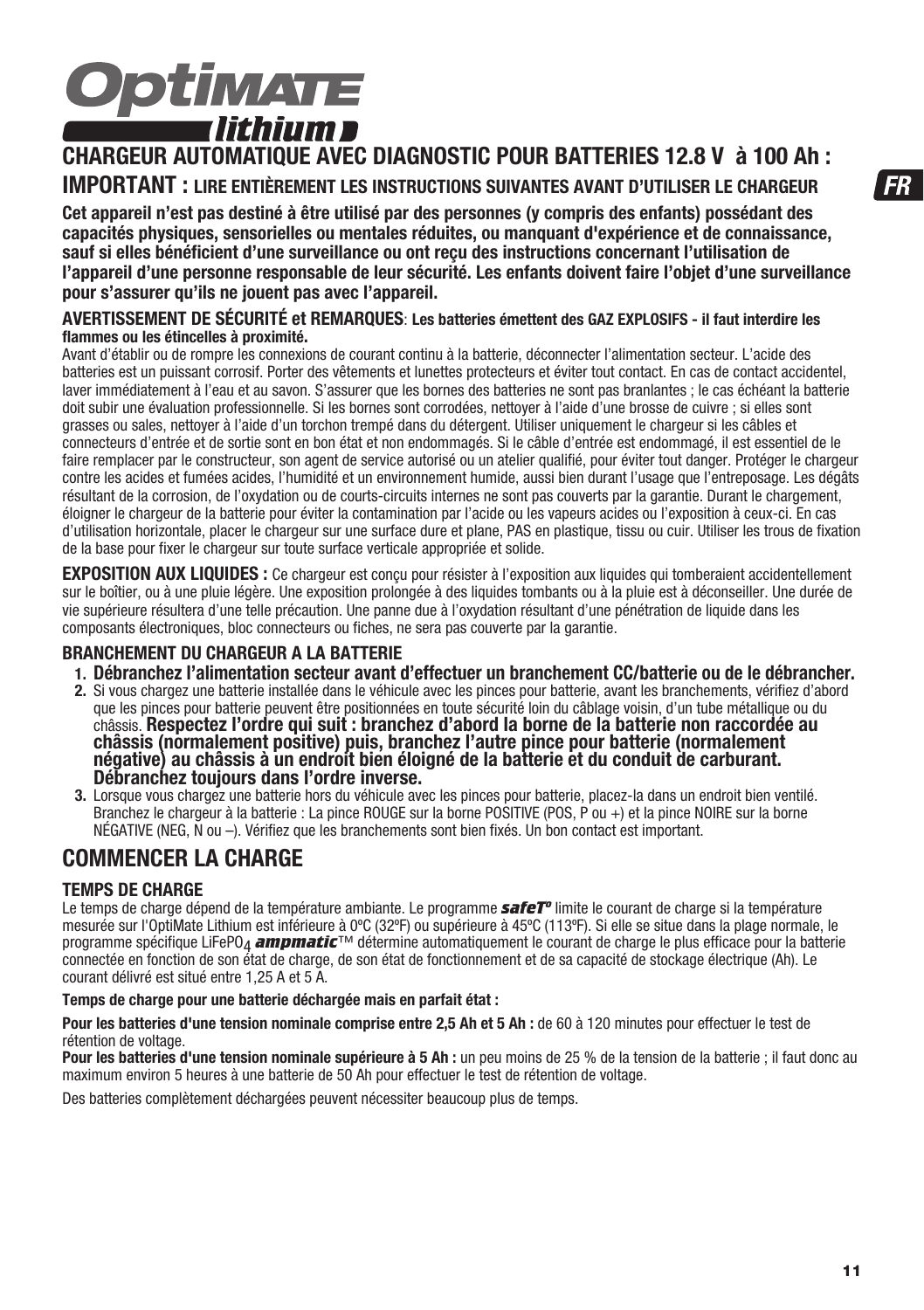| <b>Démarrage</b><br>basse tension<br>(0.5V) | $\overline{2}$<br><b>TEST</b> (avant<br>la charge)                                                                                            | 3<br><b>RÉCUPÉRATION</b><br>Contrôle de<br>ultra basse<br>température<br>tension | 6<br>8<br>10<br>5<br>9<br><b>CHARGE avec</b><br>RÉCUPÉRATION<br><b>TEST</b><br><b>TEST</b><br><b>Entretien</b><br><b>FAIBLE VOLTAGE /</b><br>équilibrage<br>des cellules<br>OPTIMISATION<br>(après la charge)<br>défaut des cellules<br>OptiMate '365<br>contrôle des cellules                                                                                                                                                                                                                                                                                                                                                                                                                                                                                                                                                                                                                                                                                                                                                                                                                                                                                                                                                                                                                                                                                                                                                                          |
|---------------------------------------------|-----------------------------------------------------------------------------------------------------------------------------------------------|----------------------------------------------------------------------------------|---------------------------------------------------------------------------------------------------------------------------------------------------------------------------------------------------------------------------------------------------------------------------------------------------------------------------------------------------------------------------------------------------------------------------------------------------------------------------------------------------------------------------------------------------------------------------------------------------------------------------------------------------------------------------------------------------------------------------------------------------------------------------------------------------------------------------------------------------------------------------------------------------------------------------------------------------------------------------------------------------------------------------------------------------------------------------------------------------------------------------------------------------------------------------------------------------------------------------------------------------------------------------------------------------------------------------------------------------------------------------------------------------------------------------------------------------------|
| FR                                          | <b>Protection</b><br><b>RÉINITIALISATION DU</b><br><b>BMS</b>                                                                                 | 2                                                                                | la charge ne s'effectue pas sans l'intervention de l'utilisateur.<br>LED N° 2 POLARITÉ INVERSE : s'allume lorsque les connexions de la batterie<br>sont incorrects. Le chargeur est protégé électroniquement, donc ne peut subir<br>aucun dommage, et la sortie restera désactivée jusqu'à ce que les<br>connexions soient bonnes.<br>RÉINITIALISATION DU BMS : pour les batteries avec système de gestion de<br>batterie (BMS) qui empêche la décharge profonde. Déconnectez le chargeur<br>de l'alimentation secteur. Attendez que la LED #1a/1b s'éteigne.<br>Reconnectez-le à l'alimentation secteur. Une impulsion spéciale de<br>réinitialisation du BMS est fournie pendant maximum 5 secondes. Le<br>programme passe à l'ÉTAPE 4.                                                                                                                                                                                                                                                                                                                                                                                                                                                                                                                                                                                                                                                                                                               |
|                                             | ÉTAPE 1<br>Démarrage à<br>basse tension<br>$(Bat \geq 0.5 V)$                                                                                 |                                                                                  | Vérification de la tension de la batterie – OptiMate Lithium<br>s'active si la tension de la batterie connectée est d'au moins 0,5<br>V.                                                                                                                                                                                                                                                                                                                                                                                                                                                                                                                                                                                                                                                                                                                                                                                                                                                                                                                                                                                                                                                                                                                                                                                                                                                                                                                |
|                                             | ÉTAPE <sub>2</sub><br><b>TEST avant la</b><br>charge                                                                                          | <b>LED TEST</b><br>$N^{\circ} 6: VERTE$<br>Nº 7 : JAUNE<br>$N^{\circ}$ 8 : ROUGE | LES LED TEST #6/7/8 indiquent l'état de la batterie avant le début de la<br>charge. Reportez-vous au tableau page 2 pour obtenir les indications des LED<br>TEST qui correspondent à un pourcentage de l'état de charge estimé (% de<br>l'état de charge, SOC).                                                                                                                                                                                                                                                                                                                                                                                                                                                                                                                                                                                                                                                                                                                                                                                                                                                                                                                                                                                                                                                                                                                                                                                         |
|                                             | ÉTAPE <sub>3</sub>                                                                                                                            |                                                                                  | 100%<br>$\%$<br>30<br>60<br>90<br>10<br>6<br>13,00V<br>13.13V<br>13.3V<br>v<br>0.5V<br>12,80V<br>$13.6V +$<br><b>Pendant le test:</b> OPTIMISATION le temps de charge minimum est défini en<br>fonction des résultats du test, variant entre 10 minutes, pour une batterie<br>chargée à 80 % ou plus, et 120 minutes pour une batterie chargée à 40 % ou<br>moins.<br>La température ambiante est mesurée pour déterminer les paramètres de<br>tension de la charge. La charge commence après 10 secondes.<br>AVERTISSEMENT DE TEMPÉRATURE BASSE - LED #8 (rouge) clignotante :<br>la température mesurée sur l'OptiMate Lithium est inférieure à -20°C<br>(-4°F), et donc inférieure à la limite de sécurité de charge ET de décharge<br>pour les batteries LiFePO <sub>4</sub> .                                                                                                                                                                                                                                                                                                                                                                                                                                                                                                                                                                                                                                                                      |
|                                             | ÉTAPE 4<br>Récuperation ultra<br>bassse tension<br>ÉTAPE 5<br>Récupération<br>faible VOLTAGE<br>ÉTAPE 6<br><b>TEST défaut des</b><br>cellules | LED #3 : ROUGE                                                                   | <b>IMPORTANT</b> : si ce mode se déclenche, lisez la section BATTERIES NON<br>ENTRETENUES TRÈS FAIBLES à la page précédente.<br>Ce mode se déclenche si la batterie était déchargée à plus de 90 % ou si la<br>tension est inférieure à 12.8 V. <b>safe <math>T^{\circ}</math></b> : le courant de charge est<br>automatiquement ajusté en fonction de la tension et de la température<br>ambiante mesurée lors du test.<br>RÉCUPÉRATION À TRÈS BASSE TENSION pour des batteries entre 0.6 V<br>(0.75 V) et 8.8 V: le courant commence à 125 mA et augmente jusqu'à 325<br>mA, en fonction de l'évolution de la charge. Si la tension n'a pas dépassé 8.8<br>V après 2 heures, la charge s'interrompt et la LED TEST #8 (rouge) clignote<br>pour indiquer qu'il est possible que la batterie ait subi des dommages<br>irréversibles ou que l'expertise d'un professionnel est nécessaire.<br>RÉCUPÉRATION À BASSE TENSION pour des batteries entre 8.9 V et 12.8 V:<br>le courant maximal est fixé à 1.25 A. L'acceptation de charge de la batterie<br>est surveillée dans l'éventualité d'un comportement inhabituel. Une batterie<br>LiFePO <sub>4</sub> en bon état passe en mode CHARGE en moins de 4 heures ; dans le<br>cas contraire, la charge s'interrompt et la LED TEST #8 (rouge) clignote pour<br>indiquer qu'il est possible que la batterie ait subi des dommages irréversibles<br>ou que l'expertise d'un professionnel est nécessaire. |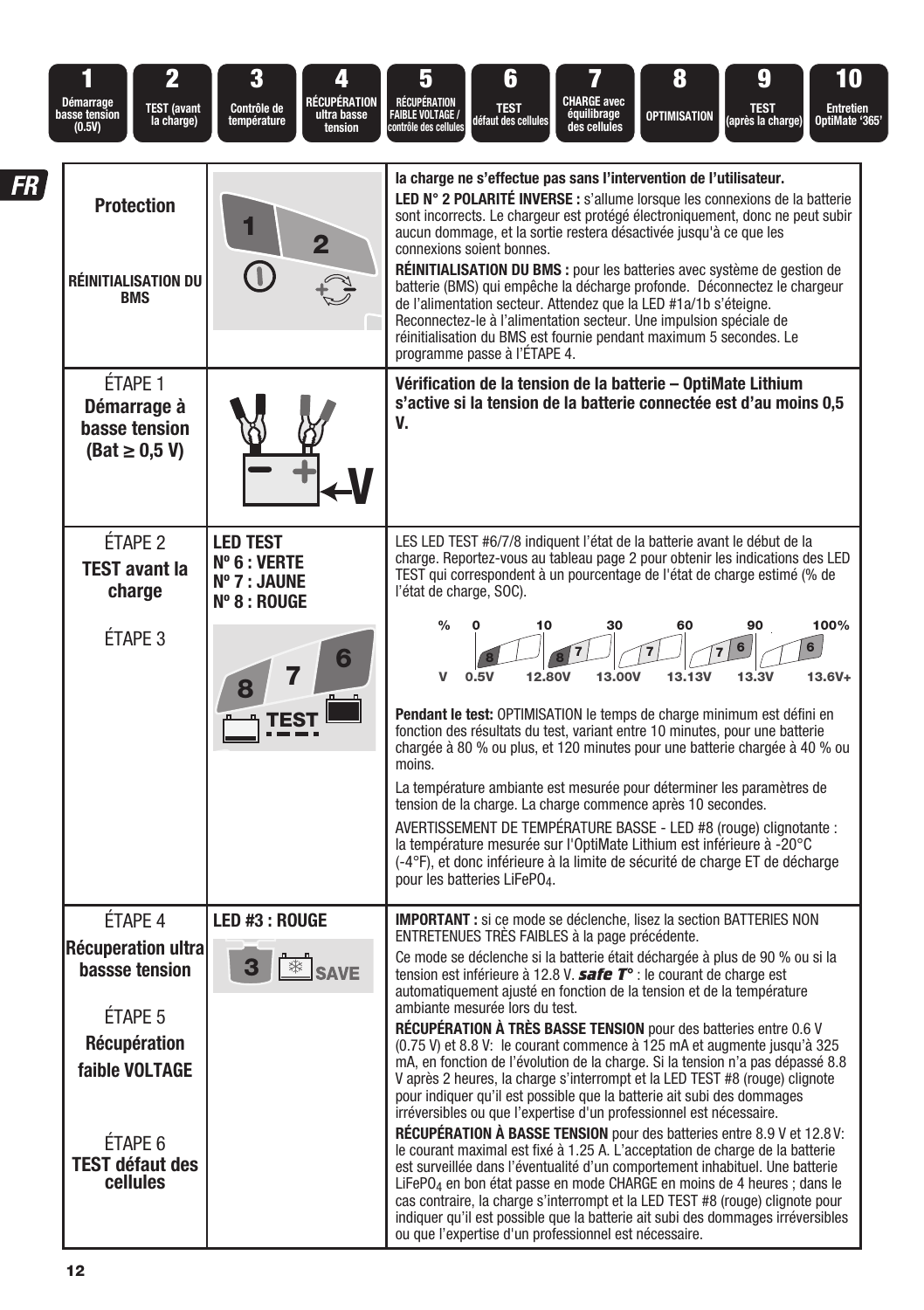| ÉTAPE 7<br><b>CHARGE</b>                                       | <b>LED #4 : JAUNE</b><br><b>THE OPTIMIZE</b><br>CHARGE<br>્ર4્<br>SAVE                                           | Le programme <b>safe T<sup>o</sup></b> limite le courant de charge si la température<br>mesurée sur l'OptiMate Lithium est inférieure à 0 °C (32 °F) ou supérieure à<br>45 °C (113 °F). Si la température était au départ inférieure à 0 °C (32 °F), le<br>courant de charge est limité à 325 mA uniquement pour la première heure,<br>ensuite la température interne de la batterie est supposée se situer dans la<br>plage de température normale.<br>Dans la plage de température normale, le programme spécifique LiFePO <sub>4</sub><br>ampmatic™ détermine automatiquement le courant de charge le plus<br>efficace pour la batterie connectée en fonction de son état de charge, de son<br>état de fonctionnement et de sa capacité de stockage électrique (Ah). Le<br>courant délivré est situé entre 1.25 A et 9.5 A.<br>Pour les batteries avec une capacité de stockage électrique (Ah) inférieure à<br>10 Ah (8 Ah), le courant de charge est automatiquement ajusté à une valeur<br>inférieure à une moyenne égale à la capacité Ah de la batterie : une batterie<br>de 2.5 Ah/2 500 mAh recoit ainsi par exemple une moyenne de 2.5 A.<br><b>REMARQUE :</b> pour des raisons de sécurité, il y a une limite de charge absolue<br>de 24 heures pour les modes RÉCUPÉRATION et CHARGE. |
|----------------------------------------------------------------|------------------------------------------------------------------------------------------------------------------|----------------------------------------------------------------------------------------------------------------------------------------------------------------------------------------------------------------------------------------------------------------------------------------------------------------------------------------------------------------------------------------------------------------------------------------------------------------------------------------------------------------------------------------------------------------------------------------------------------------------------------------------------------------------------------------------------------------------------------------------------------------------------------------------------------------------------------------------------------------------------------------------------------------------------------------------------------------------------------------------------------------------------------------------------------------------------------------------------------------------------------------------------------------------------------------------------------------------------------------------------------------------------------------------------|
| ÉTAPE 8<br><b>OPTIMISATION</b>                                 | LED #5 : JAUNE<br>$\frac{1}{2}$<br><b>TH</b> OPTIMIZE<br>CHARGE<br>$\frac{1}{2}$ SAVE                            | Le mode OPTIMISATION débute quand la tension a atteint 14.4 V pour la<br>première fois au cours du mode CHARGE PRINCIPALE.<br>Le programme de contrôle du courant <i>ampmatic</i> ™ envoie maintenant<br>des impulsions de courant afin d'égaliser les cellules individuelles au sein de<br>la batterie et d'optimiser le niveau de charge.<br>La charge ne devrait prendre que le temps de charge minimum indiqué lors<br>de l'ÉTAPE 3, mais si la batterie nécessite une charge supplémentaire, le<br>programme étendra le mode OPTIMISATION jusqu'à maximum 2 heures.                                                                                                                                                                                                                                                                                                                                                                                                                                                                                                                                                                                                                                                                                                                           |
| ÉTAPE <sub>9</sub><br>après<br>la charge                       | <b>LED #6 CLIGNOTANTE</b>                                                                                        | TEST après la charge : L'arrivée du courant dans la batterie est interrompue<br>pendant 30 minutes* pour permettre au programme de déterminer la<br>capacité de la batterie à retenir la charge.<br>* SI la charge a démarré en mode RÉCUPÉRATION (LED #3 indiquant une<br>batterie complètement déchargée), le test de rétention de tension est étendu<br>à 12 heures en vue de confirmer l'état de la batterie.<br>Le résultat du TEST (indiqué par la LED #6, 7, 8) est ajusté en temps réel en<br>fonction de la tension mesurée sur la batterie. Reportez-vous au tableau<br>« AVERTISSEMENTS ANTICIPÉS DES PROBLÈMES DE BATTERIE » à la page 2<br>pour obtenir les indications des LED TEST qui correspondent à un<br>pourcentage de l'état de charge estimé (% de l'état de charge, SOC).<br>Pour de plus amples informations, reportez-vous à la section « NOTES<br>CONCERNANT LES RÉSULTATS DES TESTS ».                                                                                                                                                                                                                                                                                                                                                                                  |
| ÉTAPE 10<br><b>ENTRETIEN</b><br><b>OptiMATE</b><br>intelligent | LED #6 $/7/8$<br><i><b>ALLUMÉES</b></i><br>Pour des batteries en bon état, la<br>LED nº 6 (verte) reste allumée. | <b>CHARGE DE MAINTENANCE:</b> LED #6/7/8 fixes en fonction de la tension<br>finale mesurée à la fin de l'ÉTAPE 7.<br>Le CYCLE DE CHARGE DE MAINTENANCE est composé de périodes de charge<br>de<br>30 minutes en alternance avec des périodes de « repos » de 30 minutes<br>pendant lesquelles il n'y a pas de courant de charge.<br>Pendant les cycles de charge de 30 minutes, du courant sera fourni<br>uniquement si la batterie s'est déchargée.<br>Le CYCLE DE RAFRAÎCHISSEMENT DE LA BATTERIE est effectué si le chargeur<br>détecte que la batterie a perdu une charge importante. Le programme<br>retourne en mode OPTIMIZE (LED #5) puis effectue le test de rétention de<br>tension et le cycle de charge de maintenance.<br>Consultez la section MAINTENANCE D'UNE BATTERIE AU LITHIUM POUR DES<br>PÉRIODES PROLONGÉES.                                                                                                                                                                                                                                                                                                                                                                                                                                                                 |

#### **REMARQUES SUR LES RÉSULTATS DU TEST:**

1. Pour tout résultat différent d'une LED #6 verte, déconnecter la batterie du système électrique du véhivcule et reconnecter l'OptiMate. Si on obtient ensuite un meilleur résultat, cela indique que les pertes de puissance sont dues en partie à un problème du système électrique et non à la batterie. Si les mauvais résultats persistent, il est conseillé d'amener la batterie dans un atelier professionnel équipé d'appareils de test professionnels pour procéder à une analyse approfondie.

2. Si la LED #8 rouge seule, ou la LED #7 jaune et la LED #8 rouge s'allument en même temps, un problème significatif existe. Les rouge (ou LED jaune + rouge seul pour batterie scellée) signifie qu'après la charge la tension de la batterie n'est pas maintenue ou que malgré des tentatives de récupération, la batterie est irrécupérable. Ceci peut être dû à une panne de la batterie comme une cellule

**FR** 

**13**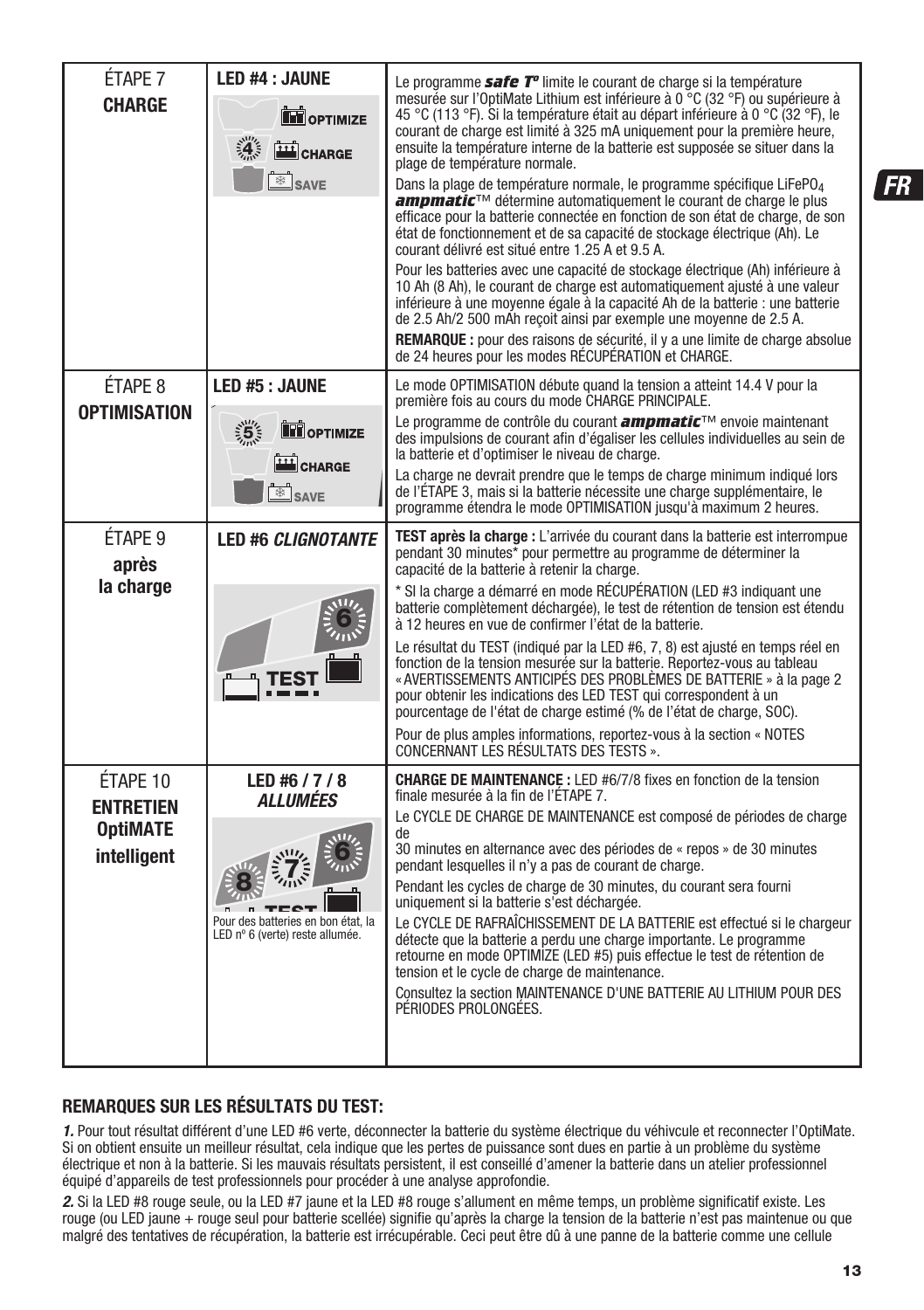court-circuitée ou une sulfatation totale, ou, dans le cas d'une batterie toujours connectée au système électrique supporté, le LED #8 rouge peut signaler la perte de courant via un câblage détérioré ou un commutateur ou un contact dégradé, ou la présence d'accessoires consommateurs de courant au sein du circuit. Une consommation soudaine, comme l'allumage des phares du véhicule lorsque le chargeur est connecté, peut également entraîner une chute de tension significative sur la batterie.

3. Ce test de rétention de voltage est un résultat significativement probant mais pas nécessairement concluant de la condition de la batterie, qui pour une batterie à cycles profonds peut être établie plus précisément à l'aide d'un testeur de charge de précision TestMate 12V Deep Cycle.

**MAINTENANCE D'UNE BATTERIE DURANT DES PÉRIODES PROLONGÉES:** L'OptiMate maintiendra une batterie dont l'état est bon, en toute sécurité durant plusieurs mois. Vérifier au moins une fois par quinzaine la sécurité des connexions entre chargeur et batterie. Dans le cas de batteries équipées de bouchons de remplissage sur chaque cellule, déconnecter la batterie du chargeur, vérifier le niveau d'électrolyte et faire l'appoint si nécessaire **(en eau distillée, PAS en acide)**, puis reconnecter. Lors de la manipulation de batteries ou à proximité de celles-ci, toujours respecter les AVERTISSEMENTS DE SÉCURITÉ ci-dessus.

#### **MODE ÉCONOMIE D'ÉNERGIE LORSQUE LE CHARGEUR EST CONNECTÉ A L'ALIMENTATION SECTEUR :**

Le convertisseur d'énergie se désactive et passe en mode ECO lorsque le chargeur est déconnecté de la batterie, la puissance demandée diminue jusque 0.5W, l'équivalent d'une consommation d'énergie de 0,012 kWh par jour. Lorsqu'une batterie est branchée au chargeur, la consommation d'énergie dépend de la demande en courant de la batterie et du véhicule/des circuits électroniques raccordés. Une fois que la batterie est chargée et que le programme de charge est en mode de charge d'entretien à long terme (pour garder la batterie chargée à 100 %), la consommation d'énergie totale est estimée à 0,024 kWh ou moins par jour.

# **GARANTIE LIMITÉE**

TecMate International SA, B-3300 Tienen, Belgique, consent la présente garantie au premier client utilisateur de ce produit, sans possibilité de transfert. TecMate (International) garantit ce chargeur pendant trois ans à compter de la date d'achat au détail contre les défauts de composants ou d'assemblage. Le cas échéant, le chargeur sera réparé ou remplacé à la discrétion du fabricant. L'acheteur doit expédier, à ses frais, l'appareil ainsi qu'une preuve d'achat (voir "NOTE") au fabricant ou à son représentant agréé. Cette garantie limitée devient nulle si l'appareil est utilisé ou manipulé de façon inadéquate ou s'il a été réparé par toute personne physique ou morale autre que le fabricant ou un représentant agréé. Le fabricant n'offre aucune autre garantie que la présente, et exclut expressément toute garantie contre les dommages conséquentiels. CECI EST LA SEULE GARANTIE EXPRESSÉMENT CONSENTIE PAR LE FABRICANT. CELUI-CI N'ASSUME ET N'AUTORISE QUICONQUE A ASSUMER OU ETABLIR TOUTE AUTRE OBLIGATION LIÉE À CE PRODUIT, AUTRE QUE CETTE GARANTIE LIMITÉE EXPRESSÉMENT CONSENTIE. VOS DROITES STATUTAIRES NE SONT PAS AFFECTÉES.

NOTE : Voir www.tecmate.com/warranty ou contactez warranty@tecmate.com

#### **Garantie applicable en Amérique du Nord (Canada et USA), Amérique Centrale et Amérique du Sud**

TecMate North America, Oakville, ON, Canada, en tant que filiale de TecMate (International) S.A., assume toute obligation légale de garantie et service après-vente pour les produits distribués en Amérique du Nord (Canada et USA), Amérique Centrale et Amérique du Sud.

Vous trouverez plus d'informations sur les produits TecMate sur **www.tecmate.com**.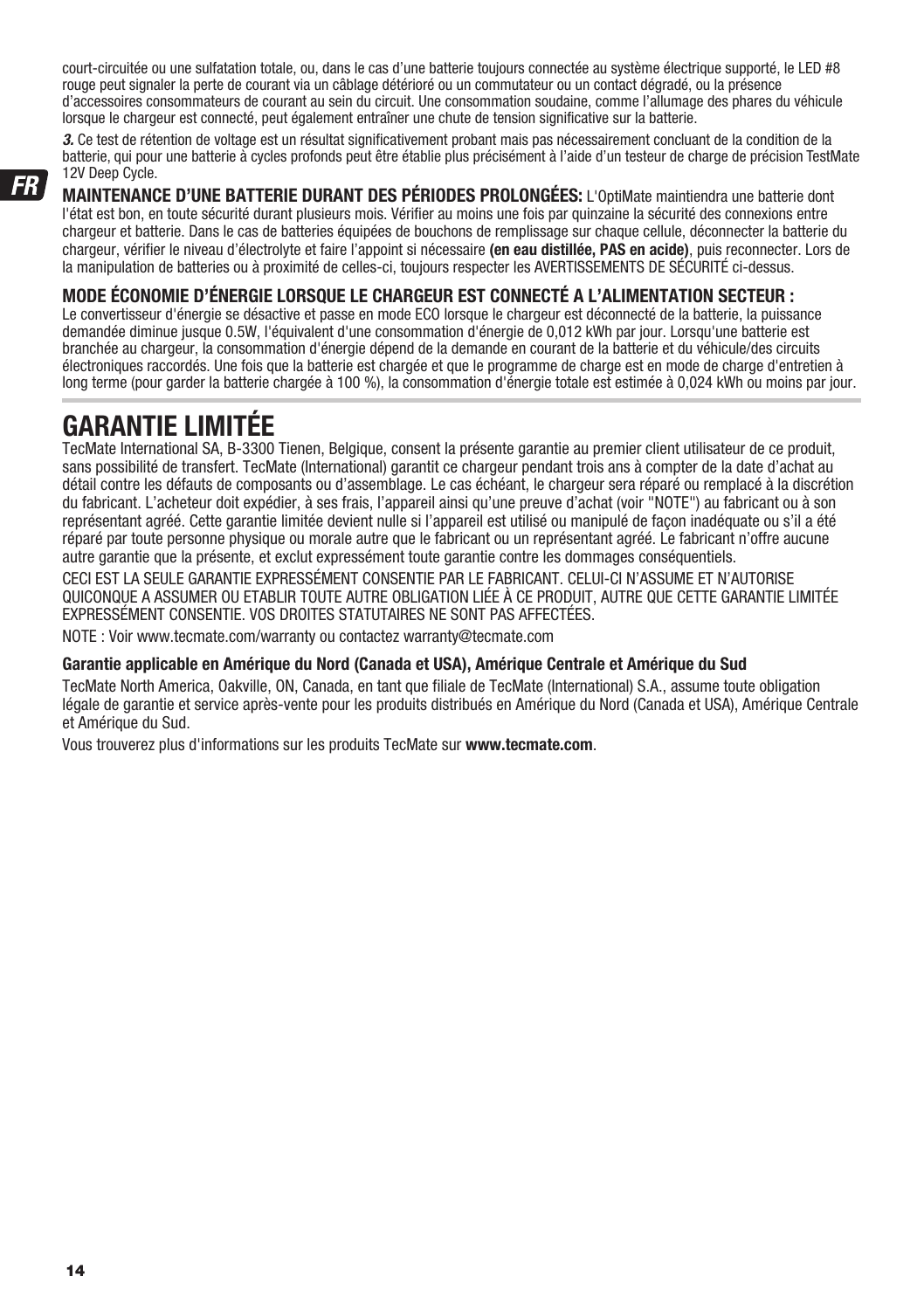

# **Cargador con diagnóstico automático para baterías LiFePO4 (FOSFATO DE LITIO-HIERRO) de 12,8 V, baterías de 100 Ah:**

#### **IMPORTANTE: LEA COMPLETAMENTE LAS SIGUIENTES INSTRUCCIONES ANTES DE UTILIZAR EL CARGADOR**

**Este aparato no puede ser utilizado por que lo utilicen personas (incluidos niños) con capacidades físicas, sensoriales o mentales disminuidas, o bien con falta de experiencia y conocimientos, a menos que una persona responsable de su seguridad las supervise o les dé instrucciones sobre el uso del aparato. Es necesario supervisar a los niños para asegurarse de que no juegan con el aparato.**

**AVISOS Y PRECAUCIONES DE SEGURIDAD: Las baterías emiten GASES EXPLOSIVOS, evite la posibilidad de llamas o chispas cerca de las baterías.** Desconecte de la red CA antes de realizar o deshacer conexiones en la batería. El ácido de la batería es altamente corrosivo. Utilice ropa y gafas de protección y evite el contacto con el ácido. En caso de contacto accidental, enjuague inmediatamente la zona afectada con agua y jabón. Compruebe que los polos de la batería no estén sueltos, y si lo están, lleve la batería a un servicio técnico. Si los bornes presentan corrosión, límpielos con un cepillo de hilo de cobre, y si presentan grasa o suciedad, límpielos con un trapo humedecido en detergente. Utilice el cargador solamente si los cables y conectores de entrada y salida se encuentran en buenas condiciones y sin daños. Si el cable de entrada está dañado, es fundamental que el fabricante, el servicio técnico autorizado o un taller capacitado lo sustituyan sin demora para evitar riesgos. Proteja el cargador del ácido y de las emisiones de gases de ácido y de ambientes húmedos o superficies mojadas durante su utilización y almacenamiento. La garantía no cubre daños derivados de la corrosión, oxidación o cortocircuitos eléctricos internos. Coloque el cargador a una distancia adecuada de la batería durante la recarga para evitar la contaminación o la exposición al ácido o vapores de ácido. Si se utiliza en posición horizontal, coloque el cargador en una superficie dura y plana, PERO NUNCA sobre plástico, tela o piel. Utilice los orificios de fijación de la base de la carcasa para fijar el cargador en una superficie cómoda y totalmente horizontal.

**EXPOSICIÓN A LÍQUIDOS:** Este cargador fue desarrollado para resistir a líquidos que hubieran sido derramados de form accidental o a intemperies ligeras. No obstante, no se recomiendan las exposiciones prolongadas, que podrían menguar la duración de vida del cargador. Los desgastes, resultado de la oxidación debida al ataque eventual de líquidos en los componentes electrónicos, los conectadores o enchufes no se cubren por la garantía.

#### **CONEXIÓN DEL CARGADOR A LA BATERÍA**

- **1.** Desconecte la alimentación CA antes de efectuar o deshacer las conexiones en la batería.
- **2.** Si se va a cargar una batería montada en el vehículo con las pinzas, compruebe primero que las pinzas se pueden colocar de forma segura y correcta, lejos del cableado, los tubos metálicos o del chasis, antes de efectuar las conexiones. Realice las conexiones en este orden: realice primero la conexión al terminal de la batería que no está conectado con el chasis (normalmente positivo), luego conecte la otra pinza de batería (normalmente negativa) al bastidor a una distancia sufi ciente de la batería y de la tubería de combustible. Desconecte siempre realizando los pasos anteriores en orden inverso.
- **3.** Cuando cargue una batería fuera del vehículo con las pinzas, colóquela en un lugar bien ventilado. Conecte el cargador a la batería: pinza ROJA con el terminal POSITIVO (POS, P o +) y pinza NEGRA con el terminal NEGATIVO (NEG, N o –). Asegúrese de que las conexiones son firmes y seguras. Es importante que hagan bien contacto.

### **INICIAR LE CARGA**

**TIEMPO DE CARGA :** El tiempo de carga se verá afectado por la temperatura ambiente. El programa *safeTº* limita la corriente de carga si la temperatura registrada en OptiMate Lithium es inferior a 0ºC (32ºF) o superior a 45ºC (113ºF). Dentro del intervalo normal de temperatura, el programa específico LiFePO4 *ampmatic*™ determina de forma automática la tasa más eficaz de corriente de carga para la batería conectada, en función del estado de carga, su conservación y capacidad de almacenamiento eléctrico (Ah). La corriente suministrada puede variar entre 1,25 A y 5 A.

#### **Tiempo de carga de una batería descuidada sin otros daños:**

**Baterías clasificadas entre 2,5 Ah y 5 Ah:** 60 a 120 minutos para llevar a cabo la prueba de retención de tensión. **Baterías con una clasificación superior a 5 Ah:** ligeramente inferior al 25 % de la clasificación Ah de la batería; por lo que una batería de 50 Ah no debería requerir más de 5 horas para efectuar la prueba de retención de tensión.

En caso de baterías muy descargadas puede tardar mucho más.

**ES**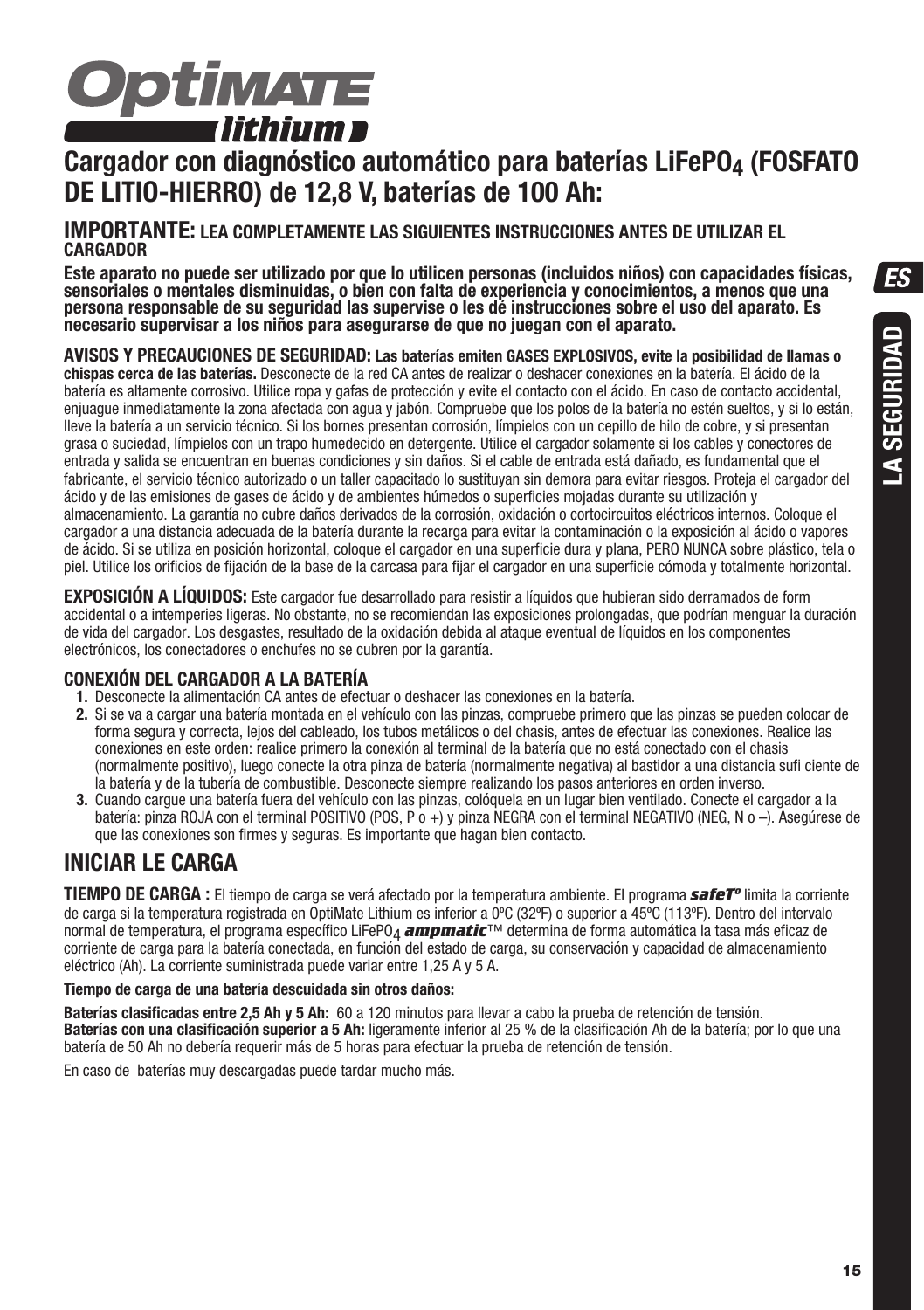| 2<br>il<br>Arranque de<br>baja tensión<br>(0.5V)<br><b>PRUEBA</b> antes<br>de la carga                                                                                                                         | 3<br>RECUPERACIÓN<br><b>Comprobación</b><br>en caso<br>de tensión<br>de temperatura<br>ultrabaja | 6<br>8<br>9<br>7<br>10<br>อ<br>TENSIÓN BAJA<br><b>PRUEBA -</b><br>CARGA de<br>equilibrio de<br>células<br>Mantenimiento<br><b>PRUEBA tras</b><br><u>Recuperación</u><br>OPTIMIZACIÓN<br>daño en<br>las células<br>de<br>'0ptiMate '365<br>/ supervisión<br>de las células<br>la carga                                                                                                                                                                                                                                                                                                                                                                                                                                                                                                                                                                                                                                                                                                                                                                                                                                                                                                                                                                                                                                                                                                   |
|----------------------------------------------------------------------------------------------------------------------------------------------------------------------------------------------------------------|--------------------------------------------------------------------------------------------------|-----------------------------------------------------------------------------------------------------------------------------------------------------------------------------------------------------------------------------------------------------------------------------------------------------------------------------------------------------------------------------------------------------------------------------------------------------------------------------------------------------------------------------------------------------------------------------------------------------------------------------------------------------------------------------------------------------------------------------------------------------------------------------------------------------------------------------------------------------------------------------------------------------------------------------------------------------------------------------------------------------------------------------------------------------------------------------------------------------------------------------------------------------------------------------------------------------------------------------------------------------------------------------------------------------------------------------------------------------------------------------------------|
| <b>Protección</b><br><b>REINICIO DEL</b><br><b>BMS</b>                                                                                                                                                         |                                                                                                  | El cargador no continuará hasta que el usuario actúe.<br>LED n.º2 POLARIDAD INVERTIDA: se ilumina cuando las conexiones de la<br>batería son incorrectas. El cargador está protegido electrónicamente, con lo<br>que no se producirá ningún daño y la salida permanecerá desactivada hasta<br>que se corrijan las conexiones.<br><b>REINICIO DEL BMS:</b> para baterías con un sistema de gestión de baterías<br>(BMS) que las proteja de la descarga profunda.<br>Desconecte el cargador del suministro eléctrico. Espere hasta que el LED n.º<br>1a/1b se apaque. Vuelva a conectar el suministro eléctrico. Se producirá un<br>impulso especial de reinicio del BMS durante un máximo de 5 s. El programa<br>debería continuar con el PASO 4.                                                                                                                                                                                                                                                                                                                                                                                                                                                                                                                                                                                                                                        |
| PASO <sub>1</sub><br>Arranque de baja<br>tensión (Bat. $\geq$<br>0,5 V                                                                                                                                         |                                                                                                  | Comprobación de la tensión de la batería: OptiMate Lithium se<br>activa si la tensión de la batería conectada es de al menos 0,5<br>voltios.                                                                                                                                                                                                                                                                                                                                                                                                                                                                                                                                                                                                                                                                                                                                                                                                                                                                                                                                                                                                                                                                                                                                                                                                                                            |
| PASO <sub>2</sub><br><b>PRUEBA</b> antes<br>de la carga<br>PASO <sub>3</sub><br>Comprobación<br>de temperatura                                                                                                 | <b>LED DE PRUEBA</b><br>N.º 6: VERDE<br>N.º 7: AMARILLO<br><b>N.º 8: ROJO</b>                    | Los LED DE PRUEBA n.º 6, 7 y 8 indican el estado de la batería antes de<br>cargarla. Consulte la tabla que figura en la página 2 para asociar la indicación<br>de los LED DE PRUEBA al estado de porcentaje de carga estimado (SOC%).<br>100%<br>$\frac{0}{0}$<br>10<br>30<br>60<br>90<br>6<br>6<br>13.13V<br>13.3V<br>$13.6V +$<br>$\mathbf{v}$<br>0.5V<br>12,80V<br>13,00V<br>Durante la prueba:<br>El tiempo de carga mínimo del modo OPTIMIZACIÓN se define según el<br>resultado de la prueba, y varía entre los 10 minutos necesarios para una<br>batería con una carga del 80 % o más y los 120 minutos para una batería con<br>una carga del 40 % o inferior. También se mide la temperatura ambiente<br>para determinar los parámetros de la tensión de carga.<br>ADVERTENCIA DE TEMPERATURA BAJA: LED #8 (rojo) parpadeando: la<br>temperatura registrada en OptiMate Lithium es inferior a -20°C (-4°F),<br>inferior a la carga segura Y a la zona de descarga de las baterías LiFePO4.<br>La carga comienza tras 10 segundos.                                                                                                                                                                                                                                                                                                                                               |
| PASO <sub>4</sub><br><b>RECUPERACIÓN</b><br>en caso de<br><b>TENSIÓN</b><br>ultrabaja<br>PASO <sub>5</sub><br><b>TENSIÓN baja</b><br><b>RECUPERACIÓN</b><br>PASO <sub>6</sub><br>PRUEBA daño en<br>las células | LED #3 : ROJO<br><b>SAVE</b>                                                                     | <b>IMPORTANTE:</b> si se activa este modo, consulte el apartado BATERIAS<br><b>DESCUIDADAS MUY DESCARGADAS</b> , en la página anterior.<br>Si este modo se activa, la batería presentaba una descarga superior al 90 % /<br>tensión inferior a 12,8 V. <b>Safe T<sup>o</sup>:</b> la corriente de carga se ajusta<br>automáticamente en función de la tensión y temperatura ambiente<br>registradas durante la prueba.<br>RECUPERACIÓN EN CASO DE MUY BAJA TENSIÓN para baterías entre<br>0.6 V (0.75 V) y 8.8 V: la corriente se inicia a 125 mA y se incrementa hasta<br>325 mA en función del proceso de carga. Si la tensión no supera los 8,8 V en<br>2 horas, la carga se suspenderá y el LED DE PRUEBA n.º 8 (rojo) parpadeará<br>para indicar que la batería puede haber sufrido daños permanentes o que se<br>requiere una valoración profesional.<br>RECUPERACIÓN EN CASO DE BAJA TENSIÓN para baterías entre 8,9 V y<br>12,8 V: la corriente máxima está fijada a 1,25 A. Se controla la asimilación de<br>la carga de la batería para detectar algún comportamiento anómalo. Una<br>batería LiFePO <sub>4</sub> en buen estado pasará al modo CARGA en 4 horas; de lo<br>contrario, la carga se suspenderá y el LED DE PRUEBA n.º 8 (rojo) parpadeará<br>para indicar que la batería puede haber sufrido daños permanentes o que se<br>requiere una valoración profesional. |

 $\overline{ES}$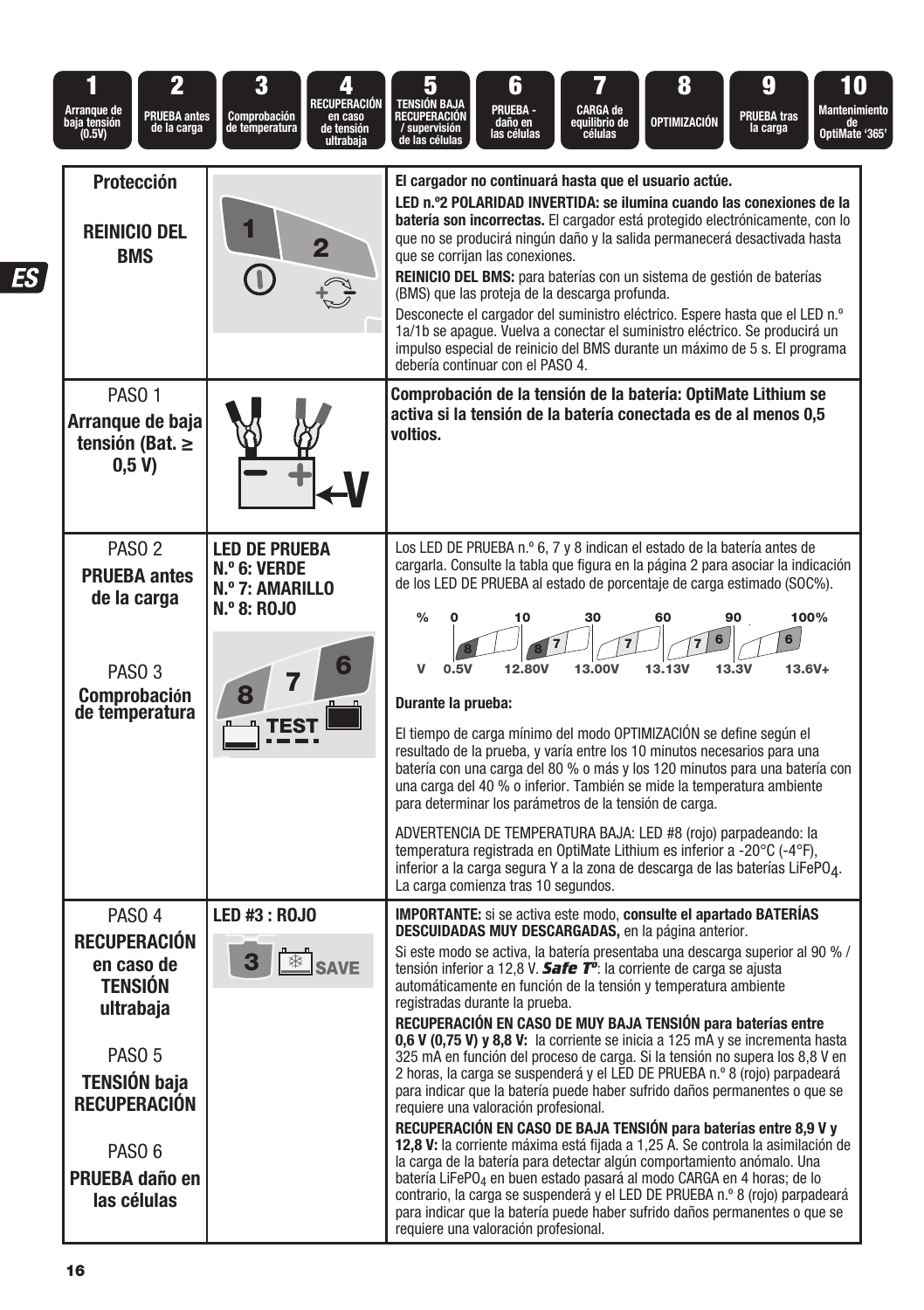| PASO <sub>7</sub><br><b>CARGA</b>                                               | <b>LED #4: AMARILLO</b><br><b>TH</b> OPTIMIZE<br>4.5<br>CHARGE<br><sup>※</sup> SAVE                                     | El programa <i>safeT<sup>o</sup></i> limita la corriente de carga si OptiMate Lithium registra<br>una temperatura inferior a 0 °C (32 °F) o superior a 45 °C (113 °F). Si la<br>temperatura inicial es inferior a $0^{\circ}$ C (32 $^{\circ}$ F), la corriente de carga se limita a<br>325 mA únicamente durante la primera hora, tras la que se espera que la<br>temperatura interna de la batería haya aumentado dentro del intervalo<br>normal.<br>Dentro del intervalo normal de temperatura, el programa específico de<br>LiFePO4 de <b>ampmatic</b> <sup>™</sup> determina de forma automática la tasa más<br>eficaz de corriente de carga para la batería conectada, en función del estado<br>de carga, su conservación y capacidad de almacenamiento eléctrico (Ah). La<br>corriente suministrada puede variar entre 1,25 A y 9,5 A.<br>En las baterías con una capacidad de almacenamiento eléctrico (Ah) inferior a<br>10 Ah (8 Ah), la corriente de carga se ajusta automáticamente a un nivel<br>inferior equivalente a la media de la capacidad Ah; por ejemplo, una batería<br>de 2.5 Ah (2500 mAh) recibiría una media de 2.5 A.<br>NOTA: por razones de sequridad hay un límite temporal de carga general de<br>24 horas para los modos RECUPERACIÓN y CARGA. |
|---------------------------------------------------------------------------------|-------------------------------------------------------------------------------------------------------------------------|--------------------------------------------------------------------------------------------------------------------------------------------------------------------------------------------------------------------------------------------------------------------------------------------------------------------------------------------------------------------------------------------------------------------------------------------------------------------------------------------------------------------------------------------------------------------------------------------------------------------------------------------------------------------------------------------------------------------------------------------------------------------------------------------------------------------------------------------------------------------------------------------------------------------------------------------------------------------------------------------------------------------------------------------------------------------------------------------------------------------------------------------------------------------------------------------------------------------------------------------------------------------------------|
| PASO <sub>8</sub><br><b>OPTIMIZACIÓN</b>                                        | <b>LED #5: AMARILLO</b><br>$\frac{1}{2}$ 5 $\frac{1}{2}$<br><b>THE OPTIMIZE</b><br>CHARGE<br><b>SAVE</b>                | El modo de OPTIMIZACIÓN empieza cuando la tensión alcanza los 14,4 V por<br>primera vez durante el modo de CARGA principal.<br>El programa de control de corriente <b>ampmatic</b> <sup><math>m</math></sup> emite impulsos de<br>corriente para equilibrar las células individuales dentro de la batería y<br>optimiza el nivel de carga.<br>La carga se debe completar dentro del tiempo de carga mínimo establecido<br>durante el PASO 3 pero, si la batería necesita cargarse más, el programa<br>prolongará el modo de OPTIMIZACIÓN durante un máximo de dos horas.                                                                                                                                                                                                                                                                                                                                                                                                                                                                                                                                                                                                                                                                                                       |
| PASO <sub>9</sub><br><b>PRUEBA tras la</b><br>carga                             | <b>LED #6 PARPADEO</b>                                                                                                  | PRUEBA tras la carga: el suministro de corriente a la batería se<br>interrumpe durante 30 minutos* para permitir que el programa<br>determine la capacidad de la batería para retener la carga.<br>* Si la carga comenzó en modo RECUPERACIÓN (LED n.º 3, que indica que la<br>batería está muy descargada) o la prueba de retención de tensión se amplió a<br>12 horas para comprobar el estado de la batería.<br>El resultado de la PRUEBA (que se indica en los LED n.º 6, 7 y 8) se ajustará<br>en tiempo real de acuerdo con la tensión que se mida en la batería. Consulte<br>la tabla «ADVERTENCIA PRECOZ DE PROBLEMAS CON LA BATERÍA» en la<br>página 2 para asociar la indicación de los LED de PRUEBA al estado de<br>porcentaje de carga estimado (SOC%).<br>Se proporciona más información en la sección «OBSERVACIONES SOBRE LOS<br>RESULTADOS DE LA PRUEBA».                                                                                                                                                                                                                                                                                                                                                                                                     |
| <b>PASO 10</b><br><b>MANTENIMIENTO</b><br><b>INTELIGENTE</b><br><b>OPTIMATE</b> | LED #6 / 7 / 8<br><b>ACTIVADO</b><br>Para las baterías en buen<br>estado, el LED n.º 6 (verde)<br>permanecerá activado. | <b>CARGA DE MANTENIMIENTO: los LED n.º 6/7/8 se activan</b> en función de la<br>tensión final medida al finalizar el PASO 7.<br>El CICLO DE CARGA DE MANTENIMIENTO consiste en periodos de carga de 30<br>minutos seguidos y alternados con periodos de «descanso» de 30 minutos,<br>durante los que no hay corriente de carga.<br>Durante los ciclos de carga de 30 minutos, solo se suministra corriente si la<br>batería ha perdido carga.<br>El CICLO DE REFRIGERACIÓN DE LA BATERÍA se lleva a cabo si el cargador<br>detecta que la batería ha perdido una cantidad significativa de carga. El<br>programa vuelve al modo de OPTIMIZACIÓN (LED n.º 5) y, a continuación,<br>realiza la prueba de retención de tensión y el ciclo de carga de<br>mantenimiento.<br>Consulte la sección MANTENIMIENTO DE LAS BATERÍAS DE LITIO DURANTE<br>PERIODOS PROLONGADOS.                                                                                                                                                                                                                                                                                                                                                                                                            |

#### **OBSERVACIONES SOBRE LOS RESULTADOS DE LA PRUEBA:**

1. Con cualquier resultado de prueba distinto a #6 verde, desconecte la batería del sistema eléctrico al que está conectado y vuelva a conectar el optimate. si obtiene mejores resultados esta vez, esto sugiere que las pérdidas de corriente son debidas en parte a un problema eléctrico en el sistema eléctrico y no en la propia batería. Si los resultados bajos persisten, se recomienda que llevar la batería a un taller profesional equipado con equipos profesionales para que realicen un diagnóstico más exhaustivo.

2. Si se ilumina únicamente el LED #8 rojo, o bien el LED #7 amarillo y el LED #7 rojo al mismo tiempo, esto indica que existe un problema importante. Los LED #7 y #8 amarillo + rojo, (o el LED #7 amarillo en una batería sellada) quieren decir que tras la carga no se mantiene el voltaje de la batería o que a pesar de los intentos de recuperación, la batería es irrecuperable. Esto puede deberse a un defecto propio de la batería, tal como un cortocircuito en una celda o un sulfatado total, o en el caso de una batería conectada al sistema eléctrico al que suministra corriente, el LED #7 rojo puede indicar una pérdida de corriente por un cable o contacto defectuoso, **ES**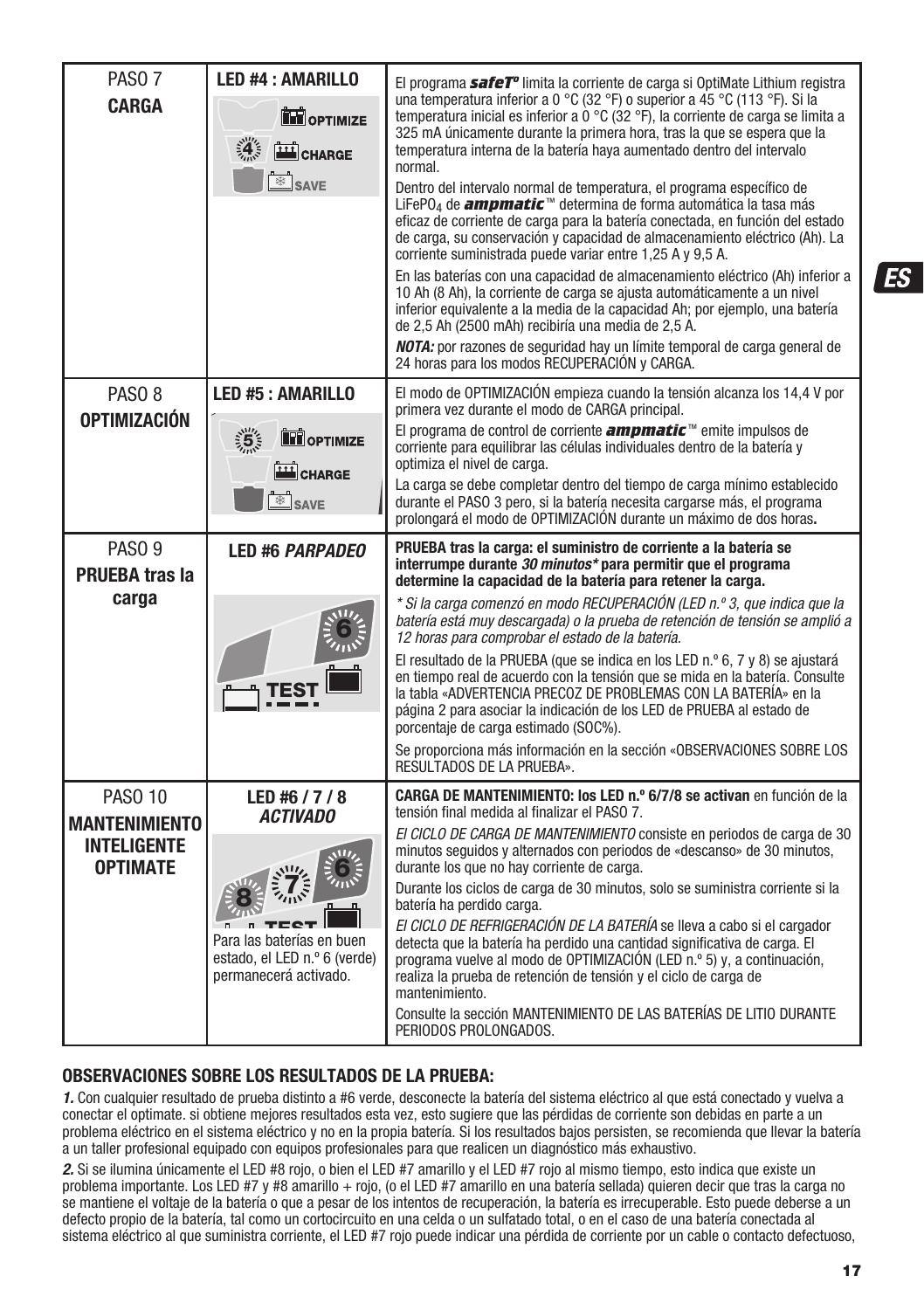o un accesorio del circuito que esté consumiendo corriente. Una carga repentina como por ejemplo el encendido de las luces mientras el cargador está conectado, también puede hacer que el voltaje de la batería baje de forma significativa.

3. RESULTADO SATISFACTORIO DE LA PRUEBA, pero la batería no puede suministrar suficiente potencia: Este test de retención de voltaje es significativo pero no siempre conclusivo. El estado de una batería a ciclo profundo se podrá determinar de forma más precisa a medio de un comprobador TestMate™ 12V Deep Cycle.

**MANTENIMIENTO DE LA BATERÍA EN PERÍODOS PROLONGADOS DE TIEMPO:** El OptiMate mantendrá una batería cuyo estado es bueno, en total seguridad durante varios meses.

Al menos una vez cada dos semanas, compruebe que las conexiones entre el cargador y la batería está correctas, y en el caso de baterías con un tapón en cada celda, desconecte la batería del cargador, compruebe el nivel de electrolito y si es necesario, rellene las celdas (con agua destilada, NO ácido), y vuelva a conectarla. Al manipular baterías o junto a las mismas, tenga en cuenta las ADVERTENCIAS DE SEGURIDAD mencionadas anteriormente.

#### **MODO DE AHORRO DE ENERGÍA «ECO» CUANDO EL CARGADOR ESTÁ CONECTADO AL SUMINISTRO DE CA:**  El convertidor de energía pasa al modo ECO cuando el cargador no está conectado a una batería, por lo que el consumo de corriente es muy bajo (inferior a 0.5W), lo que equivale a un consumo de energía de 0.012 kWh al día. Cuando la batería está conectada al cargador, el consumo de energía varía en función de la cantidad de corriente que necesiten la batería y los circuitos del vehículo / electrónicos conectados a la misma. Una vez que se ha cargado la batería y el programa de carga está en el modo de carga de mantenimiento prolongado (para mantener la batería a plena carga), el consumo total de energía estimado es de 0.024 kWh o menos por día. En este caso, siga el siguiente procedimiento de reinicio.

# **GARANTÍA LIMITADA**

TecMate (International) SA, Sint-Truidensesteenweg 252, B-3300 Tienen, Bélgica, establece esta garantía limitada en favor del primer propietario que utilice este aparato. Esta garantía limitada no es transferible. TecMate (International) garantiza este aparato durante los tres años siguientes a la fecha de compra por su primer usuario contra las fallos de materiales y de montaje. En este caso y a discreción del fabricante el aparato podrá ser reparado ó reemplazado. La gestión y los costes relativos al transporte del aparato acompañado por una prueba de compra (véase "NOTA") al fabricante ó a uno de sus representantes autorizados serán por cuenta del cliente. Esta garantía limitada se anula en caso de uso ó tratamiento inadecuado, ó de reparación hecha por toda persona o organización otra diferente al fabricante ó uno de sus representantes autorizados. El fabricante no cumple con otra garantía que esta garantía limitada y expresamente excluye toda forma de garantía contra otros daños que los que sufra el aparato por sí mismo.

ESTO CONSTITUYE LA UNICA GARANTÍA LIMITADA VALIDA. El FABRICANTE NO RECONOCE A QUIENQUIERA EL DERECHO DE EJERCER Ó DE TRANSMITIR NINGUN DERECHO RELATIVO AL PRODUCTO VENDIDO QUE SEA OTRO QUE EL QUE SE DERIVA DE ESTA GARANTÍA LIMITADA EXPRESA. LAS SUS DERECHAS ESTATUTARIAS NO SON AFECTADAS.

NOTA: Véase www.tecmate.com/warranty ó contacte warranty@tecmate.com

### **GARANTÍA en Canadá, EE. UU., América Central y América del Sur:**

TecMate North America (Oakville, ON, Canadá), en calidad de subsidiaria en propiedad absoluta de TecMate International, asume la responsabilidad relativa a la garantía del producto en dichas regiones. Se puede encontrar más información sobre los productos de TecMate en **www.tecmate.com**.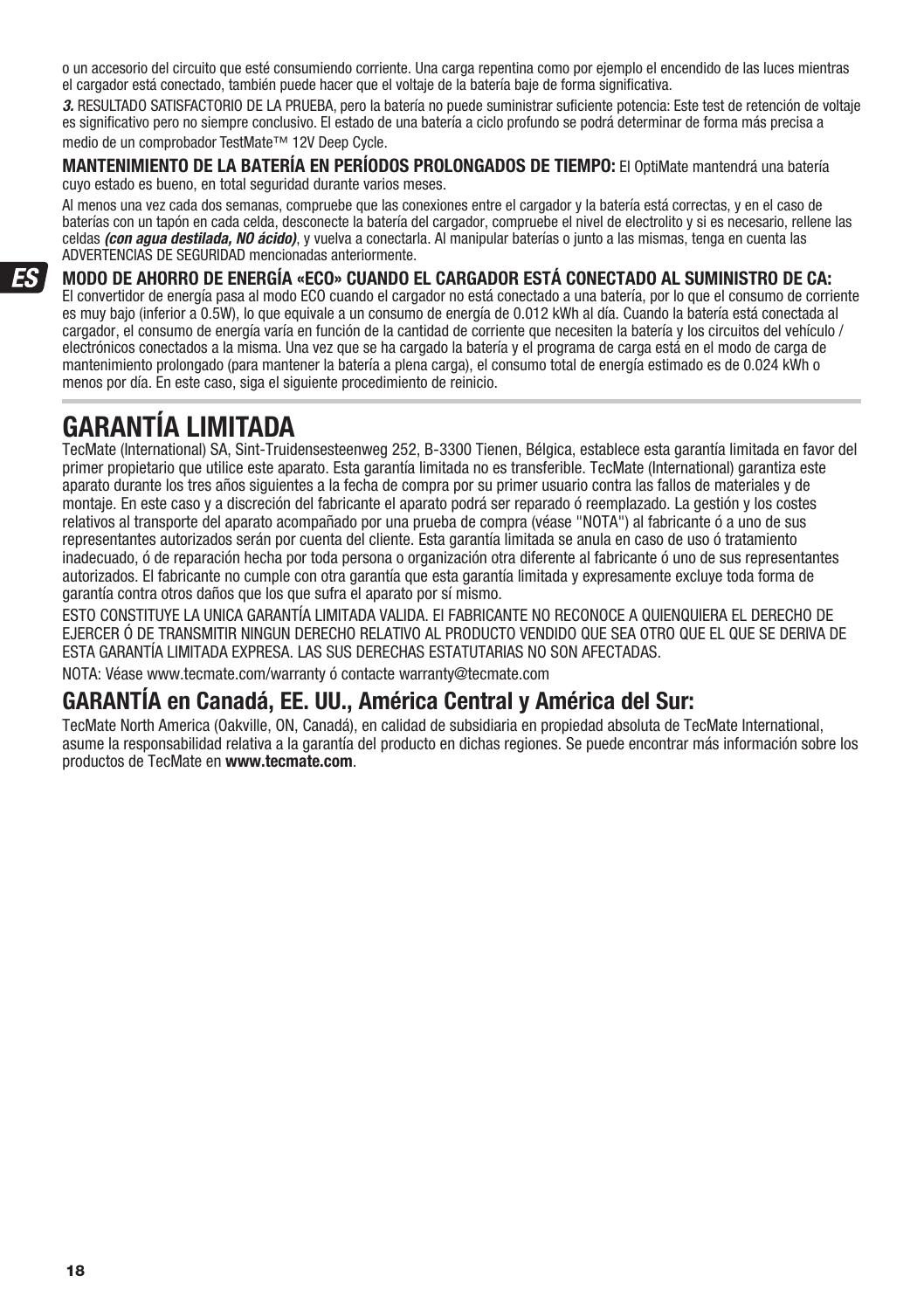

# **Automatisches Diagnose-Ladegerät für 12,8-V-LiFePO4-Batterien (Lithium-EISENPHOSPHAT) 100 Ah:**

SICHERHEITSWARNUNG UND -HINWEISE: SPÄTESTENS JETZT DIE "WICHTIGEN<br>SICHERHEITSHINWEISE" AUF DEN VORAUSGEHENDEN SEITEN LESEN, EHE DAS LADEGERÄT IN BETRIEB **GENOMMEN WIRD.**

**Dieses Gerät ist nicht dafür vorgesehen, von Personen (einschließlich Kindern) verwendet zu werden, die über beschränkte körperliche, sensorische und mentale Fähigkeiten oder mangelnde Erfahrung bzw. unzureichendes Wissen verfügen, sofern diese nicht durch eine für die Sicherheit verantwortliche Person zur korrekten Verwendung des Geräts eingewiesen wurden. Kinder, die sich in der Nähe des Geräts befinden, sollten beaufsichtigt werden, um sicherzustellen, dass diese nicht mit dem Gerät spielen.**

**SICHERHEITSWARNUNG UND -HINWEISE: Batterien erzeugen EXPLOSIVE GASE - offene Flammen oder Funkenflug in der Umgebung von Batterien sind zu vermeiden.** Die Netzstromversorgung muss unterbrochen werden, bevor Sie das Ladegerät an die Batterie anschließen bzw. abklemmen. Batteriesäure ist sehr korrosiv. Tragen Sie Augenschutz und Handschuhe und vermeiden Sie jeden ungeschützten Kontakt. Haut oder Kleidung bei Kontakt mit Batterie-Inhalten sofort gründlich mit Wasser und Seife ab- bzw. auswaschen. Prüfen, dass die Batteriepole sich nicht gelockert haben. Wenn sie locker sind, lassen Sie die Batterie von einem Fachmann untersuchen. Sind die Batteriepole korrodiert, reinigen Sie die Pole mit einer Kupferdrahtbürste; wenn sie fettig sind, verwenden Sie einen mit Lösungsmittel befeuchteten Lappen. Das Ladegerät darf nur verwendet werden, wenn sich die Eingangs- und Ausgangsleitungen in einem guten, unbeschädigten Zustand befinden. Wenn das Eingangskabel beschädigt ist, muss es zur Vermeidung jeglicher Gefahr unverzüglich durch den Hersteller, seinen autorisierten Wartungsdienstleister oder eine qualifizierte Werkstatt ausgetauscht werden. Das Ladegerät muss sowohl während des Betriebs als auch während der Lagerung vor Säuren, Säuredämpfen und Feuchtigkeit geschützt werden. Schäden durch Korrosion, Oxidation oder internen Kurzschluss sind nicht durch die Garantie abgedeckt. Das Ladegerät während des Ladevorgangs in einem gewissen Abstand zur Batterie aufstellen, um eine Verunreinigung durch Säure oder säurehaltige Dämpfe zu vermeiden. Wenn das Ladegerät horizontal aufgestellt wird, muss es auf einer harten, flachen Fläche platziert werden, die NICHT aus Kunststoff, Stoff oder Leder bestehen darf. Zur Befestigung des Ladegeräts an einer passenden und geeigneten vertikalen Oberfläche die Befestigungsbohrungen unten am Gehäuse verwenden.

**EINWIRKUNG VON FLÜSSIGKEITEN:** Dieses Ladegerät hält versehentlich von oben auf das Gehäuse verschütteten oder verspritzten Flüssigkeiten sowie leichtem Regen stand. Von einem längeren Aufenthalt im Regen ist abzuraten. Je weniger das Gerät Regen und sonstigen Flüssigkeiten ausgesetzt ist, desto länger wird seine Betriebsdauer. Ein Ausfall des Ladegeräts durch Oxidation aufgrund des Eindringens von Flüssigkeiten in die elektronischen Bauteile, Stecker oder Anschlüsse ist nicht durch die Garantie abgedeckt.

#### **ANSCHLUSS DES LADEGERÄTS AN DIE BATTERIE**

- **1. Die Netzstromversorgung muss unterbrochen werden, bevor Sie das Ladegerät an die Batterie anschließen bzw. abklemmen.**
- **2.** Wenn Sie die Batterie im Fahrzeug belassen und mithilfe der Batterieklemmen aufladen möchten, müssen Sie zunächst sicherstellen, dass die Klemmen in einem sicheren Abstand zu Kabeln, Metallrohren oder dem Fahrgestell positioniert werden können. Befolgen Sie beim Anschluss die nachstehende Reihenfolge: Schließen Sie zunächst eine Klemme an den Batterieanschluss, der nicht mit dem Fahrgestell verbunden ist (in der Regel der Pluspol). Schließen Sie anschließend die andere Klemme (in der Regel der Minuspol) an das Fahrgestell an, und zwar in einem weiten Abstand zur Batterie und Benzinleitung. Beim Abklemmen ist immer die entgegengesetzte Reihenfolge einzuhalten.
- **3. Wenn Sie die Batterie außerhalb des Fahrzeuges über die Batterieklemmen aufladen, müssen Sie für eine ausreichende Belüftung sorgen.** Schließen Sie das Ladegerät an die Batterie an: ROTE Klemme an PLUSPOL (POS, P oder +) und SCHWARZE Klemme an MINUSPOL (NEG, N oder –).Stellen Sie sicher, dass die Klemmen fest sitzen. Ein guter Kontakt ist wichtig.

### **EINLEITEN DES LADEVORGANGS**

**LADEDAUER** : Die Ladedauer wird von der Umgebungstemperatur beeinflusst. Das Programm *safeTº* begrenzt den Ladestrom, wenn die am OptiMate Lithium gemessene Temperatur unter 0°C oder über 45°C liegt. Im normalen Temperaturbereich wählt das LiFePO4-spezifische Programm *ampmatic*™ automatisch den effizientesten Ladestrom für die angeschlossene Batterie entsprechend deren Ladezustand, allgemeinem Zustand und ihrer Speicherkapazität (Ah). Der Ladestrom liegt dabei zwischen 1,25 und 5 A.

**Ladedauer bei einer entladenen, aber ansonsten unbeschädigten Batterie:**

**Für Batterien mit einer Nennladung zwischen 2,5 und 5 Ah:** 60 bis 120 Minuten bist zum Spannungserhaltungstest. Für Batterien mit einer Nennladung über 5 Ah: etwas weniger als 25 % der Nennladung der Batterie, also benötigt eine 50-Ah-Batterie nicht mehr als 5 Stunden bis zum Spannungserhaltungstest.

Bei tiefentladenen Batterien kann die Ladedauer erheblich länger sein.

**SICHERHEIT**

SICHERHEIT

**19**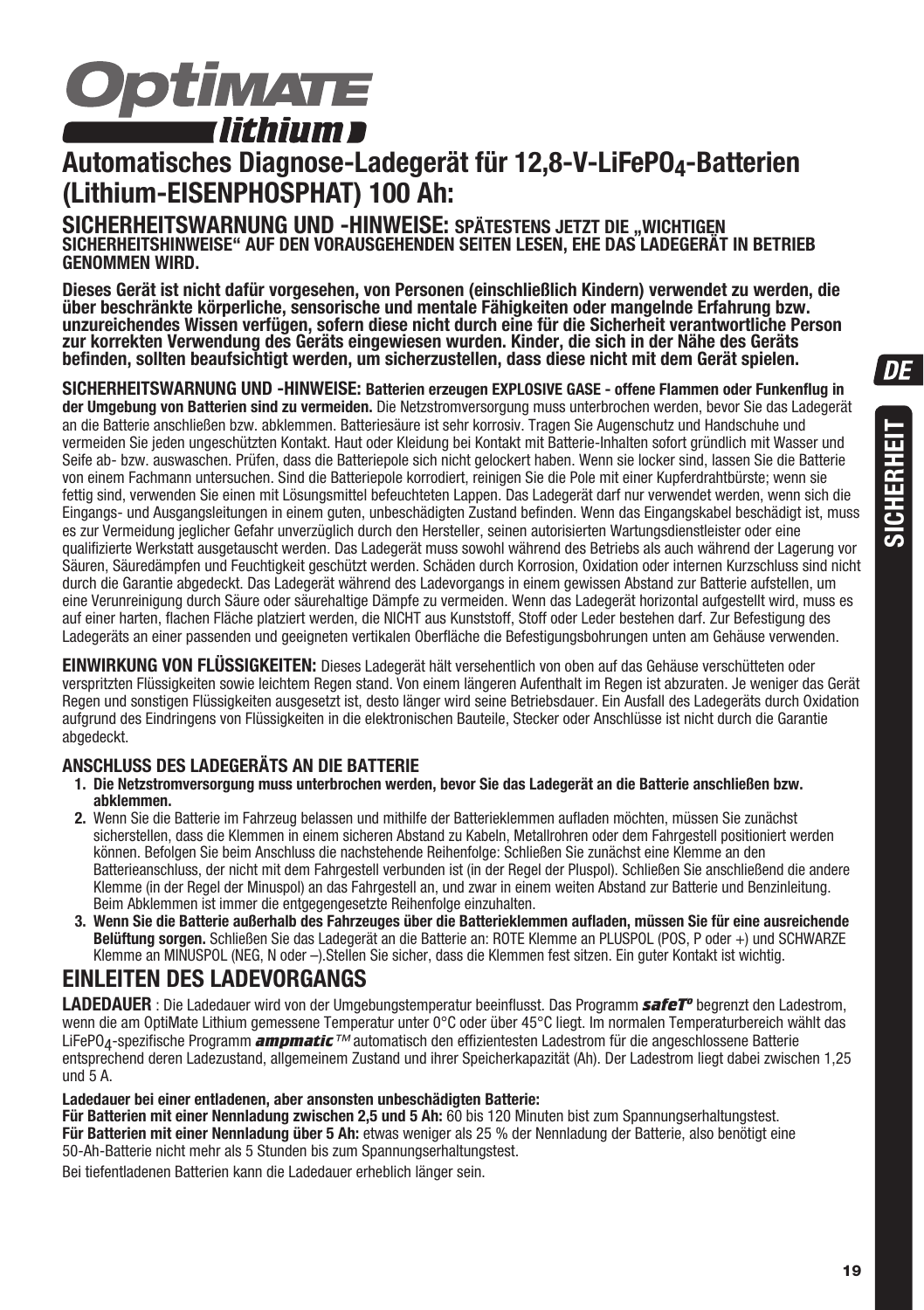| $\overline{\mathbf{2}}$                                                                                        | 3                            | 4                                                  | 5                                                                 | 6                                                                                          | 7                                                                                                                                                                                                                                                                                                                                                                                                                                                                                                                                                                                                                                                                                                                                                                                                                                                                                                                                                                                                   | 8                 | 9                                           | 10                               |
|----------------------------------------------------------------------------------------------------------------|------------------------------|----------------------------------------------------|-------------------------------------------------------------------|--------------------------------------------------------------------------------------------|-----------------------------------------------------------------------------------------------------------------------------------------------------------------------------------------------------------------------------------------------------------------------------------------------------------------------------------------------------------------------------------------------------------------------------------------------------------------------------------------------------------------------------------------------------------------------------------------------------------------------------------------------------------------------------------------------------------------------------------------------------------------------------------------------------------------------------------------------------------------------------------------------------------------------------------------------------------------------------------------------------|-------------------|---------------------------------------------|----------------------------------|
| Start mit niedriger<br><b>TEST vor</b><br>Spannung (0.5V)<br>dem Laden                                         | Temperatur-<br>kontrolle     | <b>RETTUNG mit</b><br>extrem niedriger<br>Spannung | NIEDRIGE<br>Spannung retten<br>/Zellüberwachung                   | -TEST<br>Zellenschädigung                                                                  | Zellausgleichs-<br><b>LADUNG</b>                                                                                                                                                                                                                                                                                                                                                                                                                                                                                                                                                                                                                                                                                                                                                                                                                                                                                                                                                                    | <b>OPTIMIEREN</b> | <b>TEST nach</b><br>dem Laden               | OptiMate '365'<br>Wartungsladung |
| <b>Schutz</b><br><b>BMS-RESET</b>                                                                              |                              | 2                                                  | korrigiert sind.<br>vor Tiefentladung.                            | sollte mit SCHRITT 4 fortfahren.                                                           | Das Ladegerät fährt nicht ohne Eingreifen des Benutzers fort.<br>LED #2 UMGEKEHRTE POLARITÄT: Leuchtet, wenn die Batterieanschlüsse<br>falsch sind. Das Ladegerät ist elektronisch geschützt, sodass kein Schaden<br>eintritt, der Ausgang wird automatisch deaktiviert, bis die Verbindungen<br><b>BMS-RESET:</b> für Batterien mit Batteriemanagementsystem (BMS) zum Schutz<br>Trennen Sie das Ladegerät vom Netz. Warten Sie, bis die LED #1a/1b<br>erlischt. Schließen Sie das Gerät wieder ans Netz an. Ein spezieller<br>BMS-Reset-Impuls wird für bis zu 5 Sekunden bereitgestellt. Das Programm                                                                                                                                                                                                                                                                                                                                                                                            |                   |                                             |                                  |
| <b>SCHRITT 1</b><br><b>Starten bei</b><br>niedriger<br><b>Spannung</b><br>$(Batterie \geq 0.5V)$               |                              |                                                    | Volt beträgt.                                                     |                                                                                            | Batteriespannungsprüfung - OptiMate 6 Ampmatic wird aktiviert,<br>wenn die Spannung der angeschlossenen Batterie mindestens 0,5                                                                                                                                                                                                                                                                                                                                                                                                                                                                                                                                                                                                                                                                                                                                                                                                                                                                     |                   |                                             |                                  |
| <b>SCHRITT 2</b><br><b>TEST vor Laden</b>                                                                      | <b>TEST LED</b><br>#6 : GRÜN |                                                    |                                                                   |                                                                                            | TEST-LEDs #6/7/8 zeigen den Batteriezustand vor dem Laden an. Konsultieren<br>Sie die Tabelle auf Seite 2, um die Anzeige der TEST-LED einem geschätzten                                                                                                                                                                                                                                                                                                                                                                                                                                                                                                                                                                                                                                                                                                                                                                                                                                            |                   |                                             |                                  |
| <b>SCHRITT 3</b><br>Temperatur-<br>kontrolle                                                                   | #7: GELB<br>#8 : ROT         | 6                                                  | $\frac{0}{0}$<br>v<br>0.5V<br>Während des Tests:<br>zu bestimmen. | 10<br>12.80V<br>Ladezustand von 40% oder weniger.<br>Ladevorgang beginnt nach 10 Sekunden. | Ladezustand in Prozent (SOC%) anzupassen.<br>30<br>13.00V<br>OPTIMIEREN Die Mindestladedauer wird entsprechend dem Testergebnis<br>eingestellt und variiert zwischen 10 Minuten bei einer Batterie mit einem<br>Ladezustand von 80% oder mehr und 120 Minuten bei einer Batterie mit einem<br>Die Umgebungstemperatur wird gemessen, um die Ladespannungsparameter<br>WARNUNG VOR NIEDRIGER TEMPERATUR - LED #8 (rot) blinkt: Die am<br>OptiMate Lithium gemessene Temperatur liegt unter -20°C, also unterhalb<br>des Bereichs für sichere Auf- UND Entladung für LiFePO <sub>4</sub> -Batterien.                                                                                                                                                                                                                                                                                                                                                                                                  | 60<br>6<br>13.13V | 90<br>$6\overline{6}$<br>$13.6V +$<br>13.3V | 100%                             |
| <b>SCHRITT 4</b><br><b>RETUUNG mit</b><br>extrem niedriger<br><b>Spannung</b>                                  | <b>LED #3 : ROT</b><br>3     |                                                    |                                                                   |                                                                                            | WICHTIG: Wenn dieser Modus aktiviert wird, lesen Sie den Abschnitt SEHR<br>STARK ENTLADENE. VERNACHLÄSSIGTE BATTERIEN auf der vorherigen Seite.<br>Dieser Modus wird aktiviert, wenn die Batterie zu mehr als 90% entladen ist/die<br>Spannung unter 12.8V liegt. <b>safeT<sup>o</sup>:</b> Der Ladestrom wird automatisch der<br>während des Tests gemessenen Spannung und Umgebungstemperatur                                                                                                                                                                                                                                                                                                                                                                                                                                                                                                                                                                                                     |                   |                                             |                                  |
| <b>SCHRITT 5</b><br>Niedrige<br><b>Spannung RETTEN</b><br><b>SCHRITT 6</b><br><b>TEST</b><br>Zellenschädi-gung |                              |                                                    | angepasst.<br>überprüft werden sollte.                            |                                                                                            | RETTUNG BEI SEHR NIEDRIGER SPANNUNG für Batterien zwischen 0,6V<br>(0,75V) und 8,8V: Der Strom beginnt bei 125mA und wird, je nach<br>Fortschreiten des Ladevorgangs, auf 325mA erhöht. Wenn die Spannung nicht<br>innerhalb von 2 Stunden auf über 8,8V steigt, wird der Ladevorgang<br>unterbrochen und die TEST-LED #8 (rot) blinkt, was darauf schließen lässt, dass<br>die Batterie entweder dauerhaft beschädigt ist oder von einem Fachmann<br>RETTUNG BEI NIEDRIGER SPANNUNG für Batterien zwischen 8,9V und<br>12,8V: Der maximale Strom wird auf 1,25A eingestellt. Die Ladungsaufnahme<br>der Batterie wird auf ungewöhnliches Verhalten überprüft. Bei einer gesunden<br>LiFePO <sub>4</sub> -Batterie wird der LADE-Modus innerhalb von 4 Stunden erreicht,<br>anderenfalls wird der Ladevorgang unterbrochen und die TEST-LED #8 (rot)<br>blinkt, was darauf schließen lässt, dass die Batterie entweder dauerhaft<br>beschädigt ist oder von einem Fachmann überprüft werden sollte. |                   |                                             |                                  |

 $DE$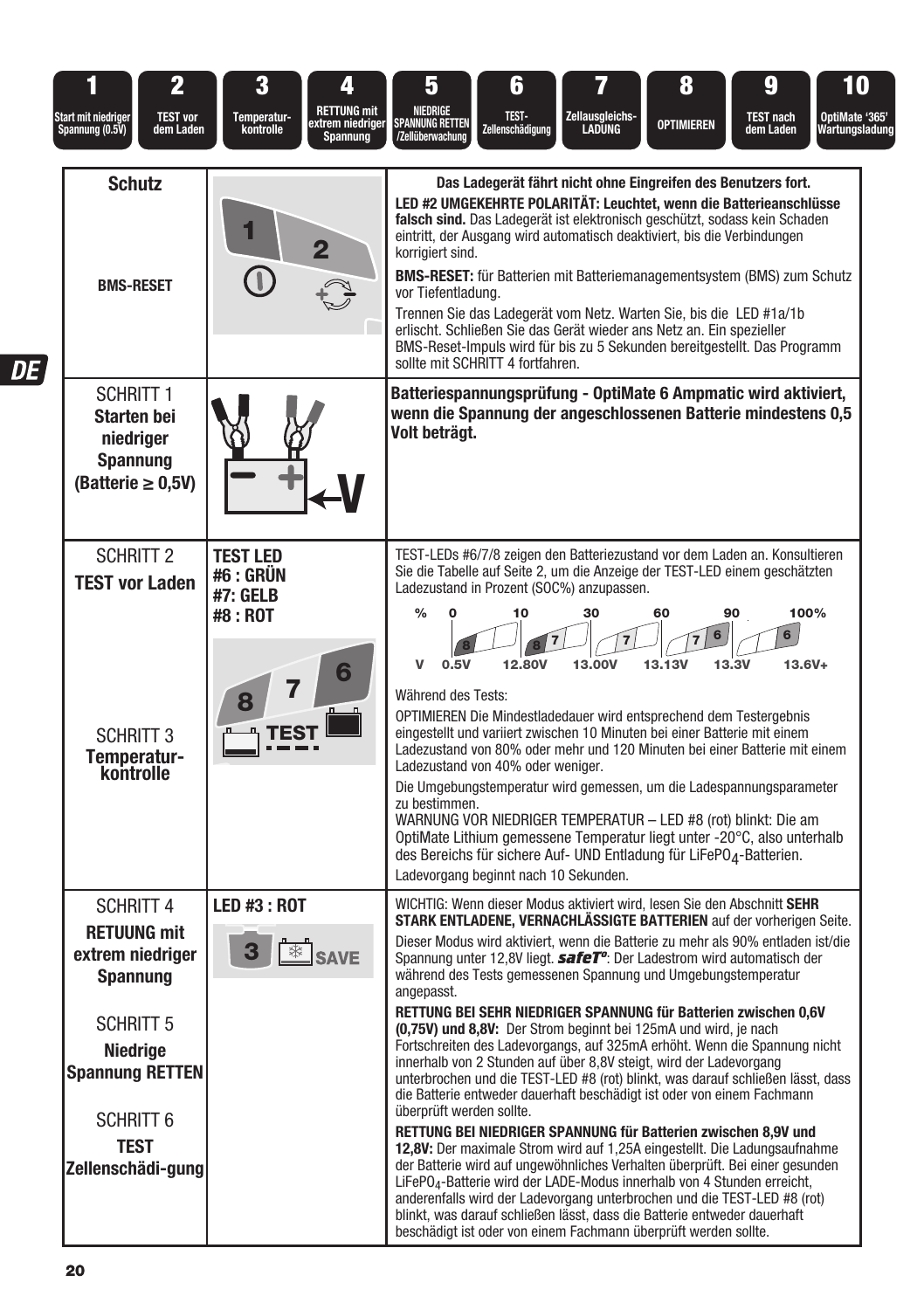| <b>SCHRITT 7</b>                           | LED #4 : GELB                                                             | Das safeT <sup>o</sup> Programm begrenzt die Ladung, bis die am OptiMate Lithium                                                                                                                                                                                                                                                                                        |
|--------------------------------------------|---------------------------------------------------------------------------|-------------------------------------------------------------------------------------------------------------------------------------------------------------------------------------------------------------------------------------------------------------------------------------------------------------------------------------------------------------------------|
| <b>LADEN</b>                               | <b>TH</b> OPTIMIZE<br>4.5                                                 | gemessene Temperatur unter 0°C/32°F oder über 45°C/113°F liegt. Wenn die<br>Temperatur anfangs unter 0°C/32°F lag, wird der Ladestrom nur für die erste<br>Stunde auf 325mA begrenzt, danach wird davon ausgegangen, dass die<br>Innentemperatur der Batterie den normalen Temperaturbereich erreicht hat.                                                              |
|                                            | CHARGE<br>SAVE                                                            | Innerhalb des normalen Temperaturbereichs ermittelt das LiFePO4-spezifische<br>ampmatic <sup>™</sup> Programm automatisch den effizientesten Ladestrom für die<br>angeschlossene Batterie entsprechend Ladezustand, Batteriezustand und<br>Speicherkapazität (Ah). Der bereitgestellte Strom kann zwischen 1,25A und<br>9,5A.                                           |
|                                            |                                                                           | Bei Batterien mit einer elektrischen Speicherkapazität (Ah) von unter 10Ah (8Ah)<br>wird der Ladestrom automatisch auf einen Durchschnittswert eingestellt, der<br>der Ah-Kapazität der Batterie entspricht, z.B. erhält eine 2,5Ah/2500mAh<br>Batterie einen Durchschnitt von 2,5 Ampere.                                                                              |
|                                            |                                                                           | Hinweis: Aus Sicherheitsgründen ist die Gesamtladedauer in den Betriebsarten<br>RETTEN und LADEN auf 24 Stunden begrenzt.                                                                                                                                                                                                                                               |
| <b>SCHRITT 8</b><br><b>OPTIMIEREN</b>      | LED #5 : GELB                                                             | Der Modus OPTIMIERUNGSLADUNG beginnt, wenn erstmalig während<br>der HAUPTLADUNG die Spannung von 14,4V (18V) erreicht wurde.                                                                                                                                                                                                                                            |
|                                            | $\frac{1}{2}$<br><b>DE OPTIMIZE</b><br>CHARGE                             | Die <b>ampmatic</b> <sup>™</sup> Ladestromsteuerung liefert nun Stromimpulse, um die<br>einzelnen Zellen innerhalb der Batterie auszugleichen und das Ladeniveau zu<br>optimieren.                                                                                                                                                                                      |
|                                            | $\overline{\text{S}}$ SAVE                                                | Die Ladung sollte innerhalb der in SCHRITT 3 eingestellten Mindestladedauer<br>abgeschlossen sein, wenn die Batterie jedoch weiter geladen werden muss,<br>verlängert das Programm den Modus OPTIMIERUNGSLADUNG auf maximal 2<br>Stunden.                                                                                                                               |
|                                            |                                                                           |                                                                                                                                                                                                                                                                                                                                                                         |
| <b>SCHRITT 9</b><br><b>TEST nach Laden</b> | <b>LED #6 BLINKT</b>                                                      | TEST nach dem Laden: Die Stromabgabe an die Batterie wird für 30<br>Minuten** unterbrochen, damit das Programm die Fähigkeit der Batterie<br>zum Spannungserhalt prüfen kann.                                                                                                                                                                                           |
|                                            |                                                                           | * WENN der Ladevorgang im RETTUNGS-Modus begann (LED #3, zeigt eine<br>tiefentladene Batterie an) wird der Spannungshaltetest auf 12 Stunden<br>verlängert, um den Gesundheitszustand der Batterie zu überprüfen.                                                                                                                                                       |
|                                            |                                                                           | Das TEST-Resultat (durch LED # 6, 7, 8 angezeigt) wird in Echtzeit der<br>gemessenen Batteriespannung angepasst. Siehe Tabelle "FRÜHWARNUNG BEI<br>BATTERIEPROBLEMEN" auf Seite 2, um die Anzeige der TEST-LED einem<br>geschätzten Ladezustand in Prozent (SOC%) anzupassen.                                                                                           |
|                                            |                                                                           | Weitere Informationen finden Sie im Abschnitt "HINWEISE ZU<br>TESTERGEBNISSEN".                                                                                                                                                                                                                                                                                         |
| <b>SCHRITT 10</b><br><b>OPTIMATE</b>       | LED #6 / 7 / 8 AN                                                         | WARTUNGSLADUNG: LED #6 / 7 / 8 leuchten ständig,<br>entsprechend der bei Abschluss von SCHRITT 7 gemessenen endgültigen<br>Spannung.                                                                                                                                                                                                                                    |
| intelligente<br><b>WARTUNG-</b>            |                                                                           | Der WARTUNGSLADUNGSZYKLUS besteht aus 30-minütigen Ladeperioden, die mit<br>30-minütigen "Pausen" abwechseln, in denen kein Ladestrom fließt.                                                                                                                                                                                                                           |
| SLADUNG                                    |                                                                           | Während der 30-minütigen Ladezyklen wird nur dann Strom bereitgestellt, wenn<br>die Batterie Ladung verloren hat.                                                                                                                                                                                                                                                       |
|                                            | Bei Batterien mit gutem<br>Gesundheitszustand bleibt<br>LED #6 (grün) an. | Der BATTERIE-AUFFRISCHUNGSZYKLUS erfolgt, wenn das Ladegerät erkennt, dass<br>die Batterie in erheblichem Maße Ladung verloren hat. Das Programm wechselt<br>wieder in den Modus OPTIMIERUNGSLADUNG (LED #5) und fährt dann mit dem<br>Spannungshaltetest und dem Wartungsladungszyklus fort.<br>Lesen Sie den Abschnitt LÄNGERFRISTIGE WARTUNG EINER LITHIUM-BATTERIE. |

#### **HINWEISE ZU DEN TESTERGEBNISSEN:**

1. Bei Testergebnissen, aufgrund derer LED # 6 nicht grün leuchtet (oder Nr. 6 grün und Nr. 7 gelb zusammen, falls es sich um eine STD-Batterie mit Verschlussdeckeln handelt), die Batterie vom Verbraucher abklemmen und das OptiMate wieder anschließen. Wenn nun ein besseres Testergebnis erzielt wird, kann das ein Hinweis darauf sein, dass nicht die Batterie das Problem ist, sondern der elektrische Verbraucher möglicherweise defekt ist. Wenn das Ergebnis weiterhin schlecht ist, sollte die Batterie von einer professionellen Service-Werkstatt mit professioneller Ausrüstung überprüft werden, um so eine gründlichere Untersuchung durchzuführen.

2. Leuchtet nur die rote LED # 8 oder leuchten die gelbe LED # 7 und die rote LED # 8 zusammen (oder bei einer verschlossenen Batterie nur die gelbe LED), liegt ein erhebliches Problem vor. Das Leuchten der roten bzw. der gelben und roten LED bedeutet, dass die Batteriespannung nach der Aufladung nicht aufrechterhalten werden kann, oder dass ein Aufladen der Batterie nicht mehr möglich ist. Der Grund kann ein Defekt in der Batterie selbst sein, wie z. B. ein Kurzschluss in einer Zelle oder eine vollständige Sulfatierung. Falls die Batterie noch an einen Verbraucher angeschlossen ist, kann die rote LED # 7 auch auf einen Stromverlust durch ein beschädigtes Kabel oder eine Beschädigung eines Schalters, eines Kontakts oder eines Zubehörteils im Stromkreis hinweisen. Auch durch das

DE

**21**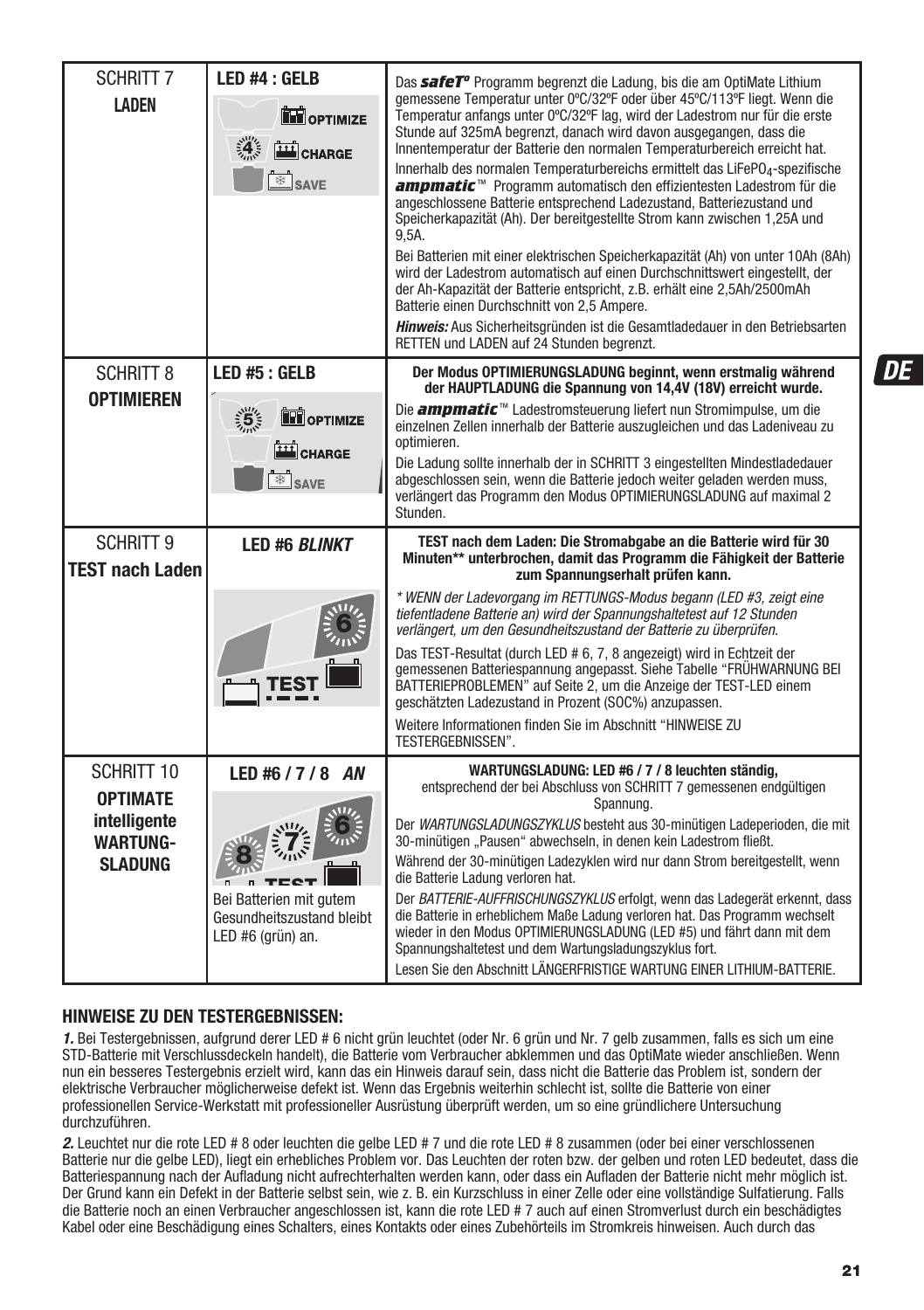plötzliche Einschalten einer Last bei angeschlossenem Ladegerät kann zu einem erheblichen Spannungsverlust der Batterie führen. 3. GUTES TESTERGEBNIS, aber die Batterie liefert nicht genug Energie: Eine dauerhafte Beschädigung der Batterie kann zu übermäßiger Selbstentladung führen, die innerhalb der Testdauer von 12 Stunden nicht erkannt wird. Die Batterie vom OptiMate trennen. Die Batterie frühestens nach 48 Stunden wieder anschließen und das TEST-Ergebnis während des VORQUALIFIKATIONSTESTS beobachten.

**ERHALTUNG EINER BATTERIE ÜBER LÄNGERE ZEITRÄUME HINWEG:** Das OptiMate erhält eine Batterie im gutem Grundzustand über Monate hinweg. Prüfen Sie alle zwei Wochen die Anschlüsse zwischen Ladegerät und Batterie. Bei Batterien mit Verschlussdeckeln für jede Zelle trennen Sie die Batterie vom Ladegerät und prüfen Sie den Flüssigkeitsstand des Elektrolyten und füllen Sie gegebenenfalls die Zellen nach (mit destilliertem Wasser, NICHT mit Säure). Danach Ladegerät wieder anschließen. Beim Umgang mit Batterien oder Arbeiten in ihrer Nähe sind die oben angegebenen SICHERHEITSHINWEISE unbedingt einzuhalten!

#### **SPARMODUS, WENN DAS LADEGERÄT AN DIE NETZSPANNUNGSVERSORGUNG ANGESCHLOSSEN IST:**

Der Stromrichter aktiviert den Sparmodus, wenn das Ladegerät nicht an eine Batterie angeschlossen ist, sodass ein niedriger Stromverbrauch von weniger als 0.5 W bzw. eine Leistungsaufnahme von 0,012 kWh pro Tag vorliegt. Wenn eine Batterie an das Ladegerät angeschlossen wird, wird die Leistungsaufnahme vom Verbrauch der Batterie und des angeschlossenen Fahrzeugs bzw. der elektronischen Verbraucher bestimmt. Wenn die Batterie aufgeladen ist und sich das Ladegerät im langfristigen Wartungsladungsmodus befindet (um die vollständige Ladung aufrechtzuerhalten), beträgt die gesamte Leistungsaufnahme voraussichtlich höchstens 0,024 kWh pro Tag.

#### DE

### **BEGRENZTE GARANTIE**

TecMate (International) N.V., Sint-Truidensesteenweg 252, B-3300 Tienen, Belgien, gewährt dem ursprünglichen Käufer beim Kauf dieses Produktes diese begrenzte Garantie. Diese begrenzte Garantie ist nicht übertragbar. TecMate (International) übernimmt für drei Jahre ab Verkaufsdatum die Garantie für dieses Batterieladegerät hinsichtlich Material- oder Verarbeitungsfehlern. Sollten solche Fehler auftreten, wird das Gerät nach Ermeßen des Herstellers repariert oder ersetzt. Es ist Sache des Käufers, das Gerät zusammen mit dem Kaufnachweis (siehe "BEACHTUNG) "an den Hersteller oder seinen ermächtigten Vertreter einzuschicken, wobei der Käufer die Transport- oder Portokosten trägt. Diese begrenzte Garantie ist nichtig, wenn das Produkt mißbräuchlich verwendet, unsachgemäß behandelt oder nicht vom Werk oder einem ermächtigten Vertreter repariert wurde.

EINWIRKUNG VON FLÜSSIGKEITEN: Die Garantie gilt nicht für Schäden am Gerät bzw. den elektronischen Komponenten, Steckverbindern oder Steckern, die durch eindringende korrosive Flüssigkeiten verursacht wurden.

Der Hersteller gewährt außer dieser begrenzten Garantie keinerlei Garantie und schließt ausdrücklich jede implizite Gewährleistung, einschließlich jeglicher Garantie gegen Folgeschäden aus.

DIES IST DIE EINZIGE AUSDRÜCKLICHE BEGRENZTE GARANTIE, UND DER HERSTELLER ÜBERNIMMT KEINERLEI VERPFLICHTUNG GEGENÜBER DEM PRODUKT. IHRE GESETZLICHEN RECHTE SIND NICHT BETROFFEN.

BEACHTUNG: Siehe www.tecmate.com/warranty oder kontaktieren Sie warranty@tecmate.com

Mehr Informationen über TecMate Produkten können bei **www.tecmate.com** gefunden werden.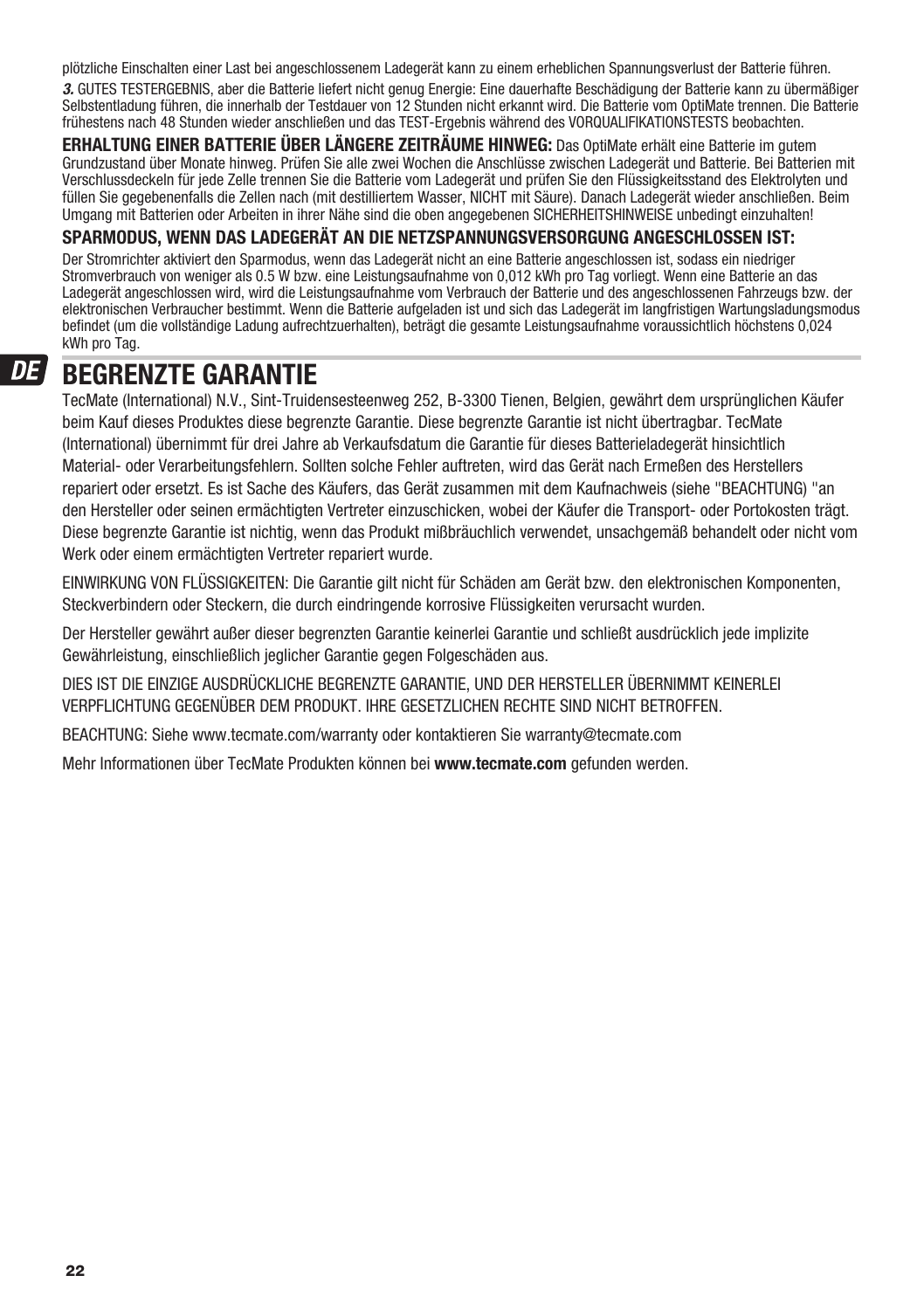

# **Lader met automatische diagnose voor 12,8 V LiFePO4 (Lithium-ijzerfosfaat-) accu's. Accu's tot 100 Ah:**

**VEILIGHEIDSWAARSCHUWING EN OPMERKINGEN: ALS U DE 'BELANGRIJKE VEILIGHEIDSINSTRUCTIES' OP DE VORIGE PAGINA'S NOG NIET HEBT GELEZEN, LEES ZE DAN EERST VOOR U DE LADER GEBRUIKT.** 

**Dit apparaat is niet bedoeld voor gebruik door personen (met inbegrip van kinderen) met beperkte lichamelijke, zintuiglijke of mentale vermogens of gebrek aan ervaring en kennis, tenzij ze onder toezicht staan of instructie hebben gekregen inzake het gebruik van het apparaat van een persoon die verantwoordelijk is voor hun veiligheid. Kinderen moeten onder toezicht staan om er zeker van te zijn dat ze niet met het apparaat spelen.**

#### **VEILIGHEIDSWAARSCHUWING EN OPMERKINGEN: Accu's stoten EXPLOSIEVE GASSEN uit - voorkom het ontstaan van**

**vlammen of vonken in de buurt van de accu.** De stekker van de lader mag niet in het stopcontact zitten, wanneer gelijkstroom-/ accuverbindingen gemaakt of verbroken worden. Accuzuur is in hoge mate corrosief. Draag beschermende kleding en oogbescherming en vermijd contact. Bij onbedoeld contact onmiddellijk met water en zeep wassen. Controleer of de accuaansluitingen vastzitten; als dat niet het geval is, moet u de accu door een vakman laten nakijken. Als de accuaansluitingen aangetast zijn, reinigt u ze met een koperdraadborstel; als ze vettig of vuil zijn, reinigt u ze met een doek die bevochtigd is met reinigingsmiddel. Gebruik de lader alleen als de ingangs- en uitgangsdraden en aansluitingen onbeschadigd en in goede staat zijn. Met het oog op uw veiligheid moet u een beschadigde ingangskabel meteen laten vervangen door de fabrikant of een erkende reparateur. Bescherm de lader tegen zuur en zuurdampen, en tegen damp en vochtigheid, zowel tijdens het gebruik als bij de opslag. Schade als gevolg van corrosie, oxidatie of interne elektrische kortsluiting valt niet onder de garantie. Zorg tijdens het opladen voor voldoende afstand tussen de lader en de accu, om contact met of blootstelling aan zuur of zure dampen te voorkomen. Als u de lader horizontaal gebruikt, plaatst u hem op een harde, vlakke ondergrond maar NIET op plastic, textiel of leer. Onderaan in de voetplaat zitten gaten om de lader te bevestigen op een geschikt verticaal oppervlak dat in goede staat verkeert.

**BLOOTSTELLING AAN VLOEISTOFFEN:** Deze lader is ontworpen om per ongeluk gemorste of spatten van vloeistoffen van bovenaf op de behuizing, of lichte regenval te weerstaan. Het wordt afgeraden de lader lang aan regen bloot te stellen, met het oog op een langere levensduur. Defecten aan de lader door oxidatie die het gevolg is van eventuele insijpeling van vloeistoffen in de elektrische onderdelen, aansluitingen of stekkers, vallen niet onder de garantie.

#### **DE LADER AANSLUITEN OP DE ACCU**

- **1.** De stekker van de lader mag niet in het stopcontact zitten, wanneer gelijkstroom-/accuverbindingen gemaakt of verbroken worden.
- **2.** Indien u een accu in een voertuig met de accuklemmen gaat opladen, dient u, voordat u de lader aansluit, te controleren of de accuklemmen veilig en op voldoende afstand van de omringende bedrading, metalen buizen en het chassis geplaatst kunnen worden. Sluit de lader aan in deze volgorde: sluit eerst de pool van de accu aan die niet verbonden is met het chassis (meestal positief), sluit daarna de andere accuklem aan (meestal negatief) op het chassis op ruime afstand van de accu en de brandstofleiding. Ontkoppel de lader in omgekeerde volgorde.
- **3.** Plaats de accu in een goed geventileerde ruimte wanneer u een accu met accuklemmen buiten het voertuig gaat opladen. De lader aansluiten op de accu: RODE klem op de POSITIEVE (POS, P of +) pool en ZWARTE klem op de NEGATIEVE (NEG, N of –) pool. Zorg dat de klemmen stevig en veilig zijn bevestigd. Een goed contact is belangrijk.

### **HET LADEN STARTEN**

**OPLAADTIJD** : De oplaadtijd wordt beïnvloed door de omgevingstemperatuur. Het *safeTº*-programma beperkt de laadstroom wanneer de op de OptiMate Lithium gemeten temperatuur lager is dan 0°C / 32°F of hoger dan 45°C / 113°F. Bij een normale termperatuur bepaalt het specifieke programma *ampmatic*™ LiFePO4 automatisch de efficiëntste laadstroom voor de aangesloten accu op basis van de laadtoestand, de staat van de accu en het opslagvermogen (Ah). De geleverde stroom kan tussen 1,25 A en 5 A liggen.

#### **Oplaadtijd voor een platte maar onbeschadigde accu:**

**Voor accu's van 2,5 Ah tot 5 Ah:** 60 tot 120 minuten om naar de spanningsbehoudtest te gaan.

**Voor accu's van meer dan 5 Ah:** iets minder dan 25% van de capaciteit in Ah. Zo zou het voor een accu van 50 Ah maximaal 5 uur mogen duren om tot de spanningsbehoudtest te komen.

Voor diep ontladen accu's is de oplaadtijd aanzienlijk langer.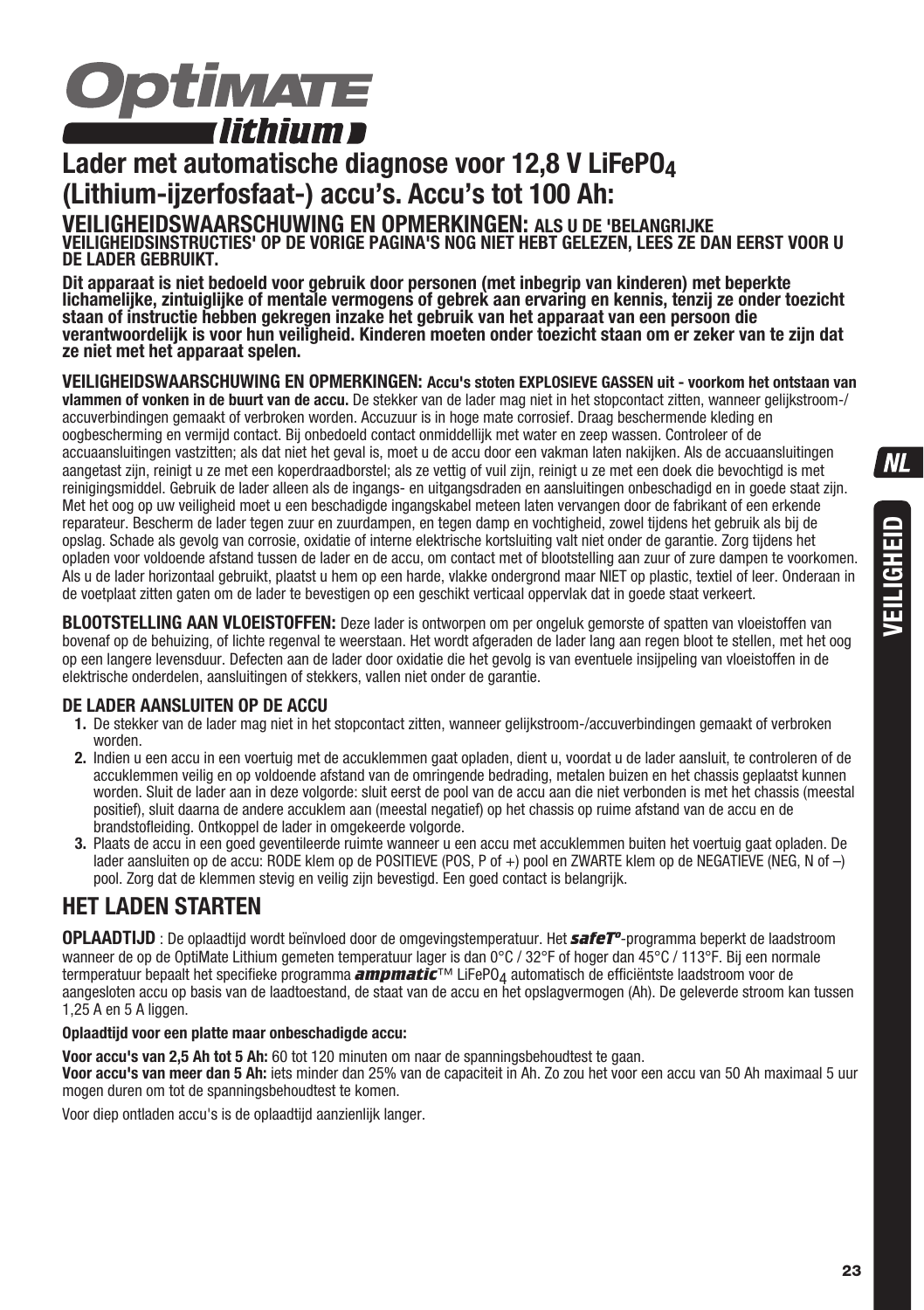| 2<br>il<br><b>Start met lage</b><br><b>TEST voor</b><br>spanning (0.5V)<br>het LADEN                                                                            | 3<br>4<br>Temperatuur-<br>Lage spanning-<br>controle<br>recuperatie | 6<br>8<br>9<br>5<br>10<br>Lage spanning<br>OPTIMALI-<br>OptiMate '365'<br>TEST-<br><b>Cell-balancing</b><br>TEST na het<br>recuperatie/<br>celcontrole<br>celschade<br>LADEN<br><b>SEREN</b><br>LADEN<br>accuonderhoud                                                                                                                                                                                                                                                                                                                                                                                                                                                                                                                                                                                                                                                                                                                                                                                                                                                                                                                                                                                                                                                                                                                                                    |
|-----------------------------------------------------------------------------------------------------------------------------------------------------------------|---------------------------------------------------------------------|---------------------------------------------------------------------------------------------------------------------------------------------------------------------------------------------------------------------------------------------------------------------------------------------------------------------------------------------------------------------------------------------------------------------------------------------------------------------------------------------------------------------------------------------------------------------------------------------------------------------------------------------------------------------------------------------------------------------------------------------------------------------------------------------------------------------------------------------------------------------------------------------------------------------------------------------------------------------------------------------------------------------------------------------------------------------------------------------------------------------------------------------------------------------------------------------------------------------------------------------------------------------------------------------------------------------------------------------------------------------------|
| <b>Bescher-ming</b><br><b>BMS RESET</b>                                                                                                                         | 2                                                                   | de lader doet niets zolang de gebruiker niet handelt.<br>Led #2 OMGEKEERDE POLARITEIT: brandt wanneer de accu verkeerd is<br>aangesloten.<br>De lader is elektronisch beveiligd, zodat er niets wordt beschadigd. De<br>uitgang zal uitgeschakeld blijven tot de aansluitingen correct zijn.<br><b>BMS RESET:</b> voor accu's met een accubeheersysteem (BMS) dat tegen<br>volledige ontlading beschermt.<br>Koppel de lader los van de netvoeding. Wacht tot led #1a/1b uitgaat. Sluit de<br>lader opnieuw op de netvoeding aan. Gedurende 5 seconden wordt er een<br>speciale BMS-resetpuls afgegeven. Het programma gaat verder naar STAP 4.                                                                                                                                                                                                                                                                                                                                                                                                                                                                                                                                                                                                                                                                                                                           |
| STAP <sub>1</sub><br><b>Start met lage</b><br>spanning (accu $\geq$<br>0,5V                                                                                     |                                                                     | Controle van accuspanning - OptiMate Lithium wordt geactiveerd<br>wanneer de spanning van de aangesloten accu minstens 0,5 V is.                                                                                                                                                                                                                                                                                                                                                                                                                                                                                                                                                                                                                                                                                                                                                                                                                                                                                                                                                                                                                                                                                                                                                                                                                                          |
| STAP <sub>2</sub><br><b>TEST vor het</b><br>laden<br>STAP <sub>3</sub><br>Tempera-<br>tuur controle                                                             | <b>TEST LED</b><br><b>#6 : GROEN</b><br>#7: GEEL<br>#8 : ROOD       | De TESTLEDS #6/7/8 geven de accustatus voorafgaand aan het laden weer.<br>Raadpleeg de tabel op pagina 2 voor een vergelijking van de gegevens van de<br>testleds met de geschatte laadstatus (SOC%).<br>100%<br>$\frac{0}{0}$<br>10<br>30<br>60<br>90<br>6<br>6<br>v<br>12.80V<br>$13.6V +$<br>0.5V<br>13.00V<br><b>13.13V</b><br>13.3V<br>Tiidens de test:<br>de minimale laadtijd OPTIMALISEREN is ingesteld in functie van het<br>testresultaat. Dit kan variëren van 10 minuten voor een accu met een<br>laadstatus van 80% of meer tot 120 minuten voor een accu met een<br>laadstatus van 40% of minder.<br>De omgevingstemperatuur wordt gemeten om de laadspanningsparameters<br>te bepalen.<br>WAARSCHUWING LAGE TEMPERATUUR - LED #8 (rood) knippert: De op de<br>OptiMate Lithium gemeten temperatuur is lager dan -20°C (of -4°F), onder<br>de veilige laad- en ontlaadtemperatuur voor LiFePO4-accu's.<br>Het laden start na 10 seconden.                                                                                                                                                                                                                                                                                                                                                                                                                   |
| STAP <sub>4</sub><br>Zeer lage<br>spanning<br>recuperatie<br>STAP <sub>5</sub><br>Lage spanning<br>recuperatie<br>STAP <sub>6</sub><br><b>TEST</b><br>celschade | <b>LED #3 : ROOD</b><br><sup><b> <b>\\$P</b> SAVE</b></sup>         | BELANGRIJK: als deze modus wordt ingeschakeld, raadpleeg dan het<br>hoofdstuk<br>"ZEER PLATTE VERWAARLOOSDE ACCU'S" op de vorige pagina.<br>Deze modus wordt ingeschakeld wanneer de accu meer dan 90% ontladen is<br>of de spanning minder dan 12,8 V bedraagt. <b>safeT</b> <sup>o</sup> : de laadstroom wordt<br>automatisch aangepast volgens de spanning en de omgevingstemperatuur<br>die werden gemeten tijdens de test.<br>RECUPERATIE ZEER LAGE SPANNING voor accu's tussen 0,6 V (0,75 V) en<br>8,8 V: de stroom start bij 125 mA en loopt op tot 325 mA, afhankelijk van de<br>voortgang van het laadproces. Wanneer na 2 uur de spanning niet boven 8,8<br>V komt, wordt het laadproces onderbroken en brandt de TESTLED #8 (rood).<br>Dat betekent dat de accu mogelijk blijvende schade heeft opgelopen of dat<br>een professionele beoordeling vereist is.<br>RECUPERATIE LAGE SPANNING voor accu's tussen 8,9 V en 12,8 V:<br>de maximale stroom is ingesteld op 1,25 A. De stroomopname van de accu<br>wordt gecontroleerd op abnormaal gedrag. Een LiFePO <sub>4</sub> -accu in goede staat<br>gaat in modus LADEN na 4 uur. Is dat niet het geval, dan wordt het<br>laadproces onderbroken en knippert de TESTLED #8 (rood). Dat betekent dat<br>de accu mogelijk blijvende schade heeft opgelopen of dat een professionele<br>beoordeling vereist is. |

 $\overline{ML}$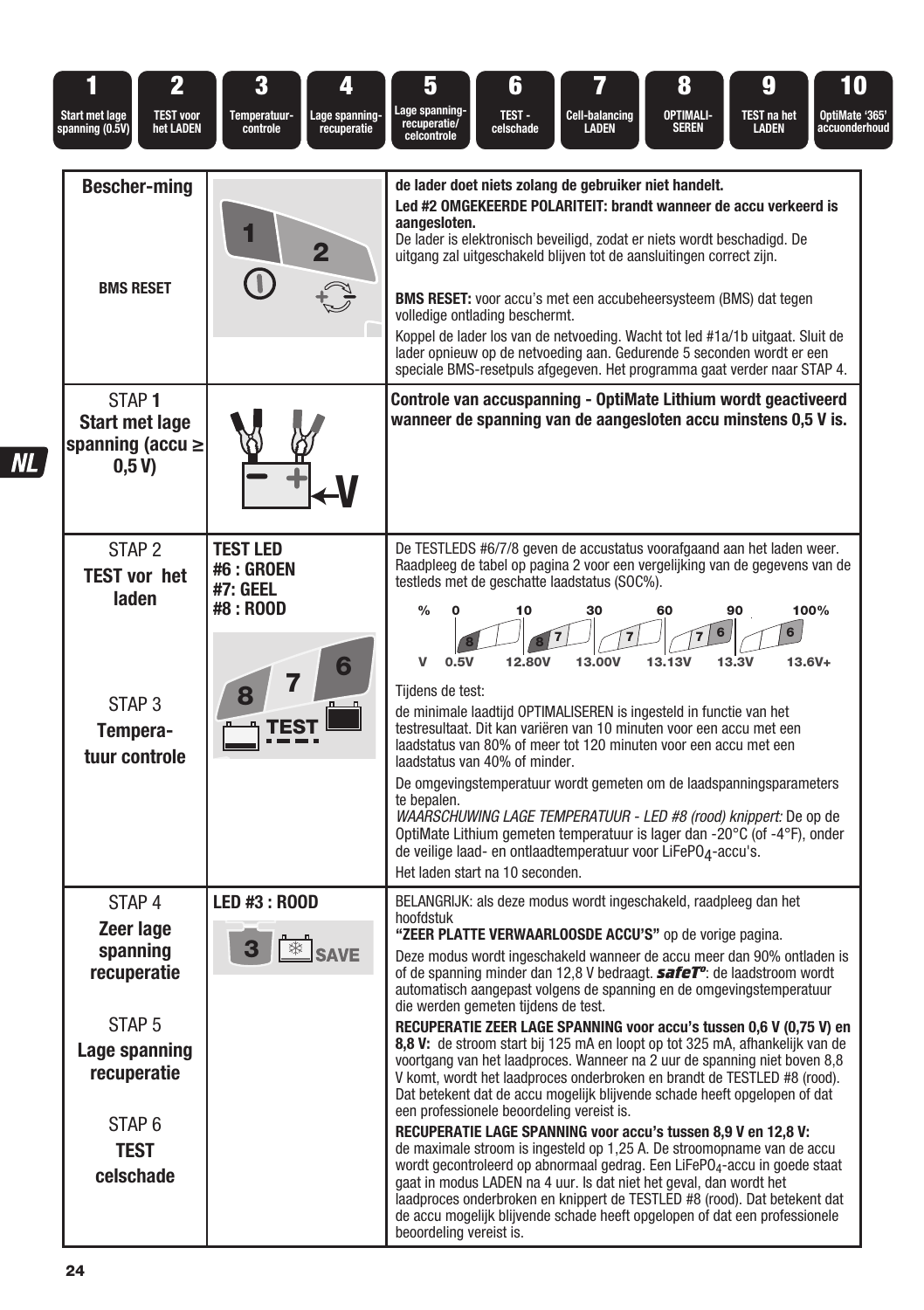| STAP <sub>7</sub><br><b>CHARGE</b>        | <b>LED #4 : GEEL</b><br><b>TH</b> OPTIMIZE<br>CHARGE<br><sup>⊗</sup> SAVE | Het safeT <sup>o</sup> -programma beperkt de laadstroom wanneer de op de OptiMate<br>Lithium gemeten temperatuur lager is dan 0 °C / 32 °F of hoger is dan 45 °C /<br>113 °F. Wanneer de temperatuur oorspronkelijk lager was dan 0 °C / 32 °F.<br>wordt de laadstroom alleen het eerste uur beperkt tot 325 mA. Daarna wordt<br>verondersteld dat de interne temperatuur van de accu is opgelopen tot het<br>normale temperatuurbereik.<br>Binnen het normale temperatuurbereik bepaalt het specifieke programma<br>ampmatic <sup>™</sup> LiFePO <sub>4</sub> automatisch de efficiëntste laadstroom voor de<br>aangesloten accu op basis van de laadtoestand, de staat van de accu en het<br>opslagvermogen (Ah). De geleverde stroom kan tussen 1,25 A en 9,5 A liggen.<br>Voor accu's met een opslagvermogen (Ah) van minder dan 10 Ah (8 Ah) wordt<br>de laadstroom automatisch verlaagd naar een gemiddelde dat gelijk is aan het<br>opslagvermogen (Ah). Zo krijgt een accu van 2,5 Ah/2.500 mAh een gemiddelde<br>van 2,5 Amps.<br><b>OPMERKING:</b> om veiligheidsredenen is de totale laadtijd beperkt tot 24 uur voor<br>de modus RECUPERATIE en de modus LADEN. |
|-------------------------------------------|---------------------------------------------------------------------------|-----------------------------------------------------------------------------------------------------------------------------------------------------------------------------------------------------------------------------------------------------------------------------------------------------------------------------------------------------------------------------------------------------------------------------------------------------------------------------------------------------------------------------------------------------------------------------------------------------------------------------------------------------------------------------------------------------------------------------------------------------------------------------------------------------------------------------------------------------------------------------------------------------------------------------------------------------------------------------------------------------------------------------------------------------------------------------------------------------------------------------------------------------------------------------|
| STAP <sub>8</sub>                         | LED #5 : GEEL                                                             | De modus OPTIMALISEREN start wanneer de spanning tijdens de volumelading                                                                                                                                                                                                                                                                                                                                                                                                                                                                                                                                                                                                                                                                                                                                                                                                                                                                                                                                                                                                                                                                                                    |
| <b>OPTIMALI-SEREN</b>                     | $\frac{1}{2}$<br><b>ED</b> OPTIMIZE                                       | voor de eerste keer 14,4 V (18 V) heeft bereikt.<br>Het <b>ampmatic</b> ™-stroombewakingsprogramma levert nu stroompulsen om de<br>afzonderlijke cellen in de accu te vereffenen en het laadniveau te optimaliseren.                                                                                                                                                                                                                                                                                                                                                                                                                                                                                                                                                                                                                                                                                                                                                                                                                                                                                                                                                        |
|                                           | CHARGE                                                                    | Het laden moet binnen de minimale laadtijd die is ingesteld tijdens STAP 3 zijn                                                                                                                                                                                                                                                                                                                                                                                                                                                                                                                                                                                                                                                                                                                                                                                                                                                                                                                                                                                                                                                                                             |
|                                           | <b>B</b> SAVE                                                             | voltooid, maar wanneer de accu nog verder moet worden geladen, breidt het<br>programma de modus OPTIMALISEREN uit tot maximaal 2 uur.                                                                                                                                                                                                                                                                                                                                                                                                                                                                                                                                                                                                                                                                                                                                                                                                                                                                                                                                                                                                                                       |
| STAP <sub>9</sub>                         | <b>LED #6 KNIPPERT</b>                                                    | TEST na het laden: de levering van stroom aan de accu wordt gedurende<br>30 minuten* onderbroken, zodat het programma kan bepalen of de accu                                                                                                                                                                                                                                                                                                                                                                                                                                                                                                                                                                                                                                                                                                                                                                                                                                                                                                                                                                                                                                |
| <b>TEST na Laden</b>                      |                                                                           | de lading kan vasthouden.                                                                                                                                                                                                                                                                                                                                                                                                                                                                                                                                                                                                                                                                                                                                                                                                                                                                                                                                                                                                                                                                                                                                                   |
|                                           |                                                                           | * ALS het laden is begonnen in RECUPERATIEMODUS (led #3 geeft aan dat de<br>accu sterk ontladen is) of de spanningsbehoudtest is verlengd tot 12 uur om<br>de conditie van de accu te bevestigen.<br>Het testresultaat (aangegeven met leds # 6, 7, 8) wordt realtime aangepast<br>aan de gemeten accuspanning. Raadpleeg de tabel 'VROEGE TEKENEN VAN<br>ACCUPROBLEMEN' op pagina 2 voor een vergelijking van de gegevens van de<br>testleds met de geschatte laadstatus (SOC%).<br>U vindt meer informatie in het hoofdstuk 'OPMERKINGEN OVER DE<br>TESTRESULTATEN'.                                                                                                                                                                                                                                                                                                                                                                                                                                                                                                                                                                                                      |
| STAP <sub>10</sub>                        | LED #6 / 7 / 8 AAN                                                        | <b>ONDERHOUDSCYCLUS: ledlampies #6/7/8 branden constant</b><br>overeenkomstig de definitieve spanning die na STAP 7 gemeten is.                                                                                                                                                                                                                                                                                                                                                                                                                                                                                                                                                                                                                                                                                                                                                                                                                                                                                                                                                                                                                                             |
| <b>OPTIMATE smart</b><br><b>ONDERHOUD</b> |                                                                           | De ONDERHOUDSLAADCYCLUS bestaat uit laadperiodes van 30 minuten<br>gevolgd door telkens een rustperiode van 30 minuten. Tijdens de rustperiodes<br>is er geen laadstroom.                                                                                                                                                                                                                                                                                                                                                                                                                                                                                                                                                                                                                                                                                                                                                                                                                                                                                                                                                                                                   |
|                                           |                                                                           | Tijdens de laadcycli van 30 minuten wordt er alleen stroom geleverd als de<br>accu lading heeft verloren.                                                                                                                                                                                                                                                                                                                                                                                                                                                                                                                                                                                                                                                                                                                                                                                                                                                                                                                                                                                                                                                                   |
|                                           | Voor accu's in een gezonde<br>conditie blijft led #6 (groen)<br>branden.  | ACCUONDERHOUD treedt in werking wanneer de lader detecteert dat de accu<br>veel lading verloren heeft. Het programma keert terug in de modus<br>OPTIMALISEREN (led #5) en voert vervolgens de spanningsbehoudtest en de<br>onderhoudslaadcyclus uit.                                                                                                                                                                                                                                                                                                                                                                                                                                                                                                                                                                                                                                                                                                                                                                                                                                                                                                                        |
|                                           |                                                                           | Lees het deel EEN LITHIUMACCU ONDERHOUDEN VOOR LANGERE PERIODEN.                                                                                                                                                                                                                                                                                                                                                                                                                                                                                                                                                                                                                                                                                                                                                                                                                                                                                                                                                                                                                                                                                                            |

#### **OPMERKINGEN OVER DE TESTRESULTATEN:**

1. Voor een ander testresultaat dan groen #6 (of groen #6 en geel #7 samen als de accu van het STD type met vuldoppen is), koppelt u de accu los van het elektrische systeem dat hij ondersteunt en sluit de OptiMate opnieuw aan. Indien het testresultaat nu beter is, is het stroomverlies gedeeltelijk te wijten aan een elektrisch probleem in het elektrische systeem en niet in de accu zelf. Als het resultaat nog niet beter is, wordt aangeraden de accu naar een professionele servicewerkplaats met professioneel materiaal te brengen voor een grondinger onderzoek.

2. Wanneer alleen LED #8 (rood) brandt of wanneer LED 7# (geel) en LED #8 (rood) beide branden (of gele LED alleen bij een verzegelde accu), is er sprake van een ernstig probleem. De rode / gele+rode LEDs betekent dat de accuspanning na het laden niet wordt vastgehouden of dat ondanks verschillende recuperatiepogingen de accu niet kon worden gerecupereerd. De oorzaak kan te vinden zijn in de accu zelf, bijvoorbeeld een kortgesloten cel of volledige sulfatie of corrosie. Wanneer de accu nog op het elektrische systeem dat hij ondersteunt is aangesloten kan de rode LED 8# ook een stroomverlies betekenen dat te wijten is aan versleten bedrading of een defecte schakelaar of contact, of aan stroomverbruikende accessoires op hetzelfde circuit. Een plotse belasting die wordt ingeschakeld terwijl de lader is aangesloten, kan ook leiden tot een aanzienlijk spanningsverlies van de accu.

3. GOED TESTRESULTAAT, maar de accu kan niet voldoende vermogen leveren: blijvende schade in de accu kan een overmatige zelfontlading veroorzaken die niet kan worden opgespoord tijdens de testperiode van 12 uur. Koppel de accu los van de OptiMate. Wacht minstens 48 uur voordat u de lader opnieuw aansluit, en houd de TESTresultaten tijdens de PREKWALIFICATIETEST in de gaten. NІ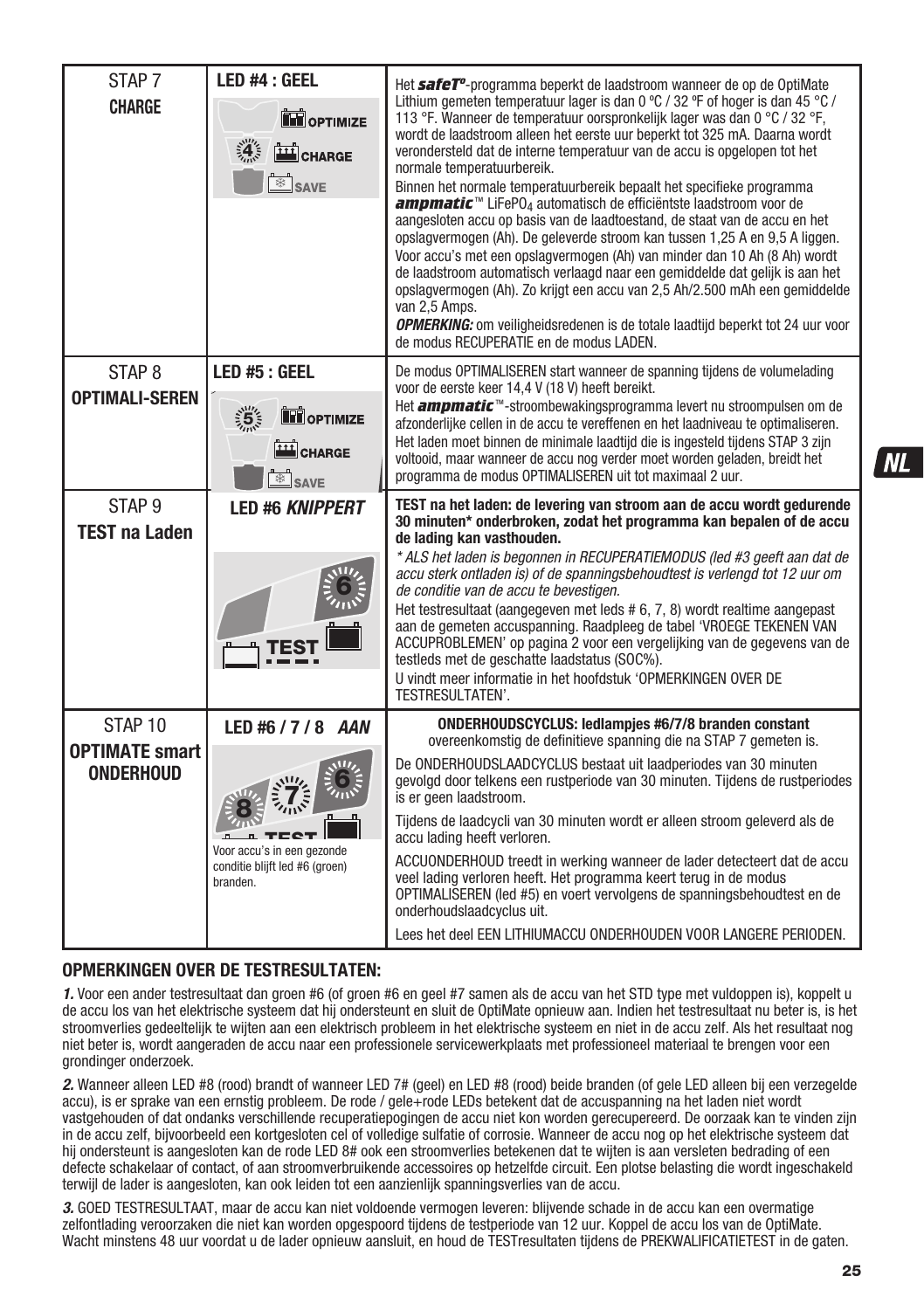**DE ACCU ONDERHOUDEN VOOR LANGERE PERIODEN:** De OptiMate onderhoudt een accu waarvan de basistoestand goed is gedurende maanden aan een stuk. Controleer ten minste eenmaal per twee weken of de aansluitingen tussen de lader en accu betrouwbaar zijn, en, in geval van accu's met vuldoppen op iedere cel, ontkoppel de accu van de lader, controleer het elektrolytpeil en vul de cellen zo nodig bij **(met gedestilleerd water, NIET met zuur)**; sluit de accu vervolgens weer op de lader aan. Neem bovenstaande VEILIGHEIDSWAARSCHUWINGEN altijd in acht wanneer u de accu vastpakt of in de buurt van een accu bent.

#### **ECO-STROOMBESPARINGSMODUS WANNEER DE LADER OP HET ELEKTRICITEITSNET IS AANGESLOTEN:**

De vermogensomzetter gaat in ECO-modus wanneer de lader niet op een accu is aangesloten. Dit resulteert in een stroomopname van minder dan 0,5 W, wat overeenkomt met een stroomverbruik van 0,012 kWh per dag. Als een accu op de lader is aangesloten is het stroomverbruik afhankelijk van de stroombehoefte van de accu en het aangesloten voertuig / de elektronische circuits. Wanneer de accu opgeladen is en het laadprogramma in de langetermijnonderhoudslaadmodus staat (om de accu 100% vol te houden) wordt het totale stroomverbruik geraamd op 0,024 kWh per dag of minder.

# **BEPERKTE GARANTIE**

TecMate (International) SA, Sint-Truidensesteenweg 252, B-3300 Tienen, België, staat deze beperkte garantie toe aan elke eerste koper van dit toestel. Deze beperkte garantie gaat in op de dag van aankoop en is niet overdraagbaar. De drie jaar geldige garantie aangeboden door TecMate (International) dekt alle erkende gebreken en arbeidskosten. Indien de lader defect blijkt te zijn tengevolge van een constructiefout, zal de klant het toestel altijd vooraf en op eigen kosten terugsturen naar de fabrikant of naar de nationale officiële verdeler, samen met een kopij van de aankoopfactuur (zie "NOTITIE"). In zulke gevallen, zal de eenheid ter keuze van de fabrikant worden hersteld of worden vervangen.Onkosten tengevolge van een ongeval, slordigheid, kwaadwilligheid, misbruik, niet conform gebruik volgens de aanwijzingen van de fabrikant, of herstellingen gedaan door door TecMate niet-erkende verdelers, zijn niet gedekt door de garantie.

DE BEPERKTE GARANTIE SLUIT UITDRUKKELIJK ALLE VERDERE VERANTWOORDELIJKHEID UIT MET BETREKKING TOT EVENTUELE SCHADEVERGOEDINGEN VAN WELKE AARD DAN OOK. UW STATUTAIRE RECHTEN WORDEN NIET BEÏNVLOED. NOTITIE: Zie www.tecmate.com/warranty of contacteer warranty@tecmate.com.

Meer informatie over TecMate producten kan op **www.tecmate.com** worden gevonden.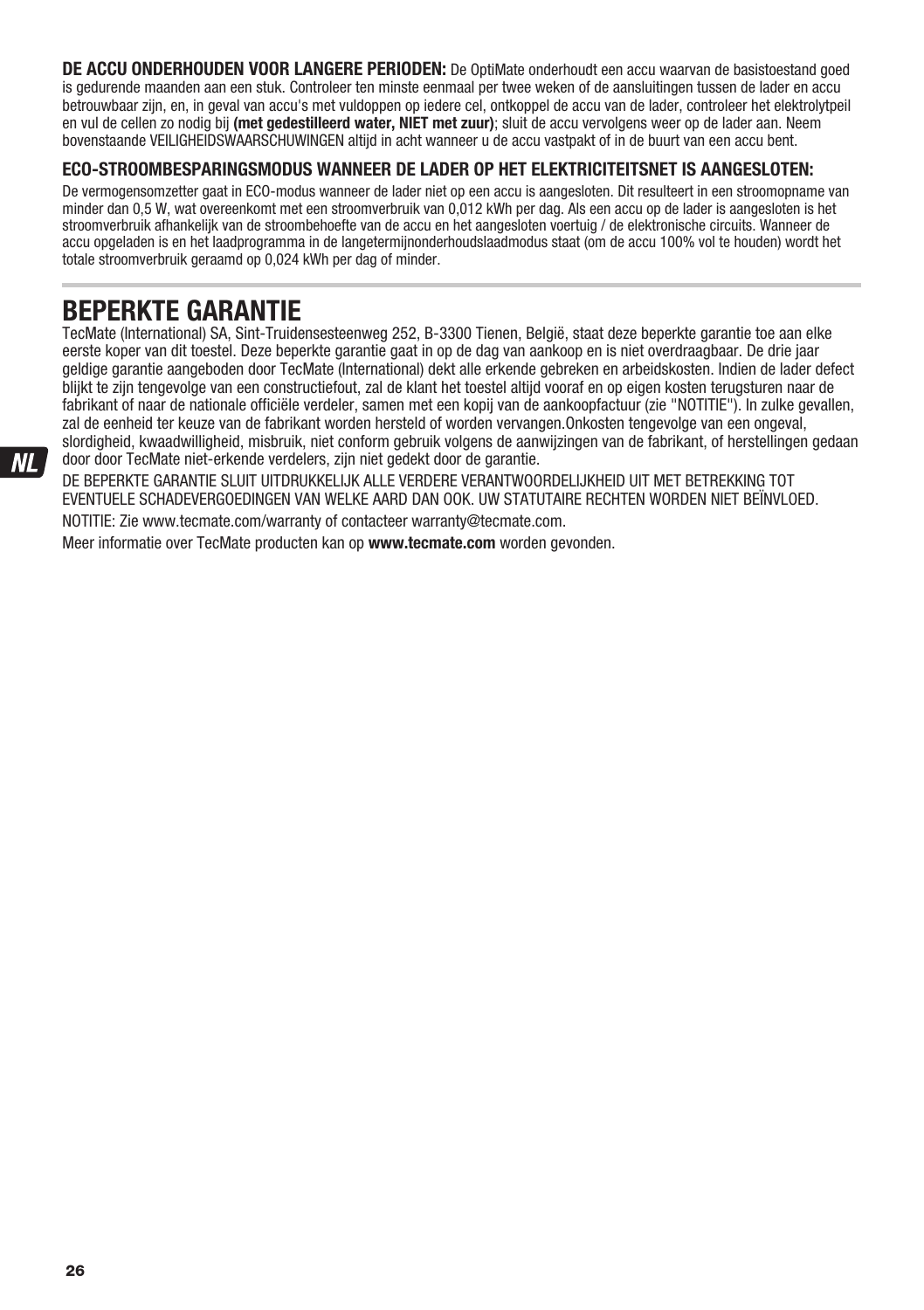

# **CARICABATTERIE DIAGNOSTICO AUTOMATICO PER BATTERIE LiFePO4 (LITIO FERRO-FOSFATO) DA 12,8 V. BATTERIE A 100 AH:**

#### **AVVERTENZA DI SICUREZZA E NOTE: SE NON LO SI È ANCORA FATTO, LEGGERE LE PAGINE PRECEDENTI CONTRASSEGNATE COME "ISTRUZIONI DI SICUREZZA IMPORTANTI" PRIMA DI AZIONARE IL CARICABATTERIE.**

**L'utilizzo di quest'apparecchio non è consentito alle persone (bambini inclusi) con ridotte capacità fisiche, sensoriali o mentali, o con mancanza di esperienza e conoscenza, salvo sotto supervisione o a meno che non abbiano avuto istruzioni riguardanti l'uso del apparecchio da parte di persone responsabili della loro sicurezza. I bambini devono essere sorvegliati affinché non giochino con il apparecchio.** 

**AVVERTENZA DI SICUREZZA E NOTE: Le batterie emettono GAS ESPLOSIVI – prevenire fiamme o scintille in prossimità di batterie.** Scollegare l'alimentazione CA prima di effettuare o interrompere connessioni con la batteria/CC. L'acido della batteria è altamente corrosivo. Indossare abbigliamento protettivo ed occhiali, ed evitare il contatto. In caso di contatto accidentale, lavare immediatamente con acqua e sapone. Controllare che i poli della batteria non siano allentati. Se così fosse, rivolgersi ad un esperto per sistemarli. Se i poli della batteria sono corrosi, pulirli con una spazzola di rame; se sono unti oppure sporchi, pulirli con uno straccio inumidito con detergente. Utilizzare il caricabatterie soltanto se i poli e i connettori di ingresso e di uscita sono in buona condizione e non danneggiati. Se il cavo di ingresso è danneggiato, è essenziale farlo sostituire immediatamente dal produttore, dal riparatore autorizzato o da un'officina qualificata, per evitare pericoli. Proteggere il caricabatterie da acido, fumi acidi e umidità sia durante l'uso che nell'immagazzinamento. I danni derivanti da corrosione, ossidazione o cortocircuiti elettrici interni non sono coperti dalla garanzia. Distanziare il caricabatterie dalla batteria durante la carica per evitare la contaminazione o l'esposizione all'acido o ai vapori acidi. Se lo si utilizza nell'orientamento orizzontale, collocare il caricabatterie su una superficie dura e piana, ma NON su plastica, tessuto o cuoio. Utilizzare i fori di fissaggio forniti nella base dell'involucro per collegare il caricabatterie a qualunque superficie verticale pratica e comoda.

**ESPOSIZIONE AI LIQUIDI:** Questo caricabatterie è destinato a sopportare l'esposizione ai liquidi rovesciati o spruzzati accidentalmente sull'involucro dall'alto, o a una leggera pioggia. L'esposizione prolungata alla pioggia è sconsigliata e si otterrà una maggiore durata riducendo al minimo tale esposizione. Un guasto del caricabatterie dovuto all'ossidazione derivante dalla penetrazione eventuale di liquido nei componenti elettronici, nei connettori o nelle spine non è coperto da garanzia.

#### **CONNESSIONE DEL CARICABATTERIE ALLA BATTERIA**

- **1.** Scollegare l'alimentazione CA prima di effettuare o di eliminare delle connessioni alla batteria/CC.
- **2.** Se si carica la batteria del veicolo con i morsetti della batteria, prima di effettuare le connessioni verificare che i morsetti della batteria possano essere posizionati in modo sicuro e protetto, distanti da cavi e tubi metallici circostanti o dal telaio. Effettuare le connessioni procedendo come segue: per prima cosa, collegare il terminale della batteria non collegato al telaio (solitamente positivo), quindi collegare l'altro morsetto della batteria (solitamente negativo) al telaio, mantenendo le distanze dalla batteria e dalla linea del combustibile. Scollegare sempre nella sequenza contraria.
- **3.** Quando si carica una batteria smontata dal veicolo utilizzando i morsetti della batteria, posizionare quest'ultima in una zona ben ventilata. Collegare il caricabatterie alla batteria: morsetto ROSSO a terminale POSITIVO (POS, P o +) e morsetto NERO a terminale NEGATIVO (NEG, N o –).Verificare che le connessioni siano salde e sicure. Un buon contatto è fondamentale.

### **ESECUZIONE DELLA CARICA**

**TEMPO DI CARICA** : La temperatura ambiente influisce sul tempo di carica. Il programma *safeTº* limita la corrente di carica se la temperatura misurata su OptiMate Lithium è inferiore a 0ºC / 32ºF o superiore a 45ºC / 113 F. All'interno del normale intervallo di temperatura il programma specifico LiFePO4 *ampmatic*™ stabilisce automaticamente il livello più efficiente di corrente di carica per la batteria collegata in base al suo stato di carica, allo stato di funzionamento e alla capacità di conservazione dell'elettricità (Ah). La corrente erogata può essere di qualunque livello da 1,25 A a 5 A.

#### **Tempo di carica su una batteria scarica ma senza danni:**

**Per le batterie con valore nominale da 2,5 Ah a 5 Ah:** da 60 a 120 minuti per passare al test di mantenimento della carica. **Per le batterie con capacità superiore a 5 Ah:** leggermente meno del 25% del valore nominale Ah della batteria, pertanto per una batteria da 50 Ah non dovrebbero essere necessarie più di 5 ore per passare al test di mantenimento della carica. Per le batterie molto scariche potrebbe essere necessario molto più tempo.

 $\boldsymbol{\mathsf{T}}$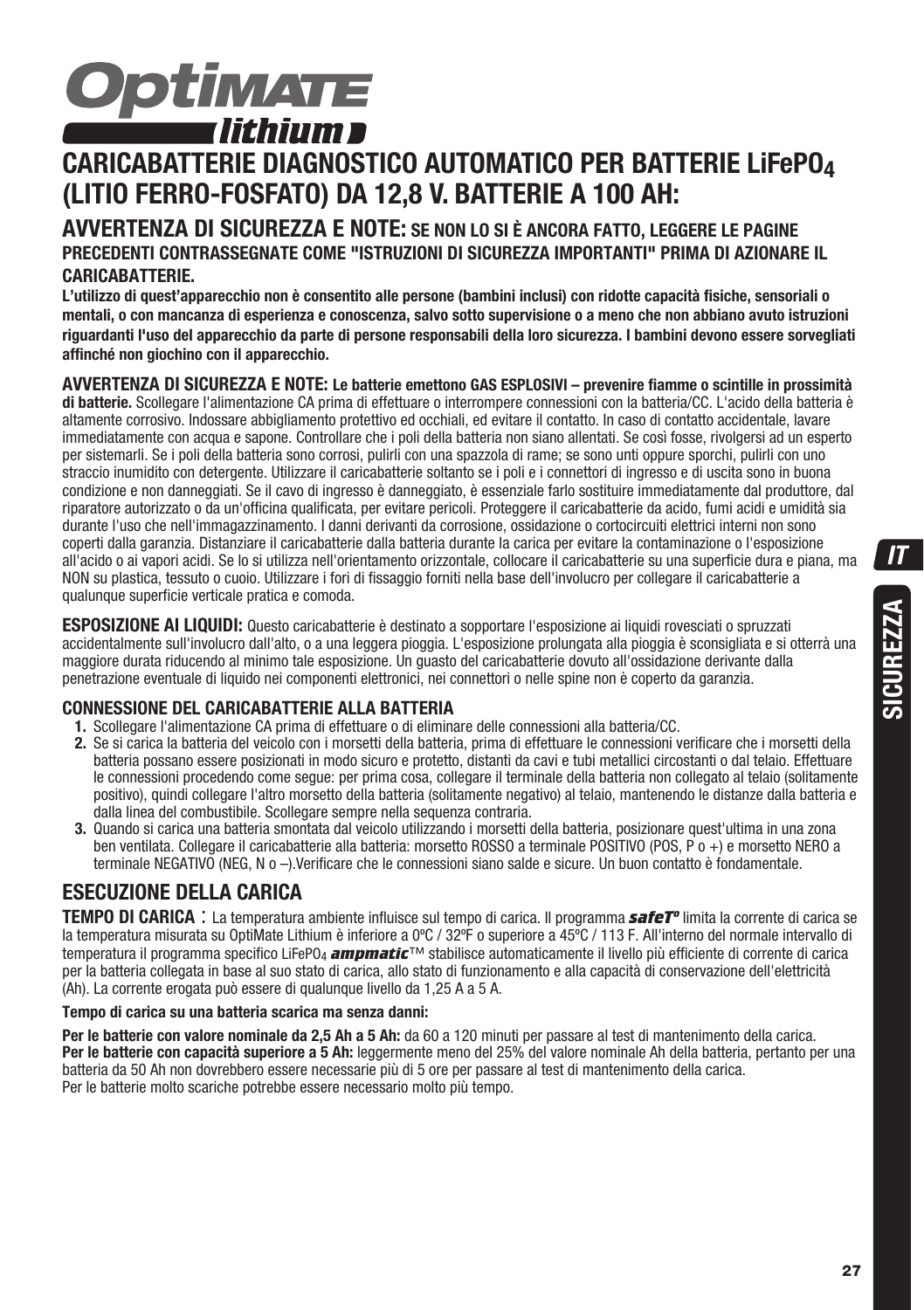| $\overline{\mathbf{2}}$<br><b>Accensione</b><br><b>TEST prima</b><br>a bassa<br>della carica<br>tensione (0.5V)                                        | 3<br>4<br>RECUPERO a<br>Controllo<br>della<br>tensione<br>temperatura<br>ultra bassa | 8<br>6<br>ŋ<br>Ю<br>5<br><b>BASSO VOLTAGGIO</b><br><b>CARICA</b> per<br>OTTIMIZZA-<br>TEST - danni<br><b>TEST dopo</b><br><b>Manutenzione</b><br><b>RECUPERO</b><br>equalizzazione<br>OptiMate '365'<br><b>ZIONE</b><br>alla cella<br>la carica<br>/ monitoraggio<br>delle celle<br>delle celle                                                                                                                                                                                                                                                                                                                                                                                                                                                                                                                                                                                                                                                                                                                                                                                                                                                                                                                                                                                                                                                                    |
|--------------------------------------------------------------------------------------------------------------------------------------------------------|--------------------------------------------------------------------------------------|--------------------------------------------------------------------------------------------------------------------------------------------------------------------------------------------------------------------------------------------------------------------------------------------------------------------------------------------------------------------------------------------------------------------------------------------------------------------------------------------------------------------------------------------------------------------------------------------------------------------------------------------------------------------------------------------------------------------------------------------------------------------------------------------------------------------------------------------------------------------------------------------------------------------------------------------------------------------------------------------------------------------------------------------------------------------------------------------------------------------------------------------------------------------------------------------------------------------------------------------------------------------------------------------------------------------------------------------------------------------|
| <b>Protezione</b><br><b>RESET BMS</b>                                                                                                                  |                                                                                      | Il caricabatterie non entra in funzione se non tramite l'intervento<br>dell'utente.<br><b>PROTEZIONE CONTRO L'INVERSIONE DI POLARITÀ DEL LED 2:</b> si accende<br>quando i collegamenti della batteria non sono stati effettuati correttamente. Il<br>caricabatterie è dotato di protezione elettronica, pertanto non può subire<br>danni. L'uscita resta disabilitata fino alla correzione dell'errore di<br>collegamento.<br>RESET BMS: per batterie con un sistema di gestione della batteria (BMS,<br>Battery Management System) che protegge dallo scaricamento completo.<br>Scollegare il caricabatterie dall'alimentazione di rete. Attendere che i LED<br>1a/1b si spengano. Ricollegare all'alimentazione di rete. Uno speciale impulso<br>di reset BMS viene trasmesso per un massimo di 5 secondi. Il programma<br>dovrebbe proseguire alla FASE 4.                                                                                                                                                                                                                                                                                                                                                                                                                                                                                                     |
| FASE 1                                                                                                                                                 |                                                                                      | Controllo della tensione della batteria - la OptiMate Lithium si<br>attiva se la tensione della batteria collegata è almeno di 0,5 Volt.                                                                                                                                                                                                                                                                                                                                                                                                                                                                                                                                                                                                                                                                                                                                                                                                                                                                                                                                                                                                                                                                                                                                                                                                                           |
| FASE <sub>2</sub><br><b>TEST prima della</b><br>carica<br>FASE 3<br><b>Controllo della</b><br>temperatura                                              | <b>LED DI TEST</b><br><b>6: VERDE</b><br>7: GIALLO<br><b>8: ROSSO</b>                | I LED DI TEST 6/7/8 indicano lo stato della batteria prima della carica.<br>Consultare la tabella a paq. 2 per abbinare l'indicazione del LED DI TEST a<br>uno stato di percentuale di carica (SOC%) stimato<br>30<br>90<br>100%<br>$\frac{0}{0}$<br>10<br>60<br>6<br>6<br>12,80V<br>13,00V<br>13.3V<br>v<br>0.5V<br>13.13V<br>$13.6V +$<br>Durante il test:<br>OTTIMIZZARE il tempo di carica minimo regolato in conformità al test, che<br>può variare da 10 minuti per una batteria all'80% a un tempo di carica<br>superiore a 120 minuti per una batteria con uno stato di carica pari o inferiore<br>al 40%.<br>Viene rilevata la temperatura ambiente per determinare i parametri di<br>tensione di carica.<br>AVVERTENZA DI TEMPERATURA INSUFFICIENTE - LED #8 (rosso)<br>lampeggiante: La temperatura misurata su OptiMate Lithium è inferiore a<br>-20°C o a -4°F, al di sotto della zona di carica E scarica sicura per le<br>batterie LiFePO <sub>4</sub> .<br>Il programma inizia dopo 10 secondi.                                                                                                                                                                                                                                                                                                                                                    |
| FASE 4<br><b>RECUPERO a</b><br>tensione ultra<br>bassa<br>FASE 5<br><b>Basso</b><br>voltaggio<br>recupero<br>FASE 6<br><b>TEST danni alla</b><br>cella | <b>LED #3: ROSSO</b><br><b><u> <b>≸</b></u></b> SAVE                                 | IMPORTANTE: se si attiva questa modalità leggere la sezione <b>BATTERIE</b><br><b>COMPLETAMENTE SCARICHE</b> nella pagina precedente.<br>Questa modalità si attiva se la batteria è stata scaricata più del 90% / la<br>tensione è inferiore a 12,8 V. <b>safeT<sup>o</sup></b> : la corrente di carica viene regolata<br>automaticamente in base alla tensione e alla temperatura ambiente misurate<br>durante il test.<br>RECUPERO A BASSISSIMA TENSIONE per batterie tra 0,6 V (0,75 V) e 8,8V:<br>la corrente inizia a 125 mA e aumenta a 325 mA a seconda del progresso<br>della carica. Se la tensione non aumenta oltre gli 8,8 V entro 2 ore, la carica<br>viene sospesa e il LED DI TEST 8 (rosso) lampeggia, a indicare che la batteria<br>potrebbe aver subito un danno permanente o che è necessaria una<br>valutazione professionale.<br>RECUPERO A BASSA TENSIONE per batterie tra 8,9 V e 12,8 V:<br>la corrente massima è impostata su 1,25 A. L'assorbimento della carica della<br>batteria viene controllato per il comportamento anomalo. Una batteria<br>LiFePO <sub>4</sub> in buone condizioni passa alla modalità di CARICA entro 4 ore,<br>altrimenti la carica viene sospesa e il LED DI TEST 8 (rosso) lampeggia, a<br>indicare che la batteria può aver subito un danno permanente o che è<br>necessaria una valutazione professionale. |

 $\overline{I}$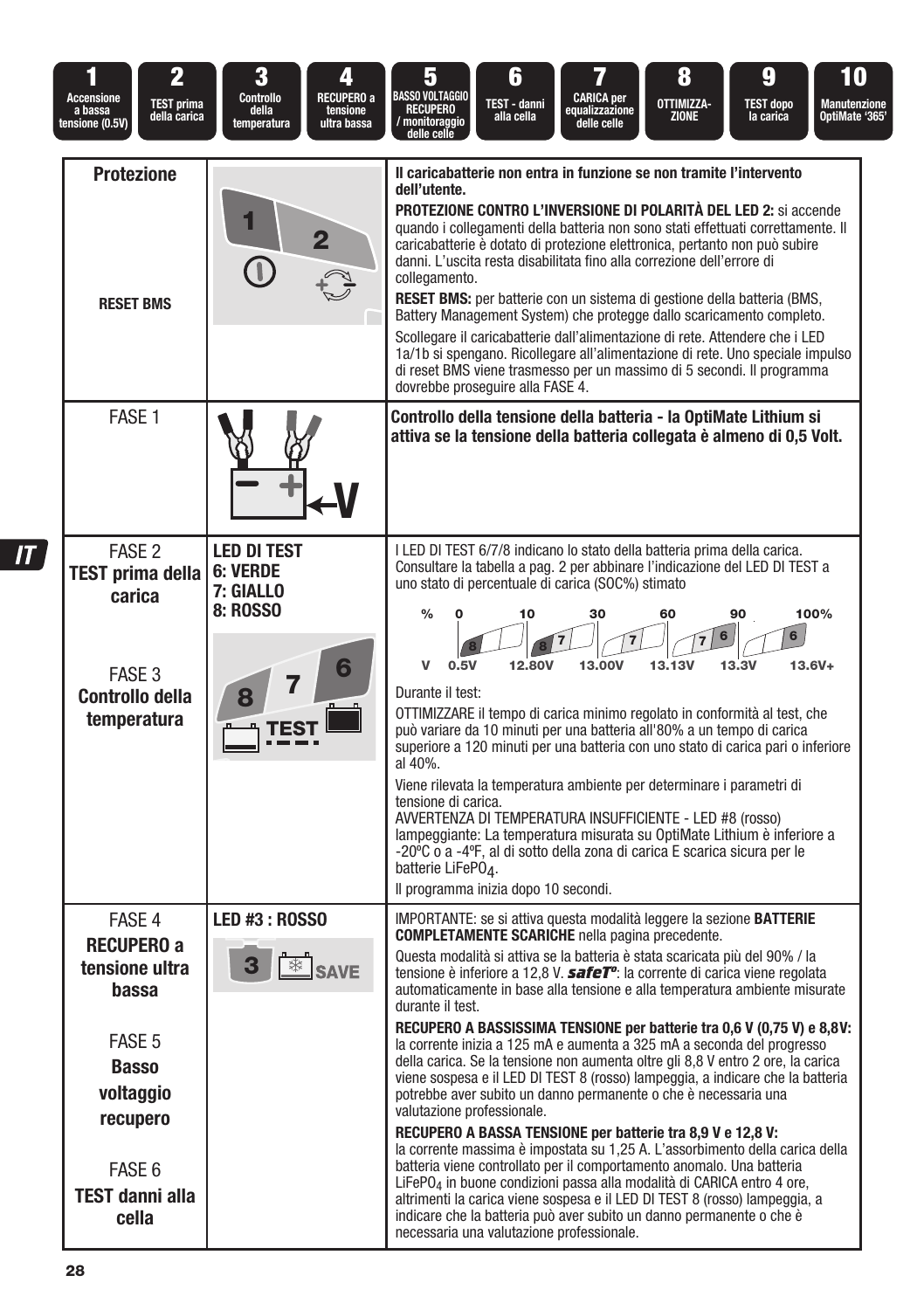| FASE 7<br><b>CARICA</b>                                  | LED #4 : GIALLO<br><b>TH</b> OPTIMIZE<br>4.5<br>CHARGE<br>SAVE                                                  | Il programma safeT <sup>o</sup> limita la corrente di carica se la temperatura misurata<br>su OptiMate Lithium è inferiore a 0 °C/32 °F o superiore a 45 °C/113 °F. Se<br>la temperatura inizialmente era inferiore a 0 °C/32 °F, la corrente di carica<br>viene limitata a 325 mA solo per la prima ora, dopodiché la batteria<br>dovrebbe aumentare la propria temperatura interna entro la normale fascia<br>di temperatura.<br>Nell'ambito della normale fascia di temperatura, il programma specifico<br>LiFePO <sub>4</sub> ampmatic <sup>™</sup> stabilisce automaticamente il livello più efficiente di<br>corrente di carica per la batteria collegata in base al suo stato di carica, allo<br>stato di funzionamento e alla capacità di conservazione dell'elettricità (Ah).<br>La corrente erogata può variare da 1,25 A a 9,5 A.<br>Per le batterie con capacità inferiore a 10 Ah (8 Ah), la corrente di carica<br>viene regolata automaticamente a un livello inferiore a una media pari alla<br>capacità Ah della batteria;<br>ad esempio, una batteria da 2,5 Ah/2.500 mAh riceve una media di 2,5 A.<br>NOTA: per motivi di sicurezza, il limite di tempo di carica totale è di 24 ore<br>per le modalità di RECUPERO e CARICA. |
|----------------------------------------------------------|-----------------------------------------------------------------------------------------------------------------|--------------------------------------------------------------------------------------------------------------------------------------------------------------------------------------------------------------------------------------------------------------------------------------------------------------------------------------------------------------------------------------------------------------------------------------------------------------------------------------------------------------------------------------------------------------------------------------------------------------------------------------------------------------------------------------------------------------------------------------------------------------------------------------------------------------------------------------------------------------------------------------------------------------------------------------------------------------------------------------------------------------------------------------------------------------------------------------------------------------------------------------------------------------------------------------------------------------------------------------------------|
| FASE 8<br>OTTIMIZ-<br><b>ZAZIONE</b>                     | LED #5 : GIALLO<br>$\frac{1}{2}$<br><b>THE OPTIMIZE</b><br>CHARGE<br>$\overline{\text{S}}$ SAVE                 | La modalità di OTTIMIZZAZIONE inizia quando la tensione raggiunge i 14,4 V (18<br>V) per la prima volta durante la modalità di CARICA principale BULK.<br>Il programma di controllo di corrente <i>ampmatic</i> <sup>™</sup> trasmette impulsi di<br>corrente per equalizzare le celle individuali all'interno della batteria e ottimizzare<br>il livello di carica.<br>La carica dovrebbe essere completata entro il tempo di carica minimo impostato<br>durante la FASE 3, ma se la batteria richiede un ulteriore caricamento, il<br>programma estenderà il modo di OTTIMIZZAZIONE della carica a un massimo di<br>2 ore.                                                                                                                                                                                                                                                                                                                                                                                                                                                                                                                                                                                                                     |
| FASE 9<br><b>TEST dopo</b><br>la carica                  | LED #6<br><b>LAMPEGGIANTE</b>                                                                                   | TEST dopo la carica: l'erogazione della corrente alla batteria viene<br>interrotta per 30 minuti* per consentire al programma di determinare la<br>capacità della batteria di mantenere la carica.<br>* SE la carica inizia in modalità RECUPERO (LED 3, a indicare una batteria<br>completamente scarica) o la prova di ritenzione della tensione viene<br>prolungata<br>a 12 ore per verificare lo stato di salute della batteria.<br>Il risultato del TEST (indicato sui LED 6, 7, 8) viene regolato in tempo reale in<br>base alla tensione misurata della batteria. Consultare la tabella<br>"SEGNALAZIONE TEMPESTIVA DEI PROBLEMI DELLA BATTERIA" a pag. 2 per<br>abbinare l'indicazione del LED DI TEST a uno stato di percentuale di carica<br>(SOC%) stimato.<br>Maggiori informazioni sono fornite nella sezione "NOTE SUI RISULTATI DEL<br>TEST".                                                                                                                                                                                                                                                                                                                                                                                     |
| FASE 10<br><b>MANUTEN-ZIONE</b><br><b>OPTIMATE smart</b> | LED #6 / 7 / 8 <i>ACCESI</i><br>Se le batterie si trovano in buono<br>stato, il LED 6 (verde) rimane<br>acceso. | <b>CARICA DI MANTENIMENTO: LED 6/7/8 con luce fissa in in base alla</b><br>tensione finale misurata al termine della FASE 7.<br>Il CICLO DI CARICA DI MANTENIMENTO consiste in periodi di carica di 30<br>minuti seguiti da e alternati con periodi di "riposo" di 30 minuti, durante i<br>quali non vi è corrente di carica.<br>Durante i cicli di carica di 30 minuti la corrente viene erogata solo se la<br>batteria ha perso carica.<br>Il CICLO DI RIPRISTINO DELLA BATTERIA viene eseguito se il caricabatterie<br>rileva che la batteria ha perso una parte significativa della carica. Il<br>programma torna alla modalità OTTIMIZZAZIONE (LED 5), quindi passa alla<br>prova di ritenzione della tensione e al ciclo di carica di mantenimento.<br>Leggere la sezione MANTENIMENTO DELLA BATTERIA AL LITIO PER PERIODI<br>PROLUNGATI.                                                                                                                                                                                                                                                                                                                                                                                                  |

#### **NOTE SUI RISULTATI DEL TEST:**

1. Per risultati di test diversi dal LED verde #6 (o LED verde #6 e LED giallo #7 insieme se la batteria è di tipo STANDARD con tappi di riempimento), scollegare la batteria dal sistema elettrico che supporta e ricollegare l'OptiMate. Se questa volta si ottiene un risultato di test migliore, ciò suggerisce che le perdite di potenza sono parzialmente dovute a un problema elettrico nel sistema elettrico e non nella batteria. Se il risultato scarso persiste, si consiglia di portare la batteria a un'officina di assistenza dotata di apparecchiature professionali per un'indagine più approfondita.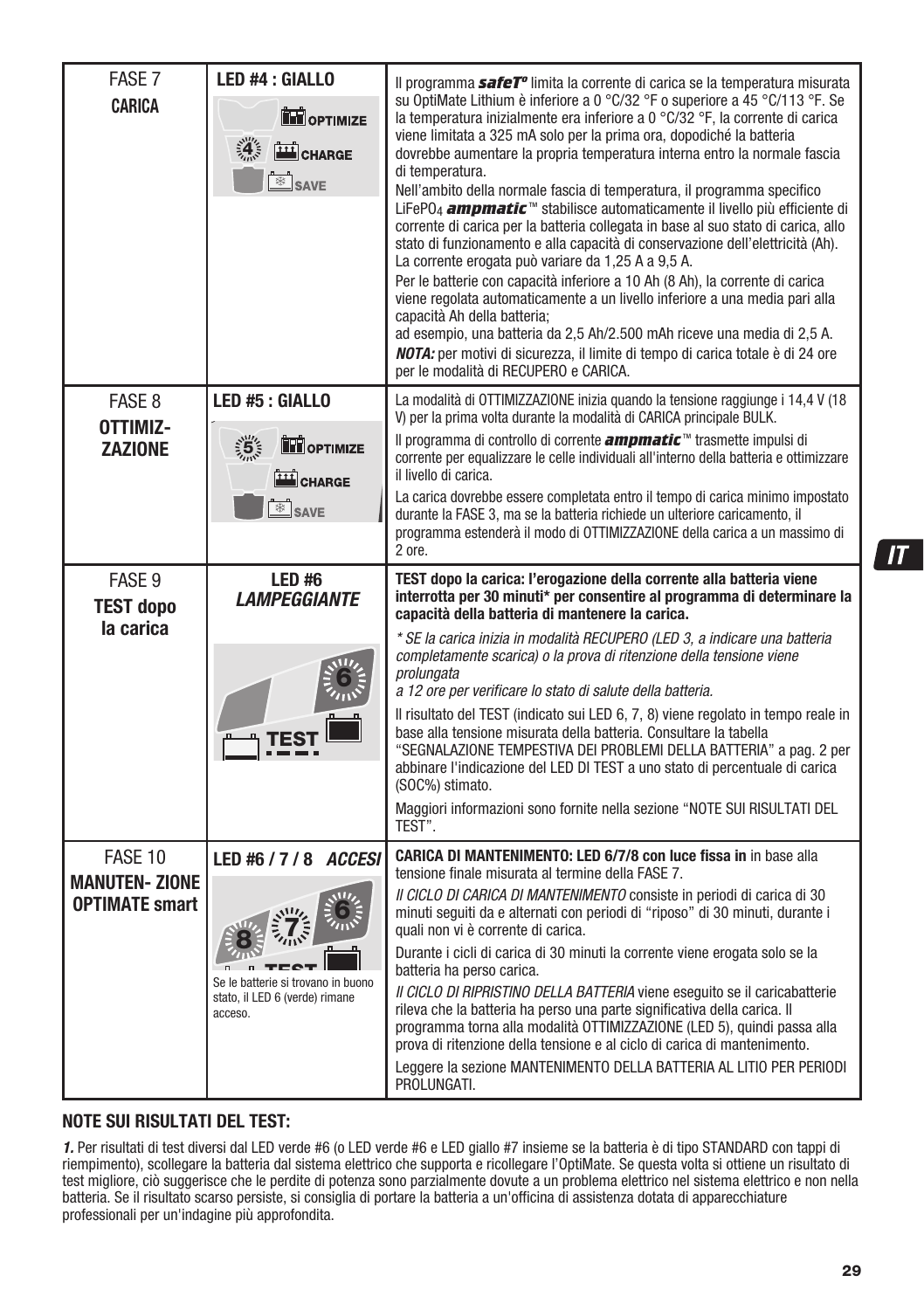2. Se il LED rosso #8 si accende da solo o se il il LED giallo #7 e quello rosso #8 si accendono simultaneamente (o il LED giallo da solo in una batteria sigillata), si è in presenza di un problema grave. I LED rosso / giallo+rosso indicano che dopo la carica la tensione della batteria non viene mantenuta o che malgrado i tentativi di recupero la batteria era irrecuperabile. Ciò può essere dovuto a un difetto della batteria, come una cella cortocircuitata o la solfatazione totale, o, nel caso di una batteria ancora collegata al sistema elettrico, il LED rosso #7 potrebbe segnalare una perdita di corrente tramite collegamenti deteriorati, un interruttore o un contatto danneggiato, o ancora accessori in circuito che consumano corrente. Anche un consumo improvviso che viene acceso mentre il caricabatterie è collegato può far scendere notevolmente la tensione della batteria.

3. BUONI RISULTATI DI TEST, ma la batteria non eroga potenza sufficiente: danni permanenti all'interno della batteria possono provocare uno scaricamento eccessivo che non viene rilevato entro il periodo di test di 12 ore. Scollegare la batteria dal OptiMate. Attendere almeno 48 ore, quindi ricollegarla e osservare il risultato del TEST DI PREQUALIFICAZIONE.

**MANTENIMENTO DELLA BATTERIA PER PERIODI PROLUNGATI:** OptiMate terrà in vita per mesi una batteria che si presenti fondamentalmente in buone condizioni. Almeno una volta ogni due settimane, controllare che le connessioni tra il caricabatterie e la batteria siano sicure e, in caso di batterie con tappi di riempimento, disconnettere la batteria dal caricabatterie, controllare il livello di elettrolito e, se necessario, riempire le celle **(con acqua distillata, NO acido)**, quindi riconnetterla. Quando si maneggiano le batterie o anche solo in presenza di batterie, leggere sempre con cura le AVVERTENZE DI SICUREZZA qui riportate.

#### **MODO ECOLOGICO DI RISPARMIO ENERGETICO QUANDO IL CARICABATTERIE È COLLEGATO ALLA RETE CA:**

Il convertitore di alimentazione passa in modo ECO quando il caricabatterie non è collegato ad alcuna batteria e consente un assorbimento di alimentazione molto limitato, inferiore a 0,5 W, pari a un consumo energetico di 0,012 kWh al giorno. Quando una batteria viene collegata al caricabatterie, il consumo energetico dipende dalla domanda di corrente elettrica della batteria e della circuiteria elettronica/del veicolo connessa. Dopo aver caricato la batteria e una volta portato il programma di carica in modo di carica di mantenimento a lungo termine (per mantenere la batteria carica al 100%), si stima che il consumo energetico totale sarà pari o inferiore a 0,024 kWh al giorno.

### **GARANZIA LIMITATA**

TecMate (International) S.A., Sint-Truidensesteenweg 252, B-3300 Tienen, Belgio riconosce questa garanzia limitata agli acquirenti originali al dettaglio di questo strumento. Questa garanzia limitata non e' trasferibile. TecMate (International) garantische il carica per tre anni dalla data di acquisto al dettaglio contro difetti di materiale o di manodopera. Se tali difetti fossero riscontrati lo strumento verra' riparato o sostituito a discrezione dell'Azienda. Sara' obbligo dell'acquirente rispedire lo strumento, a proprie spese e cura, con il tagliando di acquisto (vede "NOTA"), al produttore o al distributore autorizzato. Questa garanzia limitata e' nulla se il prodotto e' maltrattato o usate male, soggetto ad incuria nel maneggiamento, o riparato da chiunque esclusi il produttore o il distributore autorizzato. Il produttore non riconosse altre garanzie se non questa limitata garanzia ed esclude espressamente ogni implicata garanzia che includa garanzie per conseguenti danneggiamenti.

QUESTA È LA SOLA ED ESPRESSAMENTE LIMITATA GARANZIA E L'AZIENDA PRODUTTRICE NE ASSUME NE AUTORIZZA ALCUNO AD ASSUMERE O FARE ALTRE CONCESSIONI CHE RIGUARDINO IL PRODUTTORE, DIVERSAMENTE DA QUESTA. I VOSTRI DIRITTI STATUTARI NON SONO COMMOVENTI.

NOTA: Vede www.tecmate.com/warranty o contattate warranty@tecmate.com

Si può trovare più informazione sui prodotti di TecMate da **www.tecmate.com.**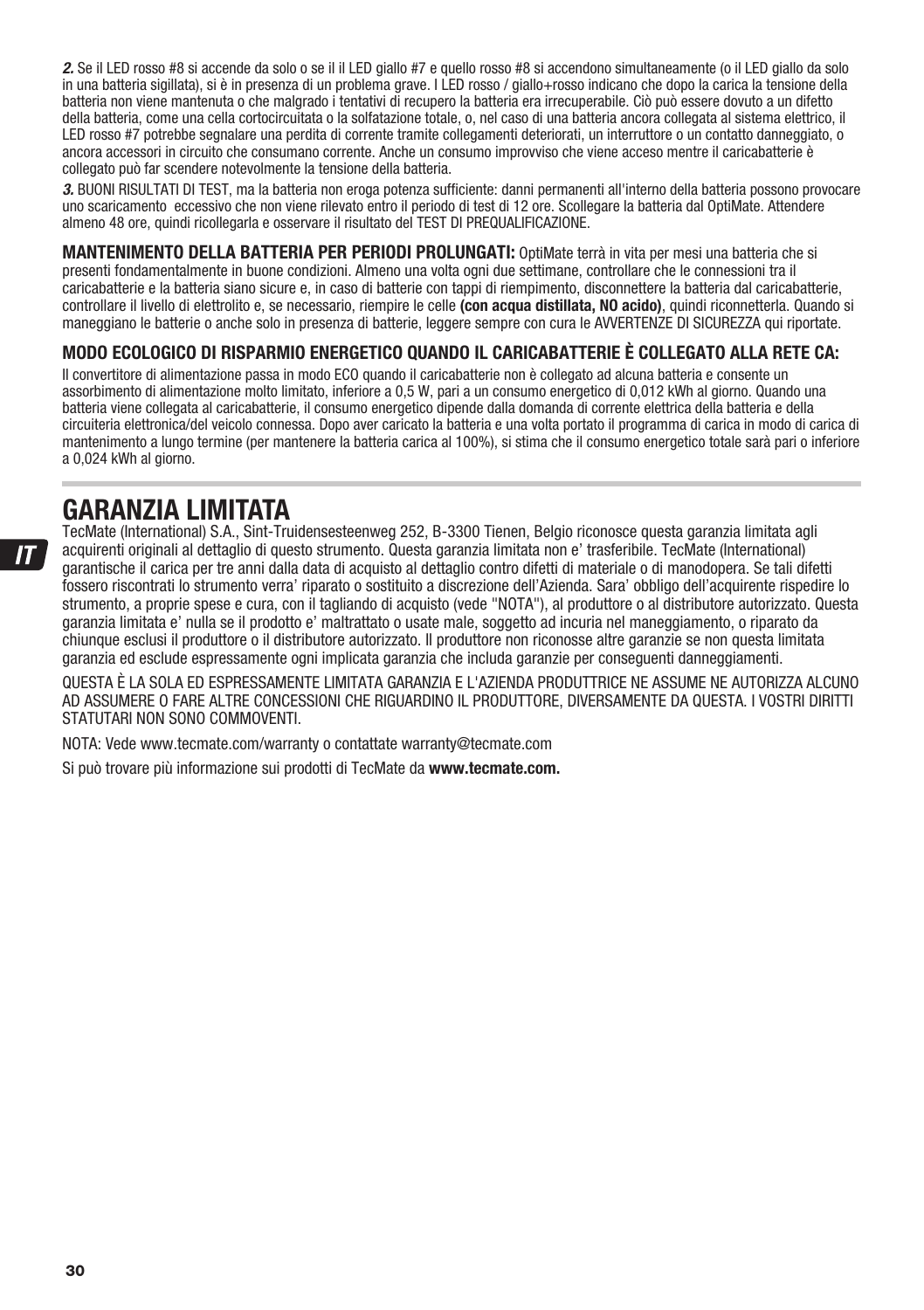

# **Automatisk diagnostisk laddare för 12,8 V LiFePO4-batterier (litiumjärnfosfat-batterier). Batterier till 100 Ah:**

**SÄKERHETSVARNING OCH SÄKERHETSINFORMATION: OM DU INTE REDAN HAR LÄST IGENOM FÖREGÅENDE SIDOR, MÄRKTA MED "VIKTIGA SÄKERHETSANVISNINGAR", MÅSTE DU GÖRA DET INNAN DU ANVÄNDER LADDAREN.**

**Den här apparaten ska inte användas av personer (inklusive barn) med nedsatt fysisk, sensorisk eller mental förmåga, eller personer som saknar erfarenhet och kunskap, såvida de inte hålls under uppsikt eller instrueras om hur apparaten används av en person som ansvarar för deras säkerhet. Håll barn under uppsikt för att se till att de inte leker med apparaten.** 

**SÄKERHETSVARNING OCH SÄKERHETSINFORMATION:** Batterier utsöndrar EXPLOSIVA GASER. Förhindra öppen eld eller gnistor i närheten av batterier. Koppla ifrån spänningsförsörjningen (växelström) innan du ansluter eller lossar likströms- eller batterianslutningar. Batterisyra är mycket frätande. Bär skyddskläder och skyddsglasögon och undvik kontakt. Om du av misstag kommer i kontakt med batterisyran måste du genast tvätta med tvål och vatten. Kontrollera att batteriets elektroder inte sitter löst. I så fall måste batteriet kontrolleras av en expert. Om batteriets elektroder är rostiga rengör du dem med en kopparborste. Om de är oljiga eller smutsiga tvättar du dem med en trasa fuktad med rengöringsmedel. Använd endast laddaren om in- och utkablarna och kontaktdonen är oskadda och i gott skick. Om inkabeln är skadad är det mycket viktigt att den genast byts ut av tillverkaren, tillverkarens auktoriserade serviceombud eller en kvalificerad verkstad, så att fara inte uppstår. Skydda laddaren mot syra, syraånga och fukt, både vid användning och förvaring. Skador till följd av korrosion, oxidering eller invändig elektrisk kortslutning täcks inte av garantin. Håll laddaren på avstånd från batteriet under laddning för att undvika kontaminering genom eller exponering för syra eller sura ångor. Om du använder laddaren i horisontellt läge måste du placera den på en hård, plan yta och INTE på plast, tyg eller läder. Använd fixeringshålen i höljets botten för att fästa laddaren på en lämplig och stabil lodrät yta.

**VÄTSKEEXPONERING:** Laddaren är konstruerad för att stå emot lätt regn och vätskor som av misstag spills eller skvimpas ut på höljet ovanifrån. Längre exponering för regn är dock inte att rekommendera, och servicelivslängden ökar om laddaren inte utsätts för sådant. Fel på laddaren, som ett resultat av oxidering orsakad av att vätska trängt in i de elektroniska komponenterna, kontaktdonen eller stickpropparna, täcks inte av garantin.

#### **ANSLUTA LADDAREN TILL BATTERIET**

- **1.** Koppla ifrån spänningsförsörjningen (växelström) innan du ansluter eller lossar likströms- eller batterianslutningar.
- **2.** När ett batteri laddas i fordonet med batterikabelskor måste du, innan du ansluter, kontrollera att batteriklämmorna kan placeras säkert och att de inte vidrör omkringliggande ledningar, metallrör eller chassiet. Anslut i följande ordning: Anslut först till den batteriklämma som inte är ansluten till chassiet (normalt positiv), anslut sedan den andra batteriklämman (normalt negativ) till chassiet på ett tillräckligt avstånd från batteriet och bränsleledningar. Lossa alltid anslutningarna i motsatt ordningsföljd.
- **3.** När ett batteri ska laddas utanför fordonet med batteriklämmorna måste det placeras i ett utrymme med god ventilation. Anslut laddaren till batteriet: Anslut den RÖDA klämman till PLUS-polen (POS, P eller +) och den SVARTA klämman till MINUS-polen (NEG, N eller –).Kontrollera att anslutningarna sitter korrekt och säkert. God kontakt är viktigt.

# **ÖVERGÅNG TILL LADDNING**

**LADDNINGSTID** : Laddningstiden påverkas av omgivningstemperaturen. *safeTº*-programmet begränsar laddningsströmmen om temperaturen, uppmätt vid OptiMate Lithium-laddaren, understiger 0ºC eller överstiger 45ºC. Om temperaturen ligger inom det normala intervallet bestämmer det LiFePO4-specifika *ampmatic*™-programmet automatiskt vilken laddningstakt som är mest effektiv för det anslutna batteriet utifrån batteriets laddningsstatus, skick och elektriska laddningskapacitet (Ah-kapacitet). Den ström som levereras kan variera mellan 1,25 A och 5 A.

#### **Laddningstid för ett urladdat men i övrigt oskadat batteri:**

**För batterier med en märkkapacitet på 2,5 Ah till 5 Ah:** 60 till 120 minuter för att nå spänningsgradstestläget. **För batterier med en märkkapacitet på över 5 Ah:** Något mindre än 25 % av batteriets Ah-kapacitet, vilket innebär att det inte bör ta mer än 5 timmar för ett 50 Ah-batteri att nå spänningsgradstestläget.

För nästan helt urladdade batterier kan laddningen ta betydligt längre tid.

 $\mathbf{S}$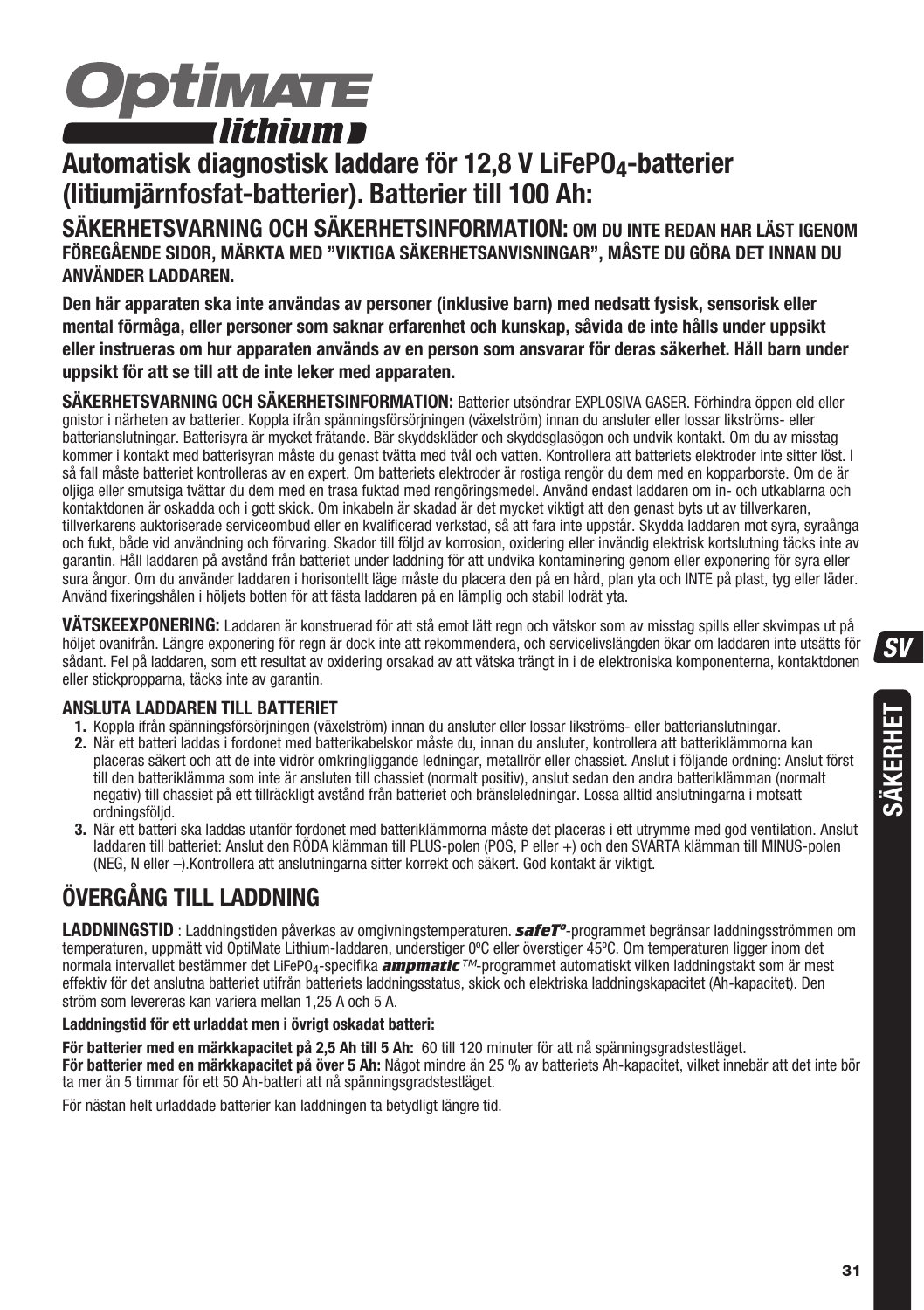| 1<br>Lågspänning<br>Start (0,5 V)                                                                                                                                                                | 2<br>3<br><b>TEST före</b><br>Temperatur-<br>laddning<br>kontroll | 4<br>Extremt LÄG<br>SPÄNNING –<br>ÅTERSTÄLLNING | 5<br>LÅG SPÄNNING –<br><b>ÁTERSTÄLLNING/</b><br>cellövervakning                                                                                                                                                                                                                                                                                                                                                                                                                                                                                                                                                                                                                                                                                                                                                                                                                                                                                                                                                                                                                                                                                                                                                                                                                                           | 6<br>TEST-<br>skadad cell | Cellutjämnande<br><b>LADDNING</b> | 8<br><b>OPTIMERING</b> | 9<br>AV TEST efter<br><b>LADDNING</b> | 10<br>OptiMate-<br>underhåll '365 |
|--------------------------------------------------------------------------------------------------------------------------------------------------------------------------------------------------|-------------------------------------------------------------------|-------------------------------------------------|-----------------------------------------------------------------------------------------------------------------------------------------------------------------------------------------------------------------------------------------------------------------------------------------------------------------------------------------------------------------------------------------------------------------------------------------------------------------------------------------------------------------------------------------------------------------------------------------------------------------------------------------------------------------------------------------------------------------------------------------------------------------------------------------------------------------------------------------------------------------------------------------------------------------------------------------------------------------------------------------------------------------------------------------------------------------------------------------------------------------------------------------------------------------------------------------------------------------------------------------------------------------------------------------------------------|---------------------------|-----------------------------------|------------------------|---------------------------------------|-----------------------------------|
| <b>Skydd</b><br>ÅTER-<br>STÄLLNING<br><b>AV BMS</b>                                                                                                                                              | $\overline{\mathbf{2}}$                                           |                                                 | Laddaren aktiveras inte utan att användaren först gör något.<br>LED #2 OMKASTAD POLARITET: Lyser när batterianslutningarna är felaktigt<br>anslutna. Laddaren är elektroniskt skyddad så att det inte uppstår några skador,<br>och utgången förblir inaktiv tills anslutningarna har korrigerats.<br><b>ÅTERSTÄLLNING AV BMS:</b> För batterier med ett BMS (batterihanteringssystem) som<br>skyddar mot djupurladdning.<br>Koppla från strömmen till laddaren. Vänta tills LED #1a/1b slocknar. Koppla på<br>strömmen igen. En BMS-återställningspuls ges i upp till 5 sekunder. Programmet<br>fortsätter då till STEG 4.                                                                                                                                                                                                                                                                                                                                                                                                                                                                                                                                                                                                                                                                                |                           |                                   |                        |                                       |                                   |
| STEG <sub>1</sub><br>Lågspännin-<br>qsstart<br>(Batt. $\geq$<br>0,5V                                                                                                                             |                                                                   |                                                 | Batterispänningskontroll – OptiMate Lithium aktiveras om den anslutna<br>batterispänningen är minst 0,5 V.                                                                                                                                                                                                                                                                                                                                                                                                                                                                                                                                                                                                                                                                                                                                                                                                                                                                                                                                                                                                                                                                                                                                                                                                |                           |                                   |                        |                                       |                                   |
| STEG <sub>2</sub><br><b>TESTA före</b><br>laddning<br>STEG <sub>3</sub><br>Temperatur-<br>kontroll                                                                                               | <b>TEST-lysdiod</b><br>#6: GRÖN<br>#7: GUL<br>#8: RÖD             | $(SOC\%)$ .<br>6                                | TEST-lysdiod 6/7/8 indikerar batteriets skick före laddning. Använd tabellen på sidan<br>2 för att matcha TEST-Ivsdiodernas indikeringar mot en beräknad laddningsgrad<br>$\frac{0}{0}$<br>v<br>0.5V<br>Under testets gång:<br>OPTIMERA Inställningen för kortaste laddningstid är baserad på testresultatet, och<br>varierar mellan 10 minuter för ett batteri med minst 80 % laddning till 120 minuter<br>för ett batteri med högst 40 % laddning.<br>Omgivningstemperaturen mäts för att bestämma parametrarna för<br>laddningsspänningen.<br>VARNING FÖR LÅG TEMPERATUR - LED #8 (röd) blinkar: Temperaturen som<br>uppmätts vid OptiMate Lithium-laddaren understiger -20°C, vilket är utanför<br>intervallet för säker laddning OCH urladdning av LiFePO <sub>4</sub> -batterier.<br>Laddningen påbörjas efter 10 sekunder.                                                                                                                                                                                                                                                                                                                                                                                                                                                                         | 10<br>12,80V              | 30<br>13.00V                      | 60<br>6<br>13.13V      | 90<br>6<br>13.3V                      | 100%<br>$13.6V +$                 |
| STEG <sub>4</sub><br><b>EXTREMT</b><br>LÅG SPÄNNING<br>ÅTERSTÄLL-<br><b>NING</b><br>STEG <sub>5</sub><br>LÅG SPÄNNING<br>ÅTERSTÄLL-<br><b>NING</b><br>STEG <sub>6</sub><br>TEST - skadad<br>cell | Lysdiod #3: ROD<br>З<br>ఘ                                         | <b>SAVE</b>                                     | VIKTIGT! Läs igenom avsnittet "URLADDADE OCH SKADADE BATTERIER" på nästa<br>sida om detta läge aktiveras.<br>Detta läge aktiveras om batteriet är urladdat till mer än 90 %, eller om spänningen<br>understiger 12,8 V. safeT <sup>o</sup> : Laddningsströmmen justeras automatiskt efter den<br>spänning och omgivningstemperatur som uppmättes under testet.<br>SKYDD VID MYCKET LÅG SPÄNNING för batterier mellan 0,6 V (0,75 V) och 8,8<br>V: Laddningsströmmen är till att börja med 125 mA och ökar sedan till 325 mA,<br>beroende på hur laddningen fortskrider. Om spänningen inte överstiger 8,8 V inom 2<br>timmar avbryts laddningen och TEST-lysdioden #8 (röd) börjar blinka, vilket indikerar<br>att batteriet kan ha drabbats av bestående skador eller att det måste utvärderas av<br>en sakkunnig.<br>SKYDD VID LÅG SPÄNNING för batterier mellan 8,9 V och 12,8 V: Maxströmmen<br>är satt till 1,25 A. Batteriets laddningsbenägenhet övervakas för att det ska gå att<br>upptäcka avvikande beteenden. Ett oskadat LiFePO <sub>4</sub> -batteri övergår till LADDNINGS-<br>läge inom 4 timmar, annars avbryts laddningen och TEST-LED #8 (röd) börjar blinka,<br>vilket indikerar att batteriet kan ha drabbats av bestående skador eller att det måste<br>utvärderas av en sakkunnig. |                           |                                   |                        |                                       |                                   |

 $\overline{\textit{SV}}$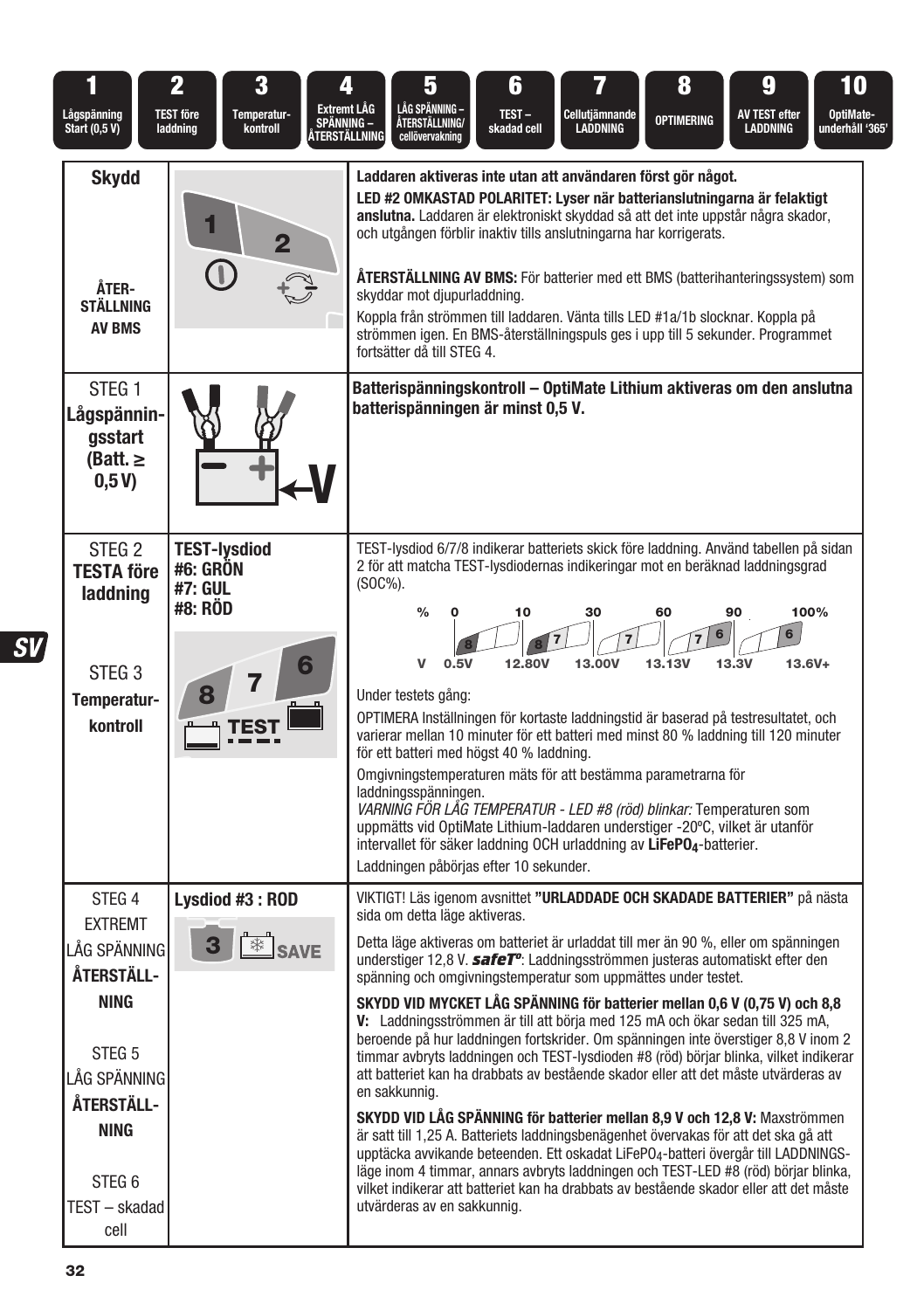| STEG <sub>7</sub>                       | Lysdiod #4: GUL                                    | SafeT <sup>o</sup> -programmen begränsar laddningsströmmen om den uppmätta                                                                                                                                                                                                                                                                                                                        |
|-----------------------------------------|----------------------------------------------------|---------------------------------------------------------------------------------------------------------------------------------------------------------------------------------------------------------------------------------------------------------------------------------------------------------------------------------------------------------------------------------------------------|
| <b>LADDNING</b>                         | <b>TH</b> OPTIMIZE<br>CHARGE                       | temperaturen vid OptiMate Lithium är under 0 °C och över 45 °C. Om temperaturen<br>är under 0 °C redan från början begränsas laddningsströmmen till 325 mA enbart<br>under den första timmen. Därefter förväntas batteriets invändiga temperatur ha stigit<br>till ett värde som ligger inom det normala temperaturintervallet.                                                                   |
|                                         | SAVE                                               | När temperaturen ligger inom det normala intervallet bestämmer det LiFePO <sub>4</sub> -<br>specifika <b>ampmatic</b> <sup>™</sup> -programmet automatiskt vilken laddningstakt som är mest<br>effektiv för det anslutna batteriet utifrån batteriets laddningsstatus, skick och<br>elektriska laddningskapacitet (Ah-kapacitet). Den ström som levereras kan variera<br>mellan 1.25 A och 9.5 A. |
|                                         |                                                    | För batterier med en elektrisk laddningskapacitet (Ah-kapacitet) på mindre än 10 Ah<br>(8 Ah) justeras laddningsströmmen automatiskt ned till ett genomsnittligt värde som<br>motsvarar batteriets Ah-kapacitet. Exempelvis matas ett 2,5 Ah-/2 500 mAh-batteri<br>med en laddningsström på i genomsnitt 2,5 A.                                                                                   |
|                                         |                                                    | OBS! Av säkerhetsskäl finns det en allmän laddningsgräns på 24 timmar för<br>SKYDDS- och LADDNINGS-lägena.                                                                                                                                                                                                                                                                                        |
| STEG <sub>8</sub><br>OPTIMERING         | Lysdiod #5: GUL                                    | Läget OPTIMIZE (Optimera) startar när spänningen når 14,4 V (18 V) för första<br>gången under BULK CHARGE-fasen (Bulkladdning).                                                                                                                                                                                                                                                                   |
|                                         | $\frac{1}{2}$<br>OPTIMIZE<br>CHARGE<br><b>SAVE</b> | Ampmatic <sup>™</sup> -programmet skickar nu strömpulsar för att spänningsutjämna de<br>enskilda battericellerna i batteriet och optimera laddningsnivån.                                                                                                                                                                                                                                         |
|                                         |                                                    | Laddningen bör slutföras inom den angivna kortaste laddningstiden under STEG 3,<br>men om batteriet kräver mer laddning förlängs OPTIMIZE-laddningen upp till de<br>maximala 2 timmarna.                                                                                                                                                                                                          |
|                                         |                                                    |                                                                                                                                                                                                                                                                                                                                                                                                   |
| STEG <sub>9</sub>                       | Lysdiod #6<br><b>BLINKAR</b>                       | TEST efter laddning: Leverans av strömmen till batteriet avbryts i 30 minuter*<br>för att programmet ska kunna avgöra batteriets förmåga att behålla laddning.                                                                                                                                                                                                                                    |
| <b>TEST efter</b><br>laddnin            |                                                    | * OM laddningen påbörjades i SPARA-läget (lysdiod #3 för ett djupurladdat batteri)<br>eller om spänningsgradstestet utökas till 12 timmar för att kontrollera batteriets<br>skick.                                                                                                                                                                                                                |
|                                         |                                                    | Testresultatet (som visas med lysdioderna 6, 7 och 8) justeras i realtid baserat på<br>uppmätt batterispänning. Använd tabellen "TIDIG VARNING FÖR BATTERIPROBLEM"<br>på sidan 2 för att tolka lysdiodernas signaler för den beräknade laddningsgraden<br>$(SOC\%).$                                                                                                                              |
|                                         |                                                    | Mer information finns i avsnittet "INFORMATION OM TESTRESULTAT".                                                                                                                                                                                                                                                                                                                                  |
| STEG 10                                 | Lysdiod #6 / 7 / 8 PÅ                              | UNDERHÅLLSLADDNING: LED #6/7/8 lyser enligt slutgiltig spänning som<br>uppmättes när STEG 7 avslutades.                                                                                                                                                                                                                                                                                           |
| <b>OPTIMERING</b><br>smart<br>UNDERHÅLL |                                                    | UNDERHÅLLSLADDNINGSCYKELN utgörs av laddningsperioder om 30 minuter som<br>omväxlande följs av viloperioder om 30 minuter. Under viloperioderna tillförs ingen<br>laddningsström.                                                                                                                                                                                                                 |
|                                         | Om batteriet är i gott skick                       | Under den 30 minuter långa laddningscykeln levereras ström endast om batteriet<br>inte har någon laddning.                                                                                                                                                                                                                                                                                        |
|                                         | fortsätter lysdiod #6 (grön) att<br>lysa.          | BATTERIPÅBÄTTRINGSCYKELN aktiveras om laddaren upptäcker att batteriet har<br>tappat laddning. Programmet återgår då till OPTIMERINGS-läget (LED #5) och går<br>sedan vidare till spänningsgradstestet och underhållsladdningscykeln.                                                                                                                                                             |

#### **INFORMATION OM TESTRESULTAT:**

1. Om du får ett annat testresultat än grön LED #6 (eller grön LED #6 och gul LED #7 tillsammans om det är ett STD-batteri med påfyllningslock) bör du koppla bort batteriet från det elsystem som det stöder och sedan ansluta OptiMate-laddaren igen. Blir testresultat bättre nu antyder det att effektförlusterna delvis beror på ett elektriskt problem i elsystemet, och inte i själva batteriet. Består det dåliga resultatet rekommenderar vi att du lämnar in batteriet för närmare granskning på en serviceverkstad som har tillgång till professionell utrustning.

2. Om den röda LED #8 lyser ensam, eller om den gula LED #7 och den röda LED #8 lyser samtidigt (eller om den gula LED-lampan lyser ensam när ett slutet batteri används), tyder det på ett allvarligt fel. Den röda/den gula + röda LED-lampan indikerar att batteriet inte kan hålla spänningen efter att det laddats, eller att det inte gick att återställa batteriet trots flera försök. Detta kan bero på ett fel i själva batteriet, till exempel en kortsluten cell eller total sulfatering. Om batteriet fortfarande är anslutet till det elsystem som det stödjer kan den röda LED #8 också indikera strömförluster till följd av dåliga kablar, strömslukande tillbehör eller angripna strömbrytare eller kontakter. En plötslig belastning medan laddaren är ansluten kan också leda till att batterispänningen minskar betydligt.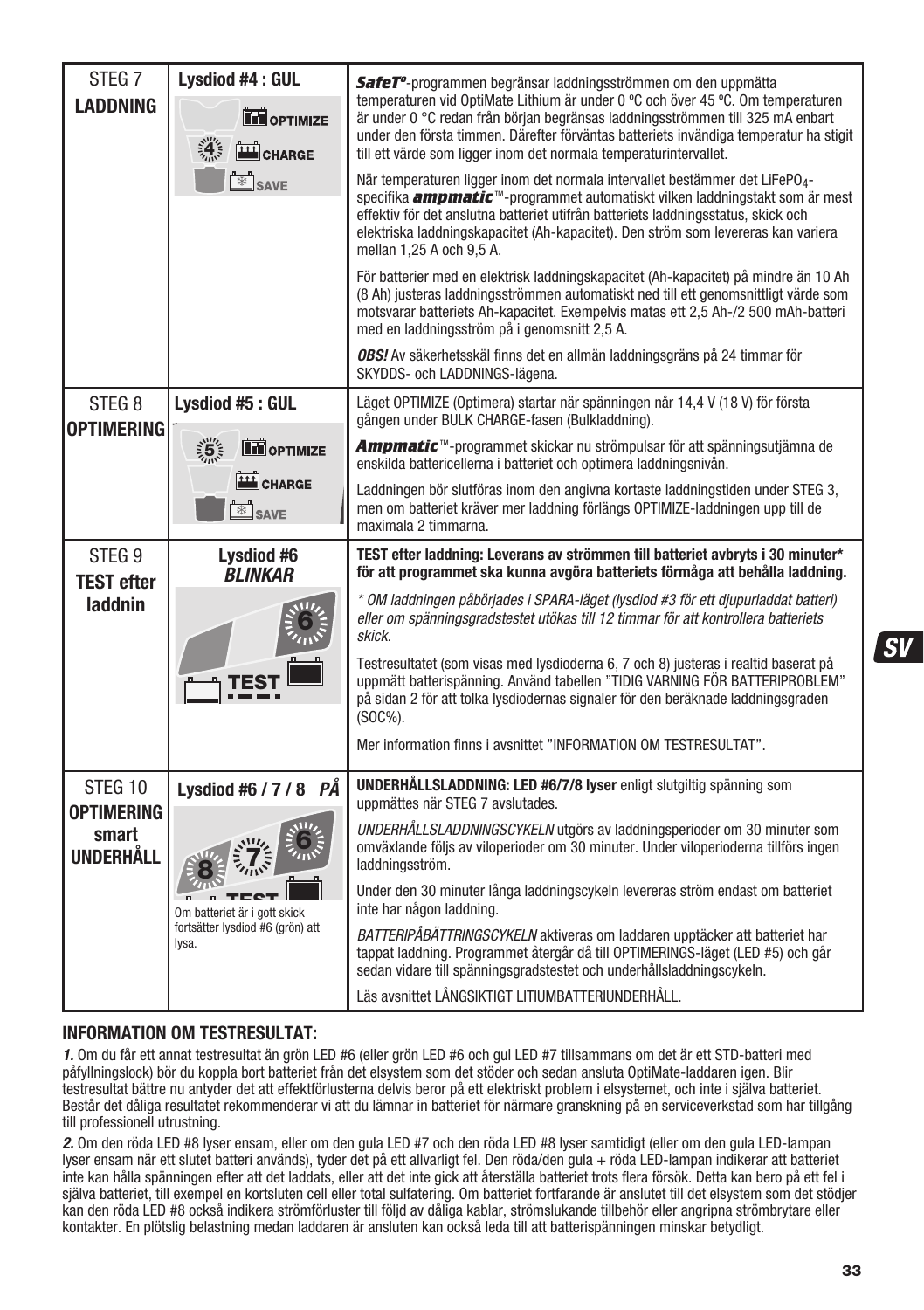3. GODA TESTRESULTAT, men batteriet kan inte leverera tillräckligt med ström: Permanenta skador inuti batteriet kan orsaka en omfattande självurladdning som inte upptäcks inom testperioden på 12 timmar. Koppla bort batteriet från OptiMate-laddaren. Återanslut batteriet när det gått minst 48 timmar och läs av resultatet under FÖRBEDÖMNINGSTESTET.

**LÅNGSIKTIGT BATTERIUNDERHÅLL:** OptiMate kan bevara ett batteri i gott skick i flera månader i taget. Du bör kontrollera att kopplingen mellan laddaren och batteriet är korrekt minst varannan vecka och, om det är ett batteri med påfyllningslock på varje cell, bör du även koppla från batteriet från laddaren, kontrollera elektrolytnivån och vid behov fylla på cellerna (med destillerat vatten, INTE syra) och sedan återansluta dem. Ta alltid hänsyn till de SÄKERHETSVARNINGAR som beskrivs ovan när du hanterar eller befinner dig i närheten av batterier.

#### **STRÖMSPARLÄGE NÄR LADDAREN ÄR ANSLUTEN TILL VÄXELSTRÖMSFÖRSÖRJNINGEN:**

Strömomvandlaren går över till strömsparläge när laddaren inte är ansluten till något batteri. Det gör att den drar mycket lite ström: mindre än 0,5 W, vilket motsvarar en energiförbrukning på 0,012 kWh per dag. När ett batteri är anslutet till laddaren beror energiförbrukningen på den ström som batteriet och det anslutna fordonet/de elektroniska kretsarna kräver. När batteriet har laddats och laddaren har övergått till läget långvarig underhållsladdning (vilket håller batteriet fulladdat) uppgår den totala energiförbrukningen till ungefär 0,024 kWh, eller ännu mindre, per dag.

# **INSKRÄNKT GARANTI**

TecMate (International) NV, Sint-Truidensesteenweg 252, B-3300 Tienen, Belgien, utfärdar denna garanti till den ursprungliga köparen av produkten. Garantin kan inte överlåtas. Denna batteriladdare har av TecMate (International) försetts med en garanti som gäller i tre år från och med det datum den köpts hos en återförsäljare. Garantin omfattar materialfel och tillverkningsfel. Om något av nämnda fel upptäcks kommer enheten att repareras eller bytas ut enligt tillverkarens önskemål. Köparen måste överlämna enheten tillsammans med ett köpebevis (se "NOTERA") och förbetalda transport- eller portokostnader till tillverkaren eller en auktoriserad återförsäljare. Garantin gäller inte om produkten används felaktigt eller vårdslöst. Den gäller heller inte om produkten reparerats av någon annan än tillverkaren eller en auktoriserad återförsäljare. Denna garanti är den enda giltiga och den omfattar inga implicerade garantikrav, inklusive garantikrav för följdskador.

DETTA ÄR DEN ENDA GÄLLANDE GARANTIN OCH TILLVERKAREN VARKEN ÅTAR SIG ELLER AUKTORISERAR NÅGON ANNAN ATT ÅTA SIG ELLER UPPRÄTTA NÅGRA SKYLDIGHETER GENTEMOT PRODUKTEN FÖRUTOM DENNA GARANTI. DINA LAGLIGA RÄTTIGHETER PÅVERKAS INTE.

NOTERA: Se www.tecmate.com/warranty eller kontakta warranty@tecmate.com

Mer information på TecMate produkter kan finnas på **www.tecmate.com**.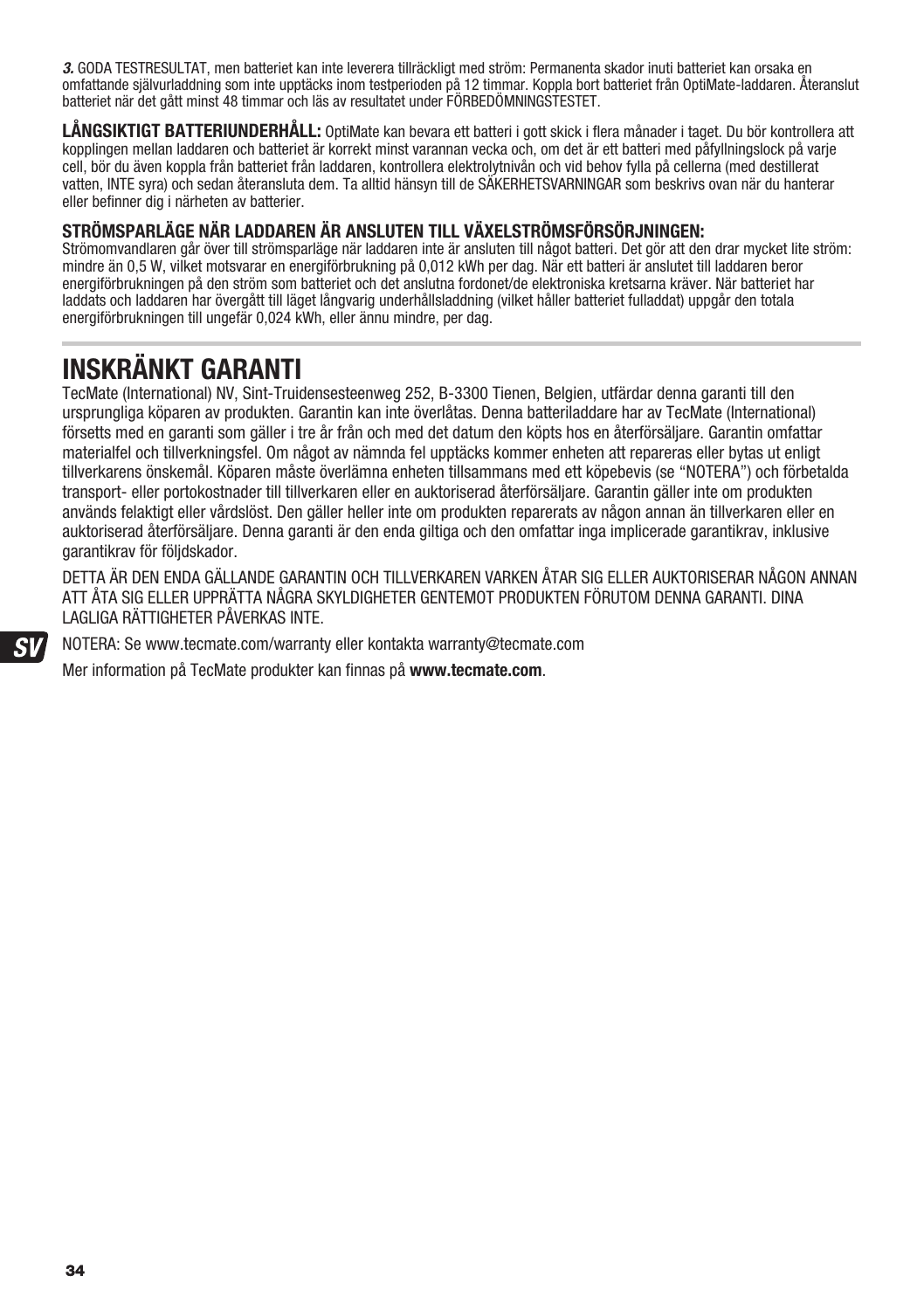

# **Carregador de diagnóstico automático para baterias LiFePO4 (FOSFATO DE FERRO de lítio) de 12,8V. Baterias de 100Ah:**

# **NOTAS E AVISOS DE SEGURANÇA: CASO AINDA NÃO O TENHA FEITO, LEIA AS PÁGINAS ANTERIORES COM A INDICAÇÃO "INSTRUÇÕES DE SEGURANÇA IMPORTANTES" ANTES DE UTILIZAR ESTE CARREGADOR.**

**Este dispositivo não se destina a ser utilizado por pessoas (incluindo crianças) com capacidades mentais, sensoriais ou físicas diminuídas, nem por pessoas com falta de experiência ou conhecimentos, a não ser que recebam supervisão ou instruções adequadas, dadas por uma pessoa responsável pela sua segurança, no que respeita ao seu uso. As crianças devem ser supervisionadas de modo a assegurar que não brincam com o dispositivo.**

**NOTAS E AVISOS DE SEGURANÇA: as baterias emitem GASES EXPLOSIVOS - mantenha a bateria afastada de chamas e faíscas.** Desligue a fonte de alimentação de CA antes de estabelecer ou desligar as ligações de CC à bateria. Os ácidos da bateria são altamente corrosivos. Utilize vestuário e óculos de protecção e evite o contacto com a pele. Em caso de contacto acidental, lave imediatamente com água e sabão. Verifique se os bornes da bateria não estão soltos; se estiverem, mande avaliar a bateria por um profissional. Se os bornes da bateria estiverem corroídos, limpe-os com uma escova de arame de cobre; se estiverem gordurosos ou sujos, limpe-os com um pano humedecido com detergente. Utilize o carregador apenas se os condutores de entrada e saída e os conectores estiverem em boas condições e intactos. Se o cabo de entrada estiver danificado, é essencial que seja substituído imediatamente pelo fabricante, pelo agente de assistência autorizado ou uma oficina qualificada, para evitar o perigo. Proteja o carregador de ácidos, vapores ácidos e da humidade tanto durante o uso e como no armazenamento. Os danos resultantes de corrosão, oxidação ou de curto-circuitos eléctricos internos não são cobertos pela garantia. Afaste o carregador da bateria durante o carregamento para evitar a contaminação por ácido ou a exposição ao ácido ou a vapores ácidos. Se utilizar o carregador na posição horizontal, coloque-o sobre uma superfície plana e dura, mas NÃO sobre uma superfície de plástico, tecido ou couro. Utilize os orifícios de fixação existentes na base de caixa para prender o carregador a qualquer superfície vertical resistente e adequada.

**EXPOSIÇÃO A LÍQUIDOS:** este carregador foi concebido para resistir à exposição a líquidos acidentalmente derramados ou salpicados sobre a caixa a partir de cima, ou a chuvas leves. A exposição prolongada à chuva não é aconselhável e, se for minimizada, é possível obter uma vida útil mais longa. As falhas do carregador devido à oxidação resultante de uma eventual penetração de líquidos nos componentes electrónicos, conectores ou fichas, não são cobertas pela garantia.

#### **LIGAÇÃO DO CARREGADOR À BATERIA**

- **1.** Desligue a fonte de alimentação CA antes de estabelecer ou desligar as ligações de CC à bateria.
- **2.** Se estiver a carregar a bateria no interior do veículo utilizando os terminais de cabo para bateria, antes de estabelecer as ligações, verifique primeiro se estes podem ser posicionados e fixados de forma segura, afastados de cablagens, tubagens metálicas e do chassis. Estabeleça as ligações pela ordem seguinte: ligue primeiro ao terminal da bateria não ligado ao chassis (normalmente o terminal positivo). De seguida, ligue o outro terminal de cabo para bateria (normalmente negativo) ao chassis, num local bem afastado da bateria e da linha de combustível. Desligue sempre pela ordem inversa.
- **3.** Ao carregar a bateria no exterior do veículo com os terminais de cabo para bateria, coloque-a num local bem ventilado. Ligue o carregador à bateria: VERMELHO ligue ao terminal POSITIVO (POS, P ou +) e PRETO ligue ao terminal NEGATIVO (NEG, N ou –). Assegure-se de que as ligações estão firmes e seguras. Um bom contacto é essencial.

### **PROCEDER AO CARREGAMENTO**

O tempo de carregamento será afectado pela temperatura ambiente. O programa *safeTº* limita a corrente de carga se a temperatura medida no OptiMate Lithium for inferior a 0ºC / 32ºF ou superior a 45ºC / 113ºF. Dentro do intervalo de temperatura normal, o programa específico **LiFePO4** *ampmatic*™ determina automaticamente a taxa de corrente de carga mais eficaz para a bateria ligada, de acordo com o seu estado de carga, o estado de saúde e a capacidade de armazenamento eléctrico (Ah). A corrente fornecida poderá ser de 1,25A a 5A.

#### **Tempo de uma bateria descarregada, mas intacta:**

**Para baterias de 2,5Ah a 5Ah:** 60 a 120 minutos para avançar para o teste de retenção de tensão. **Para baterias com mais de 5Ah:** ligeiramente menos de 25% do valor de Ah da bateria, portanto, uma bateria de 50Ah não deverá demorar mais de 5 horas para avançar para o teste de retenção de tensão.

As baterias muito descarregadas poderão demorar bastante mais tempo.

**PT**

**SEGURANÇA**

SEGURANÇA

**35**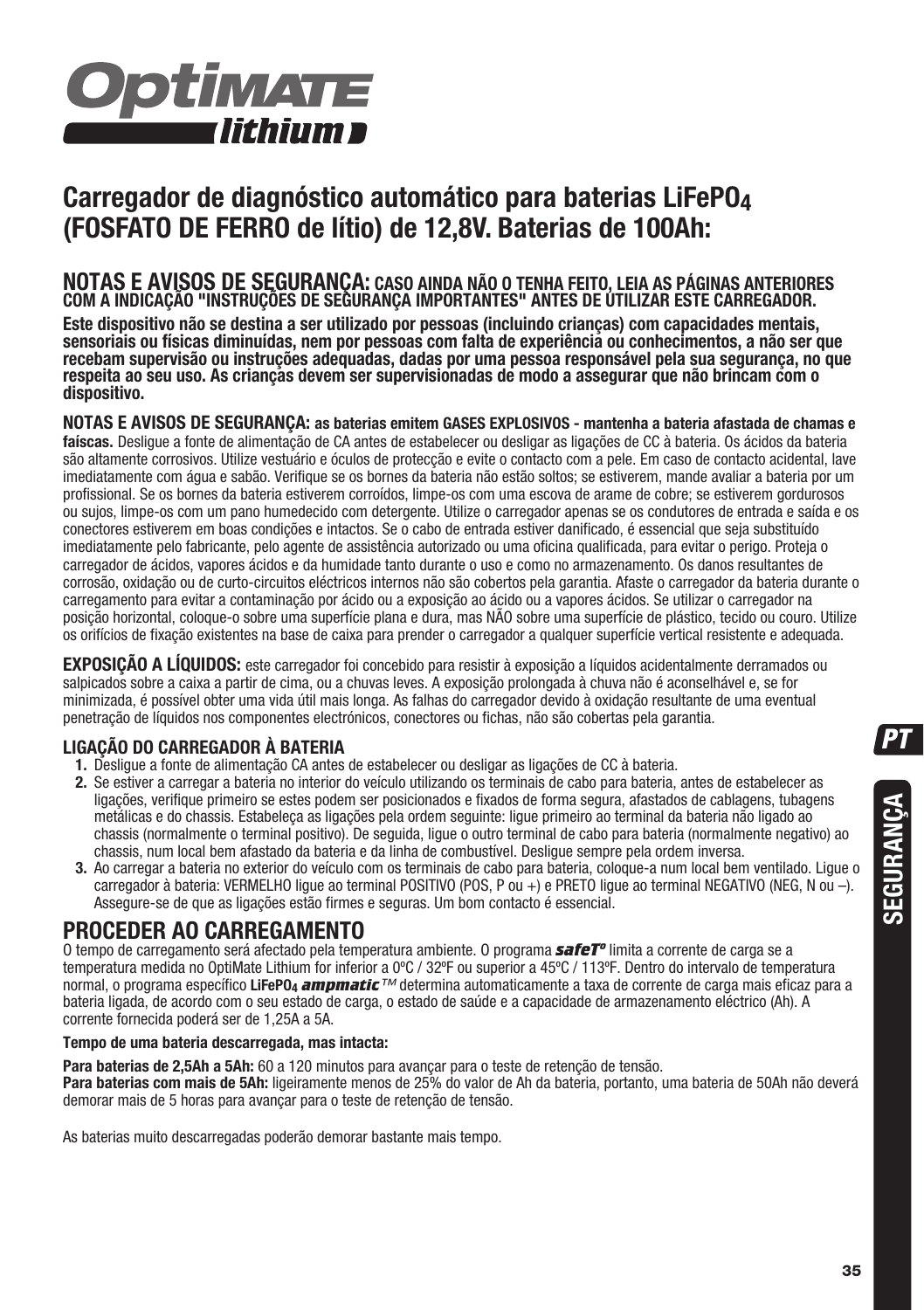| $\overline{2}$<br>Baixa Tensão<br><b>TESTE antes de</b><br><b>Início (0,5 V)</b><br>carregamento                                                                                            | 3<br><b>Ultra BAIXA</b><br><b>Temperatura</b><br>RECUPERAÇÃO<br>DE TENSÃO<br>verificação | 8<br>g<br>5<br>6<br>10<br><b>BAIXA TENSÃO</b><br><b>TESTE-</b><br>equilíbrio<br><b>OptiMate</b><br>RECUPERAÇÃO /<br><b>TESTE após</b><br>OTIMIZAÇÃO<br>células<br>das células<br>manutenção<br>CARREGAR<br>monitorização<br>danificadas<br><b>CARREGAR</b><br>'365'<br>de célula:                                                                                                                                                                                                                                                                                                                                                                                                                                                                                                                                                                                                                                                                                                                                                                                                                                                                                                                                                                                                                                                                                                                                        |
|---------------------------------------------------------------------------------------------------------------------------------------------------------------------------------------------|------------------------------------------------------------------------------------------|--------------------------------------------------------------------------------------------------------------------------------------------------------------------------------------------------------------------------------------------------------------------------------------------------------------------------------------------------------------------------------------------------------------------------------------------------------------------------------------------------------------------------------------------------------------------------------------------------------------------------------------------------------------------------------------------------------------------------------------------------------------------------------------------------------------------------------------------------------------------------------------------------------------------------------------------------------------------------------------------------------------------------------------------------------------------------------------------------------------------------------------------------------------------------------------------------------------------------------------------------------------------------------------------------------------------------------------------------------------------------------------------------------------------------|
| Proteção<br>REINICIAÇÃO BMS                                                                                                                                                                 |                                                                                          | O carregamento não irá continuar sem a interação do utilizador.<br>LED #2 POLARIDADE INVERTIDA: Acende-se quando as ligações da bateria<br>estão incorretas. O carregador é protegido eletronicamente para que não<br>ocorram danos e a saída permanece desativada até que as ligações sejam<br>corrigidas.<br><b>REINICIAÇÃO BMS:</b> para baterias com sistema de gestão de bateria (battery<br>management system - BMS) que as protege contra o descarregamento<br>profundo. Deslique o carregador da alimentação elétrica. Aquarde que o LED<br>#1a/1b se apague. Volte a ligar à alimentação elétrica. É aplicado um impulso<br>especial de reiniciação do BMS durante até 5 segundos. O programa deve<br>continuar até ao PASSO 4.                                                                                                                                                                                                                                                                                                                                                                                                                                                                                                                                                                                                                                                                                 |
| ETAPA 1<br><b>Início Baixa</b><br><b>Tensão</b><br>$\geq 0.5$ V                                                                                                                             |                                                                                          | Verificação da tensão da bateria - o OptiMate Lithium é ativado<br>automaticamente se a tensão da bateria ligada for, no mínimo, 0,5 Volt.                                                                                                                                                                                                                                                                                                                                                                                                                                                                                                                                                                                                                                                                                                                                                                                                                                                                                                                                                                                                                                                                                                                                                                                                                                                                               |
| ETAPA <sub>2</sub><br><b>TESTE antes da</b><br>carga                                                                                                                                        | <b>LED DE TESTE</b><br>#6 : VERDE<br>#7: AMARELO<br>#8: VERMELHO                         | Os LED DE TESTE #6 / 7 / 8 indicam a condição da bateria antes do<br>carregamento. Consulte o quadro na página 2 para obter correspondência<br>entre a indicação do LED DE TESTE e a estimativa do estado em percentagem<br>de carga (SOC%).<br>$\frac{0}{0}$<br>30<br>60<br>90<br>100%<br>10                                                                                                                                                                                                                                                                                                                                                                                                                                                                                                                                                                                                                                                                                                                                                                                                                                                                                                                                                                                                                                                                                                                            |
| ETAPA 3<br>Verificação da<br>temperatura                                                                                                                                                    |                                                                                          | 6<br>6<br><b>13.13V</b><br>$13.6V +$<br>$\mathbf{v}$<br>0.5V<br>12.80V<br>13.00V<br>13.3V<br>Durante o teste:<br>A OTIMIZAÇÃO do tempo de carregamento mínimo é definida conforme o<br>resultado do teste, e pode variar entre 10 minutos para uma bateria com um<br>estado de carga de 80% ou mais, até 120 minutos para uma bateria com um<br>estado de carga de 40% ou menos. A temperatura ambiente é medida para<br>determinar os parâmetros da tensão de carga.<br>AVISO DE TEMPERATURA BAIXA - LED #8 (vermelho) intermitente: A<br>temperatura medida no OptiMate Lithium é inferior a -20°C (ou -4°F),<br>inferior à zona de carregamento E descarregamento seguro para baterias<br>$LiFePO4$ .<br>O carregamento inicia-se passados 10 segundos.                                                                                                                                                                                                                                                                                                                                                                                                                                                                                                                                                                                                                                                               |
| ETAPA 4<br><b>RECUPERAÇÃO</b><br><b>ULTRA BAIXA</b><br><b>TENSÃO</b><br>ETAPA 5<br><b>RECUPERAÇÃO</b><br><b>BAIXA TENSÃO</b><br>ETAPA <sub>6</sub><br><b>TESTE - células</b><br>danificadas | LED #3 : VERMELHO<br>*<br><b>SAVE</b>                                                    | IMPORTANTE: Se o aparelho entrar neste modo, leia a secção <b>BATERIAS</b><br><b>NEGLIGENCIADAS MUITO DESCARREGADAS</b> na página anterior.<br>O aparelho entra neste modo se a bateria estiver mais de 90% descarregada<br>/ a tensão for inferior a 12,8V (16V). Safe Tº: A corrente de carregamento é<br>ajustada automaticamente de acordo com a tensão e temperatura ambiente<br>medida durante o teste.<br>RECUPERAÇÃO COM TENSÃO MUITO BAIXA para baterias entre 0,6V<br>(0,75V) and 8,8V: A corrente começa com 125mA e aumenta até 325mA<br>dependendo do avanço do carregamento. Se a tensão não subir acima de<br>8,8V dentro de 2 horas, o carregamento é suspenso e o LED DE TESTE #8<br>(vermelho) fica intermitente, indicando que a bateria poderá ter sofrido danos<br>permanentes ou que é necessária uma avaliação profissional.<br>RECUPERAÇÃO COM TENSÃO MUITO BAIXA para baterias entre 8,9V and<br>12,8V: A corrente máxima é definida para 1,25A. Este modo controla se<br>existem comportamentos invulgares para determinar a aceitação de carga da<br>bateria. Uma bateria LiFePO <sub>4</sub> saudável avanca para o modo de<br>CARREGAMENTO (CHARGE) no espaco de 4 horas, caso contrário, o<br>carregamento é suspenso e o LED DE TESTE #8 (vermelho) fica intermitente,<br>indicando que a bateria poderá ter sofrido danos permanentes ou que é<br>necessária uma avaliação profissional. |

**PT**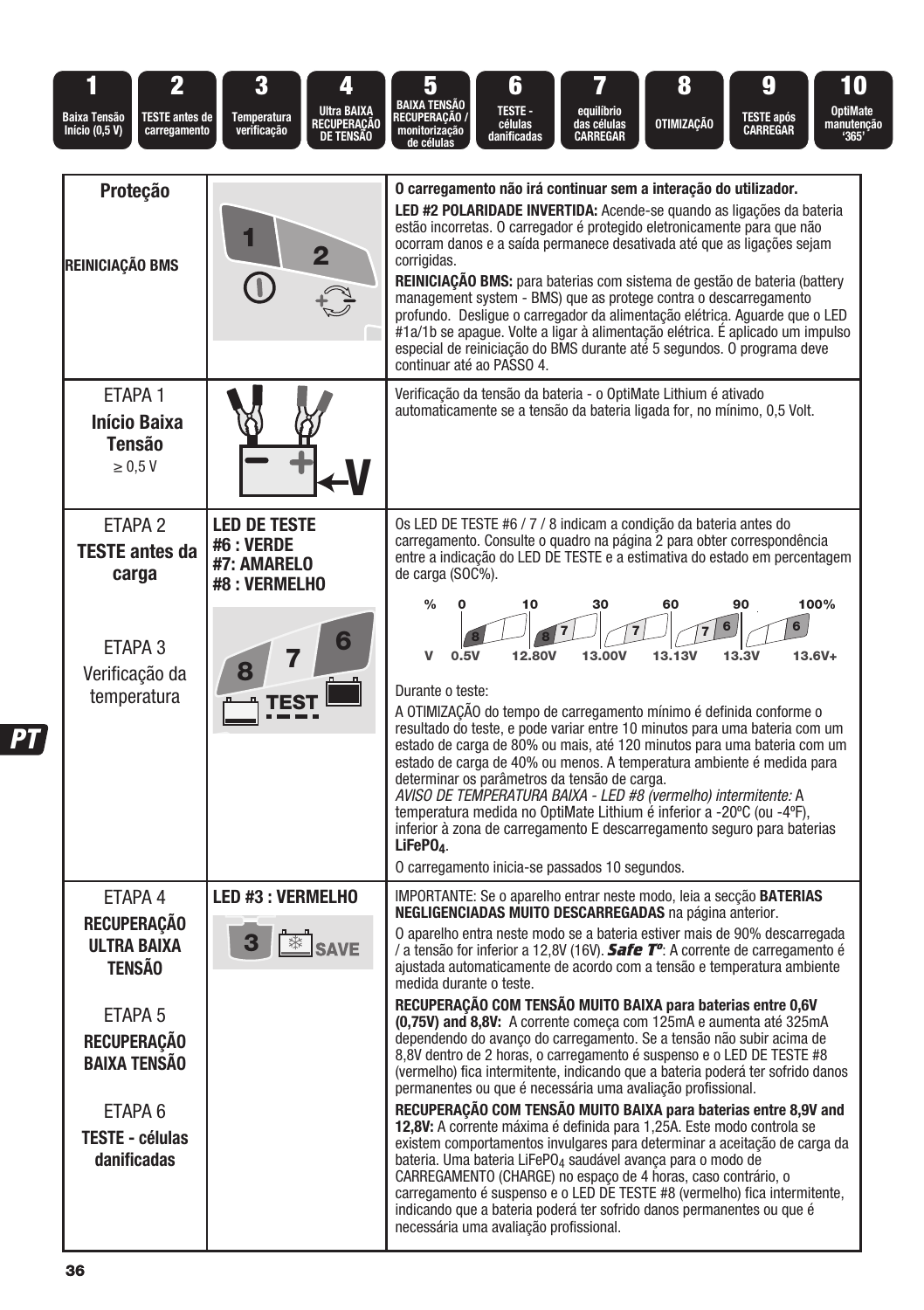| ETAPA <sub>7</sub>                      | <b>LED #4 : AMARELO</b>                                                     |                                                                                                                                                                                                                                                                                                                                                                                                                             |
|-----------------------------------------|-----------------------------------------------------------------------------|-----------------------------------------------------------------------------------------------------------------------------------------------------------------------------------------------------------------------------------------------------------------------------------------------------------------------------------------------------------------------------------------------------------------------------|
| <b>CARGA</b>                            | <b>TH</b> OPTIMIZE<br><b>4 国CHARGE</b>                                      | O programa <b>SafeT<sup>o</sup></b> limita a corrente de carregamento se a temperatura medida<br>pelo OptiMate Lithium for abaixo dos 0°C / 32°F ou acima dos 45°C / 113°F. Se a<br>temperatura era inicialmente inferior a 0°C / 32°F, a corrente de carga é limitada a<br>325mA apenas durante a primeira hora, após a qual a bateria deverá ter<br>aumentado a temperatura interna dentro da zona de temperatura normal. |
|                                         | <sup>∴</sup> SAVE                                                           | Dentro da zona de temperatura normal, o programa específico LiFePO <sub>4</sub><br>ampmatic <sup>™</sup> determina automaticamente a taxa de corrente de carga mais<br>eficaz para a bateria ligada, de acordo com o seu estado de carga, o estado de<br>saúde e a capacidade de armazenamento elétrico (Ah). A corrente fornecida poderá<br>ser qualquer uma no intervalo de 1,25A a 9,5A.                                 |
|                                         |                                                                             | Para baterias com uma capacidade de armazenamento elétrico (Ah) inferior a 10Ah<br>(8Ah), a corrente de carga é ajustada automaticamente para um valor mais baixo<br>com uma média igual à capacidade em Ah da bateria, por exemplo, uma bateria de<br>2.5Ah / 2500mAh recebe uma média de 2.5 Amps.                                                                                                                        |
|                                         |                                                                             | NOTA: Por motivos de segurança, existe um limite de tempo de carregamento total<br>de 24 horas para os modos de RECUPERAÇÃO e de CARREGAMENTO.                                                                                                                                                                                                                                                                              |
| ETAPA 8<br><b>OTIMIZAÇÃO</b>            | LED #5 : AMARELO                                                            | O modo de OTIMIZAÇÃO começa quando a tensão atinge os 14,4V pela primeira<br>vez durante o modo de CARREGAMENTO bruto.                                                                                                                                                                                                                                                                                                      |
|                                         | $\frac{1}{2}$<br><b>THE OPTIMIZE</b><br>CHARGE                              | 0 programa de controlo de corrente <b>ampmatic</b> <sup><math>m</math></sup> fornece agora impulsos de<br>corrente para equalizar as células individuais na bateria e otimiza o nível de carga<br>da bateria.                                                                                                                                                                                                               |
|                                         | $\frac{1}{3}$ SAVE                                                          | O carregamento deverá completar-se no tempo de carregamento mínimo<br>estabelecido no PASSO 3, porém, se a bateria necessitar de mais carga, o<br>programa prolonga o modo de OTIMIZAÇÃO até a um máximo de 2 horas.                                                                                                                                                                                                        |
| ETAPA <sub>9</sub><br><b>TESTE após</b> | <b>LED #6 INTERMITENTE</b>                                                  | TESTE após carregamento: O fornecimento de corrente à bateria é<br>interrompido durante 30 minutos* para permitir que o programa determine a<br>capacidade de retenção de carga da bateria.                                                                                                                                                                                                                                 |
| o carga                                 |                                                                             | * CASO o carregamento se tenha iniciado no modo RECUPERACÃO (LED #3,<br>indicando uma bateria fortemente descarregada), ou o teste de retenção da<br>tensão seja prolongado para 12 horas para confirmar a integridade da bateria.                                                                                                                                                                                          |
|                                         |                                                                             | O resultado do TESTE (indicado nos LED #6, 7, 8) é ajustado em tempo real, de<br>acordo com a tensão medida da bateria. Consulte o quadro "AVISO ANTECIPADO<br>DE PROBLEMAS COM A BATERIA" na página 2 para obter correspondência entre a<br>indicação do LED de TESTE e a estimativa do estado em percentagem de carga<br>(SOC%).                                                                                          |
|                                         |                                                                             | Pode obter mais informações na secção "NOTAS SOBRE RESULTADOS DE TESTE".                                                                                                                                                                                                                                                                                                                                                    |
| ETAPA 10<br><b>MANUTENÇÃO</b>           | LED #6 / 7 / 8<br><i>LIGADO</i>                                             | CARREGAMENTO DE MANUTENÇÃO: LED #6 / 7/8 acesos e estáveis,<br>dependendo da tensão final medida no final do PASSO 7.                                                                                                                                                                                                                                                                                                       |
| inteligente<br><b>OPTIMATE</b>          |                                                                             | O CICLO DE CARREGAMENTO DE MANUTENÇÃO consiste em períodos de<br>carregamento de 30 minutos seguidos alternadamente por períodos de "repouso"<br>de 30 minutos, durante os quais não há corrente de carga.                                                                                                                                                                                                                  |
|                                         |                                                                             | No período de carregamento de 30 minutos, só é aplicada corrente se a bateria<br>tiver perdido carga.                                                                                                                                                                                                                                                                                                                       |
|                                         | No caso de baterias em bom<br>estado, o LED #6 (verde)<br>continuará aceso. | O CICLO DE RENOVAÇÃO DA BATERIA é realizado se o carregador detetar que a<br>bateria perdeu uma carga significativa. O programa volta ao modo OTIMIZAÇÃO<br>(LED #5) e, em seguida, avança para o teste de retenção de tensão e o ciclo de<br>carregamento de manutenção.                                                                                                                                                   |
|                                         |                                                                             | Leia a seccão MANUTENÇÃO DE UMA BATERIA DE LÍTIO POR PERÍODOS<br>PROLONGADOS.                                                                                                                                                                                                                                                                                                                                               |

#### **NOTAS SOBRE RESULTADOS DE TESTE:**

1. Para qualquer resultado de teste que não seja #6 verde (ou #6 verde e #7 amarelo em conjunto se a bateria for do tipo STD com tampas de enchimento), desligue a bateria do sistema eléctrico que esta suporta, e volte a ligar o OptiMate. Se, em seguida, for obtido um resultado de teste melhor, significa que as perdas de energia se devem em parte a um problema eléctrico no sistema e não à própria bateria. Se o mau resultado persistir, aconselha-se que leve a bateria a uma oficina de serviço profissional, que disponha de equipamento profissional para uma investigação mais completa.

2. Se o LED #8 vermelho se acender sozinho ou juntamente com o LED #7 amarelo (ou apenas o LED amarelo no caso de uma bateria selada), existe um problema significativo. Os LEDs vermelho/amarelo + vermelho significam que, após o carregamento, a tensão da bateria não é mantida ou que, apesar das tentativas de recuperação, não foi possível recuperar a bateria. Isto pode ser devido a um defeito na própria bateria, como por exemplo uma célula em curto-circuito ou sulfatação total, ou, no caso de uma bateria ainda ligada ao sistema eléctrico que suporta, o LED #8 vermelho poderá indicar uma perda de corrente através do circuito eléctrico deteriorado, um

**PT**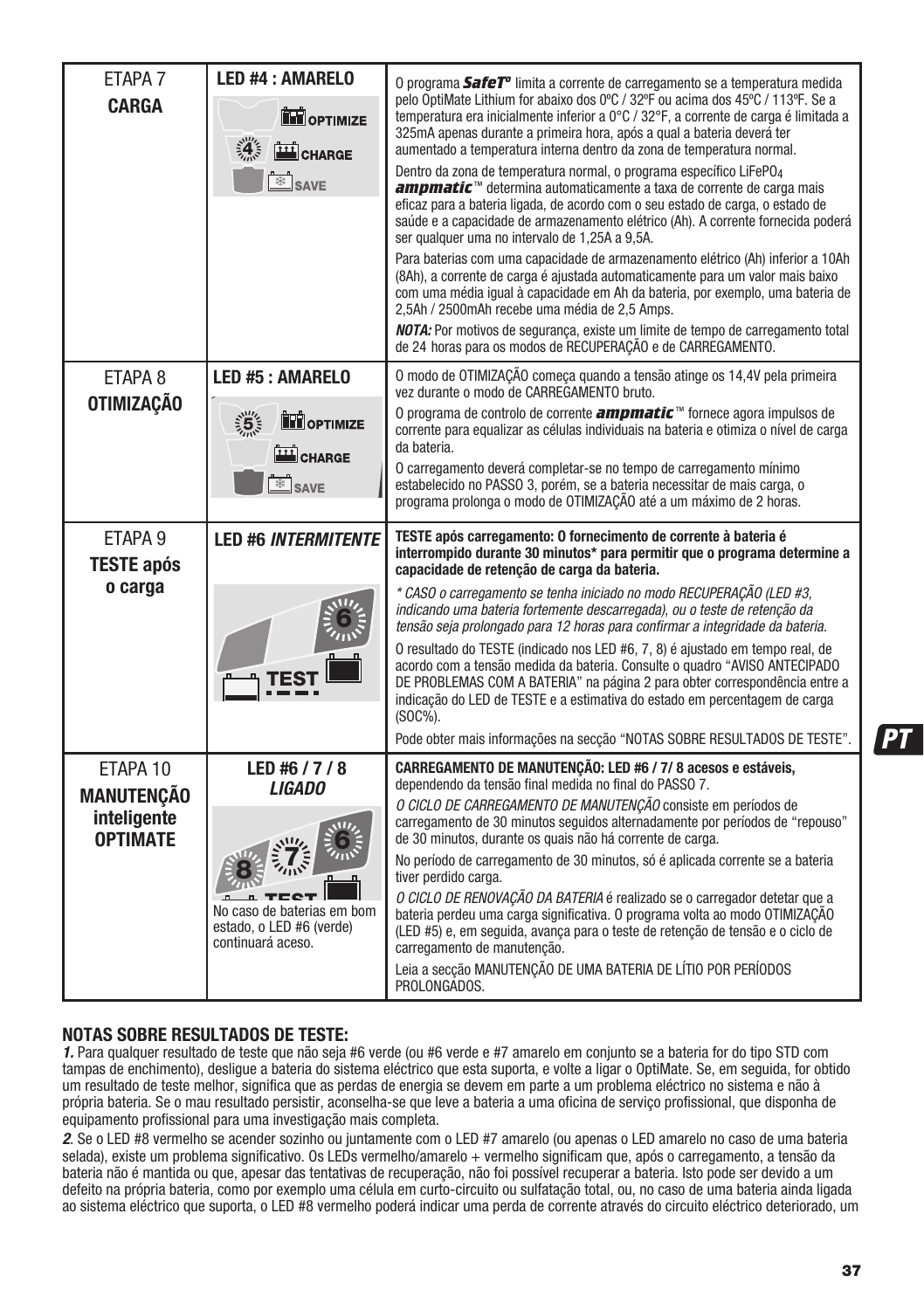interruptor ou um contacto degradado, ou acessórios que consomem corrente em circuito. A ligação de uma carga súbita enquanto o carregador está ligado também pode provocar uma descida significativa da tensão da bateria.

3. BOM RESULTADO DE TESTE, mas a bateria não consegue fornecer energia eléctrica suficiente: um dano permanente na bateria poderá estar a causar demasiado auto-descarregamento que não é detectado no período de teste de 12 horas. Desligue a bateria do OptiMate. Após, pelo menos, 48 horas, volte a ligá-la e observe o resultado de TESTE durante o TESTE DE PRÉ-QUALIFICAÇÃO.

**MANUTENÇÃO DE UMA BATERIA POR PERÍODOS PROLONGADOS:** O OptiMate mantém uma bateria, cuja condição básica seja boa, durante vários meses seguidos. Pelo menos uma vez em cada duas semanas, verifique se as ligações entre o carregador e a bateria estão seguras, e, no caso das baterias com tampas de enchimento em cada célula, desligue a bateria do carregador, verifique o nível do electrólito e, se necessário, encha as células **(com água destilada, NÃO com ácido)** e, em seguida, volte a ligá-la. Quando estiver a manusear baterias ou se encontrar na sua proximidade, tenha sempre o cuidado de observar os AVISOS DE SEGURANÇA acima.

**MODO ECO DE POUPANÇA ENERGÉTICA QUANDO O CARREGADOR ESTÁ LIGADO À ALIMENTAÇÃO DE CORRENTE CA:**  O conversor de corrente muda para o modo ECO quando o carregador não está ligado a uma bateria, resultando num consumo de energia muito reduzido, inferior a 1,7W, equivalente ao consumo de 0,042 kWh por dia. Quando uma bateria é ligada ao carregador, o consumo de energia depende da necessidade de corrente da bateria e do veículo/circuito electrónico ligado. Depois de a bateria ter sido carregada e o carregador se encontrar no modo de carregamento de manutenção de longo prazo (para manter a bateria a 100% de carga) o consumo total de energia é estimado em 0,060 kWh por dia ou menos.

# **GARANTIA LIMITADA**

TecMate (International) NV, Sint-Truidensesteenweg 252, B-3300, Belgium, consente a presente garantia ao primeiro utilizador deste produto, sem possibilidade de transferibilidade. TecMate (International) NV garante este carregador durante três anos a partir da data de compra ao retalhista, contra os defeitos dos componentes ou de montagem. Se for o caso, o carregador será reparado ou substituído à discrição do fabricante. O comprador deve enviar por sua própria conta, o aparelho assim como uma prova de compra (veja "NOTA"), ao fabricante ou ao seu representante. Esta garantia limitada, torna-se nula se o aparelho for utilizado ou manipulado de forma inadequada ou se tiver sido reparado por toda outra pessoa física ou moral que o fabricante ou o seu representante. O fabricante não oferece nenhuma outra garantia que a presente, e excluí expressamente toda garantia conta danos consequenciais.

ESTA É A ÚNICA GARANTIA EXPRESSAMENTE CONSENTIDA PELO FABRICANTE. ESTE NÃO ASSUME E NÃO AUTORIZA QUEM QUER QUE SEJA A ASSUMIR OU ESTABELECER TODA OUTRA OBRIGAÇÃO LIGADA A ESTE PRODUTO, OUTRA QUE ESTA GARANTIA LIMITADA EXPRESSAMENTE CONSENTIDA. SUAS DIREITAS ESTATUTÁRIAS NÃO SÃO AFETADAS. NOTA: Veja www.tecmate.com/warranty o contatem warranty@tecmate.com

Pode-se encontrar mais informação sobre os produtos de TecMate em **www.tecmate.com.**

### **GARANTIA no Canadá, EUA, América Central e América do Sul:**

A TecMate North America, Oakville, ON, Canadá, sociedade filial totalmente detida pela TecMate International, assume a responsabilidade pela garantia do produto nestas regiões.

Pode-se encontrar mais informação sobre os produtos de TecMate em **www.tecmate.com**.

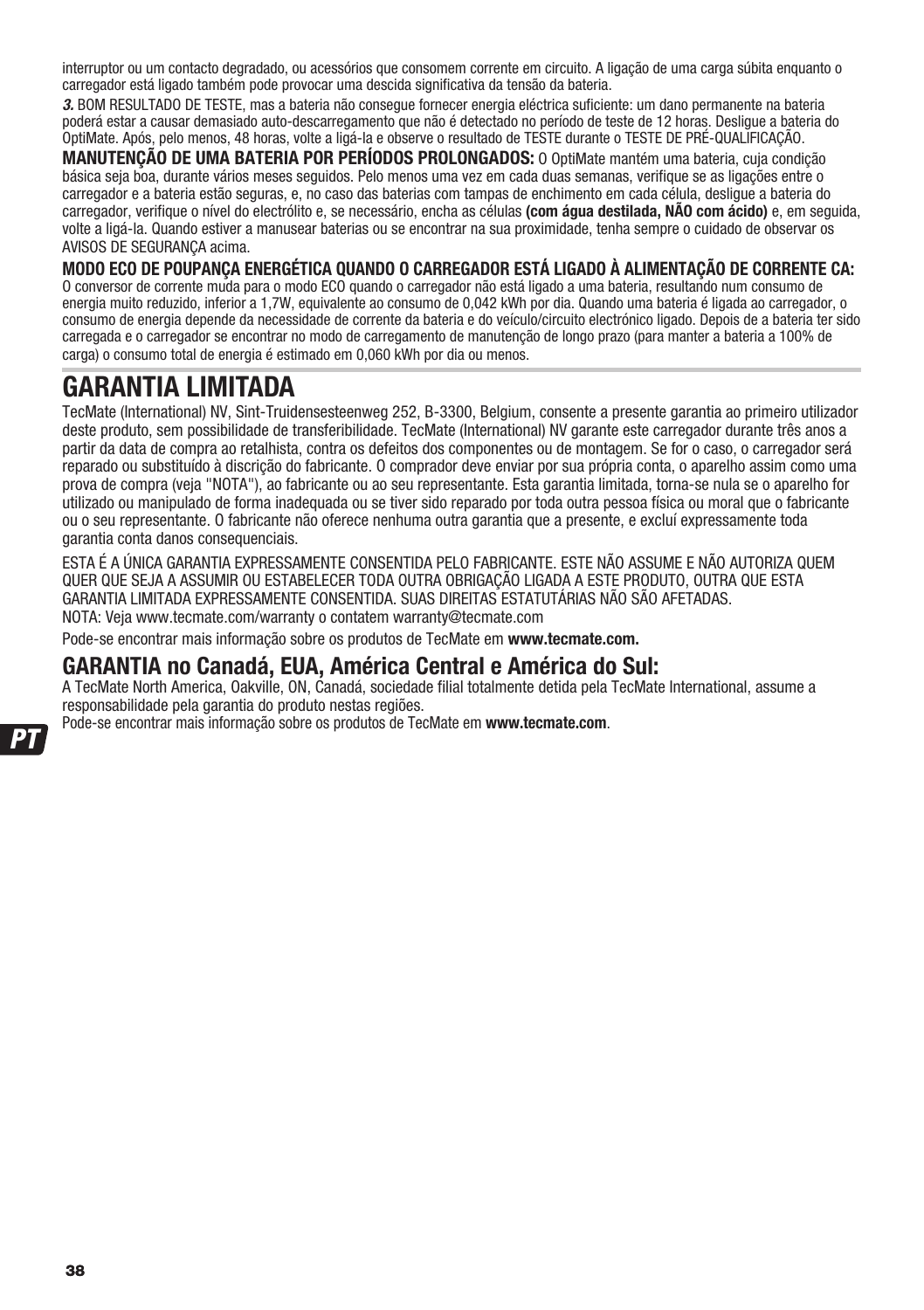

### **AUTOMATICKÁ DIAGNOSTICKÁ NABÍJEČKA PRO 12,8V BATERIE LIFEPO4 (LITHIUM-ŽELEZO-FOSFÁT) AŽ DO 100 AH:**

### **DŮLEŽITÉ: PŘED POUŽITÍM NABÍJEČKY SI PŘEČTĚTE NÁSLEDUJÍCÍ POKYNY**

**Toto zařízení není určeno pro používání osobami (včetně dětí) se sníženými fyzickými, senzorickými nebo duševními schopnostmi nebo s nedostatkem zkušeností a znalostí, pokud nepracují pod dozorem nebo pokud od osoby zodpovědné za jejich bezpečnost neobdržely pokyny týkající se používání zařízení. Děti by měly být pod dozorem, aby si nemohly s tímto zařízením hrát.**

**Pokud je vstupní kabel poškozen, nechte jej neprodleně vyměnit u výrobce, jeho autorizovaného servisního zástupce nebo v kompetentní dílně, aby nevzniklo nebezpečí.** Při používání i skladování chraňte nabíječku před kyselinou, kyselými výpary a vlhkostí. Na poškození vzniklé korozí, oxidací nebo vnitřním elektrickým zkratem se záruka nevztahuje. Nabíječku udržujte během nabíjení baterie v dostatečné vzdálenosti, aby nedošlo ke znečištění nebo styku s kyselinou nebo kyselými výpary. Pokud používáte nabíječku ve vodorovné poloze, položte ji na tvrdý, hladký povrch, ale NIKDY na plast, textil nebo kůži. Použijte připravené otvory na spodní straně krytu k upevnění nabíječky k jakémukoli vhodnému, pevnému svislému povrchu.

**VYSTAVENÍ TEKUTINÁM:** Nabíječka je navržena tak, aby odolala styku s kapalinami náhodně rozlitými nebo rozstříknutými na pouzdro shora nebo mírnému dešti. Nedoporučuje se ponechávat nabíječku dlouhodobě vystavenou dešti, což by rovněž mělo za následek zkrácení životnosti. Na poruchy nabíječky v důsledku oxidace způsobené případným proniknutím tekutiny k elektronickým součástkám, svorkám nebo zástrčkám, se záruka nevztahuje.

**ZANEDBANÉ, SILNĚ VYBITÉ BATERIE:** Věnujte zvláštní pozornost následující informaci o baterii LiFePO4 Pokud necháte baterii dlouhou dobu silně vybitou, může se trvale poškodit jeden nebo více článků.

Takové baterie se mohou při nabíjení nadměrně zahřívat. Během ŠETRNÉHO režimu program omezuje nabíjecí proud, pokud je napětí pod jmenovitou hodnotou (12,8 V) a program by měl odhalit zjevné poškození článků a automaticky pozastavit nabíjení, ale čím vyšší je počet paralelně zapojených článků, tím obtížnější je detekovat vadný článek. Např. 5Ah baterie má obvykle 4 řady propojených sad 2 paralelních článků (konfigurace 4S2P – celkem 8 článků), 10Ah baterie má 4 řady propojených sad 4 paralelních článků (konfigurace 4S4P – celkem 16 článků).

VŽDY monitorujte teplotu baterie během první hodiny a potom dále každou hodinu. Kdykoli je baterie příliš horká na to, abyste se jí mohli dotknout, nebo zaznamenáte-li nezvyklé příznaky, OKAMŽITĚ

#### **PŘIPOJENÍ NABÍJEČKY K BATERII**

- **1. Před připojením nebo odpojením stejnosměrného proudu / připojení baterie odpojte zdroj střídavého proudu.**
- **2.** Pokud nabíjíte baterii ve vozidle pomocí svorek baterie ujistěte se před připojením, že je možné svorky baterie bezpečně umístit tak, aby nenarušily okolní vedení, kovové potrubí nebo rám. Připojení provádějte v tomto pořadí: Nejprve připojte pól baterie, který není připojen k rámu (obvykle kladný), pak připojte další svorku baterie (obvykle zápornou), která je připojena k rámu tak, aby nezasahovala do vedení baterie nebo paliva. Odpojujte vždy v opačném pořadí.
- **3.** Pokud nabíjíte baterii svorkami mimo vozidlo, umístěte ji v dobře větraném prostoru. Připojte nabíječku k baterii: ČERVENOU svorku ke KLADNÉMU (POS, P nebo +) pólu a ČERNOU svorku k ZÁPORNÉMU (NEG, N nebo -) pólu. Dbejte na to, aby byla připojení pevná a bezpečná. Dobrý kontakt je důležitý.

# **PŘECHOD K NABÍJENÍ**

**DOBA NABÍJENÍ:** Na dobu nabíjení má vliv okolní teplota. Pokud nabíječka OptiMate Lithium naměří teplotu nižší než 0 °C nebo vyšší než 45 °C, program safeT omezí nabíjecí proud. Při běžných teplotách program ampmatic™ LiFePO<sub>4</sub> automaticky určí nejúčinnější hodnotu nabíjecího proudu pro připojenou baterii podle stavu nabití, fyzického stavu a podle kapacity baterie (Ah). Dodávaný proud může být v rozmezí od 1,25 A do 5 A.

**Doba nabíjení zcela vybité, ale jinak nepoškozené baterie:**

**Pro baterie se jmenovitou kapacitou od 2,5 Ah do 5 Ah:** 60 až 120 minut pro přechod k testu udržení napětí.

**Pro baterie se jmenovitou kapacitou vyšší než 5 Ah:** přibližně 25 % jmenovité hodnoty Ah baterie, takže u 50Ah baterie by přechod k testu udržení napětí neměl trvat déle než 5 hodin.

V případě silně vybitých baterií to může trvat déle.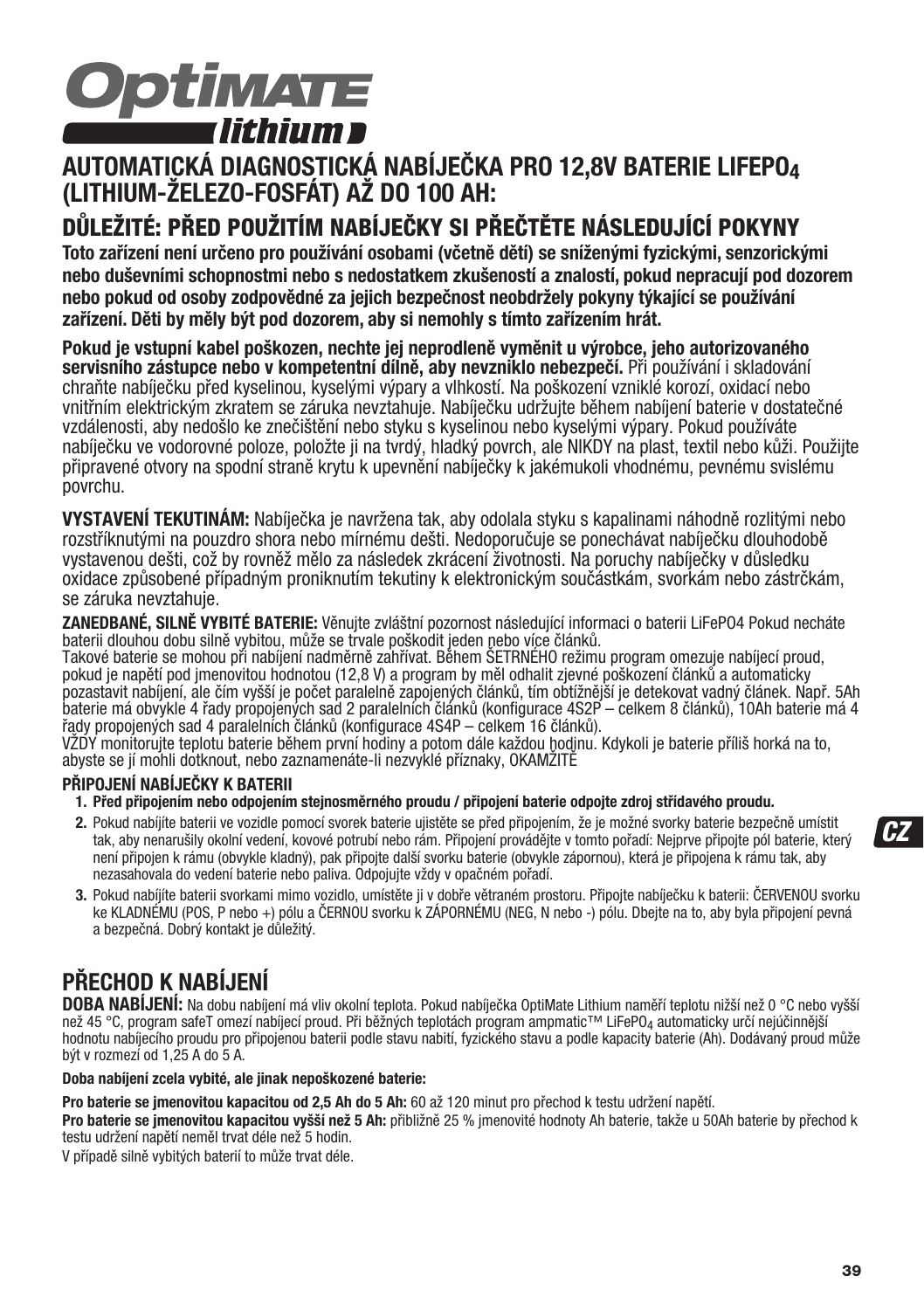|                | $\overline{2}$<br>Nízkonapěťový<br><b>TEST před</b><br>start (0,5 V)<br>nabitím                                      | 3<br>4<br><b>ÚSPORNÝ REŽIM</b><br><b>Teploty</b><br>PŘI ULTRA<br>Nízkém napětí<br>Kontrola | 8<br>6<br>9<br>10<br>5<br>ÚSPORNÝ REŽIM<br>NABÍJENÍ<br>Údržba<br>TEST-<br>TEST po<br>Nabití<br><b>PRI NIZKEM</b><br>s vyvažováním<br><b>OPTIMALIZACE</b><br>nabíječky<br>OptiMate '365'<br>poškození<br>NAPĚTÍ /<br>článků<br>článků<br>edování článků                                                                                                                                                                                                                                                                                                                                                                                                                                                                                                                                                                                                                                                                                                      |
|----------------|----------------------------------------------------------------------------------------------------------------------|--------------------------------------------------------------------------------------------|-------------------------------------------------------------------------------------------------------------------------------------------------------------------------------------------------------------------------------------------------------------------------------------------------------------------------------------------------------------------------------------------------------------------------------------------------------------------------------------------------------------------------------------------------------------------------------------------------------------------------------------------------------------------------------------------------------------------------------------------------------------------------------------------------------------------------------------------------------------------------------------------------------------------------------------------------------------|
|                | <b>Ochrana</b>                                                                                                       |                                                                                            | Nabíječka nebude pokračovat v činnosti bez akce<br>uživatele.                                                                                                                                                                                                                                                                                                                                                                                                                                                                                                                                                                                                                                                                                                                                                                                                                                                                                               |
|                | <b>Reset BMS</b>                                                                                                     | $\overline{2}$                                                                             | LED č. 2 - OBRÁCENÁ POLARITA: Svítí při nesprávném připojení<br>baterie. Nabíječka je elektronicky chráněna, takže nedojde k jejímu poškození.<br>Výstup se obnoví až po správném připojení.                                                                                                                                                                                                                                                                                                                                                                                                                                                                                                                                                                                                                                                                                                                                                                |
|                |                                                                                                                      | O                                                                                          | RESET BMS: pro baterie se systémem správy baterií (BMS), který chrání před<br>silným vybitím. Odpojte nabíječku od hlavního přívodu energie. Počkejte, dokud<br>nezhasne LED č. 1a/1b. Připojte nabíječku zpět k hlavnímu přívodu energie. Po<br>dobu až 5 sekund je přenášen speciální resetovací puls BMS. Program by měl<br>pokračovat na KROK 4.                                                                                                                                                                                                                                                                                                                                                                                                                                                                                                                                                                                                        |
|                | KROK <sub>1</sub><br>Nízkonapěťový<br>start<br>$\geq 0.5$ V                                                          |                                                                                            | Kontrola napětí baterie – nabíječka OptiMate Lithium se<br>automaticky aktivuje když je napětí připojené baterie nejméně<br>0,5 V.                                                                                                                                                                                                                                                                                                                                                                                                                                                                                                                                                                                                                                                                                                                                                                                                                          |
|                | KROK <sub>2</sub><br><b>TEST</b><br>před<br>nabitím<br>KROK <sub>3</sub><br><b>Kontrola</b><br>teploty               | <b>TESTOVACÍ LED</b><br>6: ZELENÁ<br>7: ŽLUTÁ<br>8: ČERVENÁ<br>6<br>7<br>TEST              | TESTOVACÍ LED č. 6/7/8 označují stav baterie před nabitím. V tabulce na str.<br>2 je uveden vztah mezi LED indikací TESTU a odhadovaným stavem nabití v<br>procentech (SOC%).<br>Během testu:<br>OPTIMALIZACE: Podle výsledku testu se nastaví minimální čas nabíjení, od 10<br>minut pro baterii nabitou na 80 % a více, až po 120 minut pro baterii nabitou na<br>40 % a méně.<br>K určení parametrů nabíjecího napětí je změřena okolní teplota.<br>UPOZORNĚNÍ NA NÍZKOU TEPLOTU - bliká LED č. 8 (červená): Teplota měřená na<br>nabíječce OptiMate Lithium je nižší než -20 stupňů Čelsia, pod zónou<br>bezpečného nabíjení a vybíjení pro baterie LiFePO4.<br>Nabíjení bude zahájeno za 10 sekund.<br>100%<br>$\frac{0}{0}$<br>10<br>30<br>60<br>90<br>O                                                                                                                                                                                              |
| c <sub>Z</sub> | KROK <sub>4</sub><br><b>ULTRA</b><br>NÍZKONAPĚŤOVÝ                                                                   | LED č. 3: ČERVENÁ<br><b>SAVE</b><br>3                                                      | 6<br>6<br>13,00V<br>V<br>0.5V<br>12.80V<br>13.13V<br>13.3V<br>$13.6V +$<br>DŮLEŽITÉ: Pokud se aktivujte tento režim, přečtěte si část ZANEDBANÉ SILNĚ<br><b>VYBITÉ BATERIE</b> na předchozí stránce.<br>Tento režim se aktivuje, když je baterie vybitá z více než 90 % / napětí je nižší                                                                                                                                                                                                                                                                                                                                                                                                                                                                                                                                                                                                                                                                   |
|                | ŠETRNÝ REŽIM<br>KROK 5<br>NÍZKONAPĚŤOVÝ<br>ŠETRNÝ REŽIM<br>STEP <sub>6</sub><br><b>TEST</b><br>– poškození<br>článků |                                                                                            | než 12.8V. safeT: Nabíjecí proud se během testu automaticky nastavuje<br>podle napětí a okolní teploty.<br>ZÁCHRANA PŘI VELMI NÍZKÉM NAPĚTÍ pro baterie mezi 0,6 V (0,75 V) a<br>8,8V:<br>Proud začíná na 125 mA a v závislosti na průběhu nabíjení se zvýší na 325<br>mA. Pokud se napětí během 2 hodin nezvýší nad 8,8 V, bude nabíjení<br>pozastaveno a TESTOVACÍ LED č. 8 (červená) začne blikat a indikovat tak, že<br>baterie může být trvale poškozená, nebo že je potřeba profesionální posouzení.<br>ZÁCHRANA PŘI NÍZKÉM NAPĚTÍ pro baterie mezi 8.9 V a 12.8 V: Maximální<br>proud je nastaven na 1,25 A. Nabíjení baterie je monitorováno, zda nevykazuje<br>neobvyklé chování. Baterie LiFePO4 v dobré kondici během 4 hodin přejde k<br>nabíjení, jinak bude nabíjení pozastaveno a TESTOVACÍ LED č. 8 (červená)<br>začne blikat a indikovat tak, že baterie může být trvale poškozená, nebo že je<br>potřeba provést odborné posouzení stavu. |
|                |                                                                                                                      |                                                                                            |                                                                                                                                                                                                                                                                                                                                                                                                                                                                                                                                                                                                                                                                                                                                                                                                                                                                                                                                                             |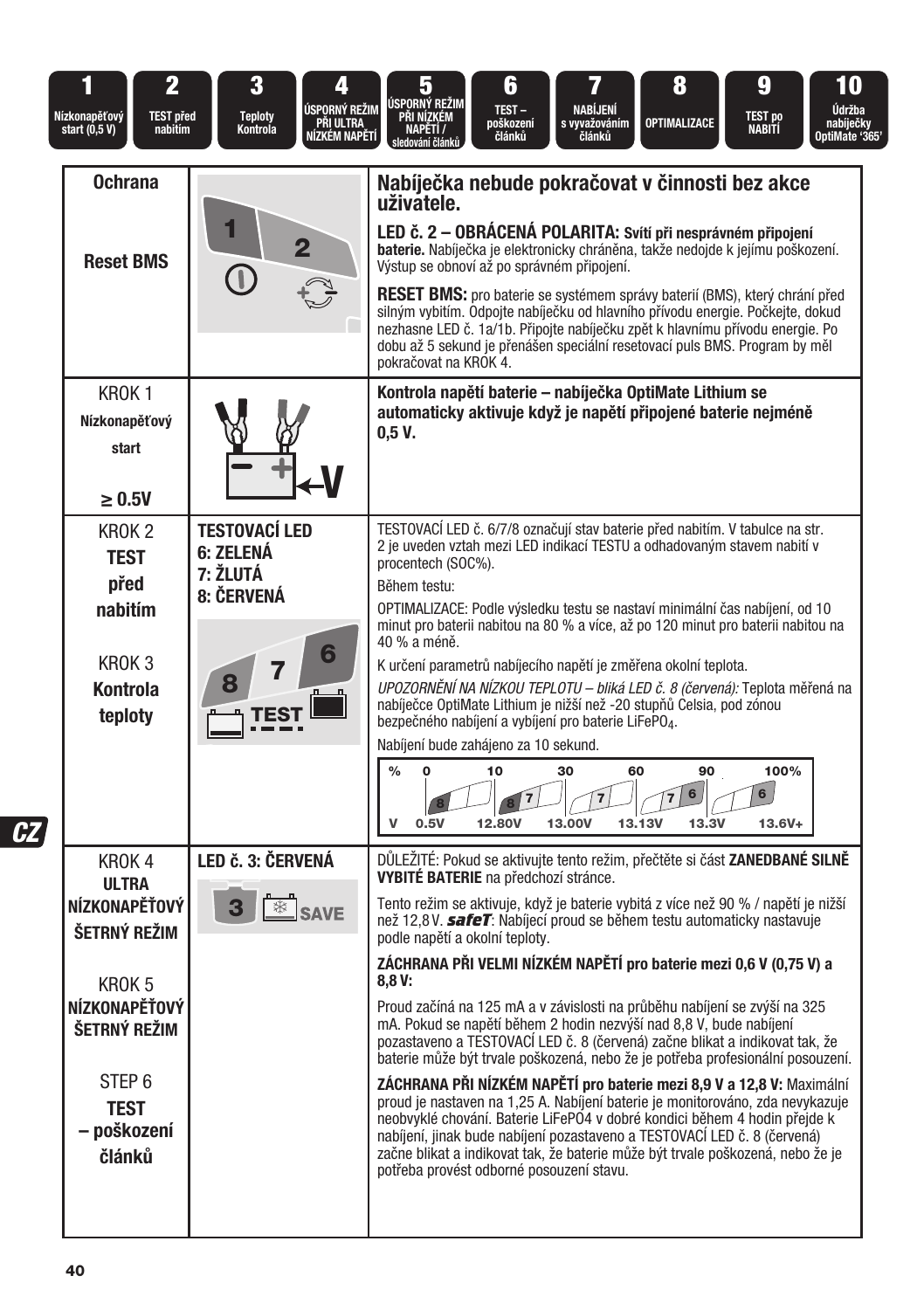| KROK <sub>7</sub>                 | LED č. 4: ŽLUTÁ<br>Pokud nabíječka OptiMate Lithium naměří teplotu nižší než 0 °C nebo vyšší |                                                                                                                                                                                                                                                                                                              |
|-----------------------------------|----------------------------------------------------------------------------------------------|--------------------------------------------------------------------------------------------------------------------------------------------------------------------------------------------------------------------------------------------------------------------------------------------------------------|
| <b>NABÍJENÍ</b>                   | <b>DE OPTIMIZE</b>                                                                           | než 45 °C, program safeT omezí nabíjecí proud. Pokud byla teplota původně<br>nižší než 0 °C, nabíjecí proud je během první hodiny omezen pouze na 325 mA<br>a po této době by se vnitřní teplota baterie měla zvýšit na běžnou teplotu.                                                                      |
|                                   | 灙<br>CHARGE<br>$\frac{a}{2}$ SAVE                                                            | Při běžných teplotách program <i>ampmatic</i> <sup>™</sup> LiFePO <sub>4</sub> automaticky určí<br>nejúčinnější hodnotu nabíjecího proudu pro připojenou baterii podle stavu<br>nabití, fyzického stavu a podle kapacity baterie (Ah). Dodávaný proud může být<br>v rozmezí od 1,25 A do 9,5 A.              |
|                                   |                                                                                              | U baterií s kapacitou (Ah) nižší než 10 Ah (8 Ah) je nabíjecí proud automaticky<br>snížen na průměrnou kapacitu baterie Ah, tj. 2,5Ah/2500mAh baterie bude<br>přijímat přibližně 2,5A.                                                                                                                       |
|                                   |                                                                                              | POZNÁMKA: Z bezpečnostních důvodů je pro režimy ZÁCHRANA a NABÍJENÍ<br>stanoven časový limit 24 hodin.                                                                                                                                                                                                       |
| KROK <sub>8</sub>                 | LED č. 5: ŽLUTÁ                                                                              | Režim OPTIMALIZACE začíná, když napětí při hromadném režimu NABÍJENÍ<br>poprvé dosáhne 14,4 V (18 V).                                                                                                                                                                                                        |
| <b>OPTIMALIZACE</b>               | $\frac{1}{2}$<br>OPTIMIZE<br>CHARGE                                                          | Program pro řízení proudu <i>ampmatic</i> ™ nyní dodává proudové pulzy, aby<br>vyrovnal jednotlivé články baterie a optimalizoval úroveň nabití.<br>Nabíjení by mělo během KROKU 3 proběhnout v co nejkratším čase, ale pokud<br>baterie vyžaduje další nabíjení, program prodlouží režim OPTIMALIZACE až na |
|                                   | <b>ED</b> SAVE                                                                               | maximálně 2 hodiny.                                                                                                                                                                                                                                                                                          |
| KROK 9                            | LED č. 6 BLIKÁ                                                                               | TEST po nabití: Dodávka proudu do baterie je přerušena na 30 minut*,<br>aby program mohl určit schopnost baterie udržet nabití.                                                                                                                                                                              |
| <b>TEST po</b><br>nabití          |                                                                                              | * POKUD nabíjení začalo v režimu ZÁCHRANA (LED č. 3, indikující silně vybitou<br>baterii) nebo je test udržení napětí prodloužen na 12 hodin, aby byl potyrzen<br>dobrý stav baterie.                                                                                                                        |
|                                   |                                                                                              | Výsledek TESTU (indikovaný LED č. 6, 7, 8) je upravován v reálném čase podle<br>změřeného napětí baterie. V tabulce "VČASNÉ UPOZORNĚNÍ NA POTÍŽE S<br>BATERIÍ" na str. 2 je uveden vztah mezi LED indikací TESTU a odhadovaným<br>stavem nabití v procentech (SOC%).                                         |
|                                   |                                                                                              | Další informace najdete v části "POZNÁMKY K VÝSLEDKŮM TESTU".                                                                                                                                                                                                                                                |
| <b>KROK 10</b><br><b>OptiMATE</b> | LED č. 6 / 7 / 8 SVÍTÍ                                                                       | UDRŽOVACÍ NABÍJENÍ: LED č. 6 / 7 / 8 svítí podle<br>konečného napětí měřeného při ukončení KROKU 7.                                                                                                                                                                                                          |
| inteligentní<br>ÚDRŽBA            |                                                                                              | CYKLUS ÚDRŽBY NABITÍ se skládá z 30minutových intervalů nabíjení, po<br>kterých následují 30minutové "klidové" intervaly, kdy se baterie nenabíjí.                                                                                                                                                           |
|                                   |                                                                                              | V průběhu 30minutových nabíjecích cyklů je proud dodáván pouze v případě,<br>pokud poklesne napětí baterie.                                                                                                                                                                                                  |
|                                   | V případě baterií v dobrém                                                                   | Při silném poklesu nabití baterie je proveden CYKLUS OBNOVENÍ BATERIE.<br>Program se vrátí do režimu OPTIMALIZACE (LED č. 5) a poté přejde k testu<br>udržení napětí a k cyklu udržovacího nabíjení.                                                                                                         |
|                                   | stavu zůstane LED č. 6<br>(zelená) svítit                                                    | Přečtěte si část ÚDRŽBA LITHIOVÉ BATERIE V DELŠÍM OBDOBÍ.                                                                                                                                                                                                                                                    |

#### **POZNÁMKY K VÝSLEDKŮM TESTU:**

1. Pokud je výsledkem testu cokoli jiného než zelená LED dioda č. 6, odpojte baterii od elektrického systému, který ji napájí, a znovu zapojte OptiMate. Pokud je nyní výsledek testu lepší, ukazuje to, že ztráty energie jsou zčásti zapříčiněny problémem v elektrickém systému a ne v samotné baterii.

2. Pokud svítí samostatně červená LED č. 8 nebo společně žlutá LED č. 7 a červená LED č. 8 (nebo svítí samostatně žlutá LED u uzavřené baterie), znamená to závažný problém. Červená / žlutá a červená LED znamená, že po nabití napětí baterie klesá, nebo se přes všechny pokusy o oživení nepodařilo baterii oživit. Může to být způsobeno závadou baterie, například zkratovaným článkem, nebo v případě, kdy je baterie stále připojená k elektrickému systému, který podporuje, to může signalizovat ztrátu proudu narušeným zapojením nebo zničeným spínačem nebo kontaktem, nebo příslušenstvím v obvodu, které spotřebovává proud.

Náhlé zatížení ve chvíli, kdy je nabíječka připojená, může rovněž způsobit znatelný pokles napětí baterie.

3. Bliká TESTOVACÍ LED č. 8 (červená) – nabíjení je pozastaveno. Při testu udržení napětí je během prvních 30 minut napětí sníženo pod 12,8 V, což značí, že baterie mohla utrpět trvalé poškození a je nutné provést odborné posouzení stavu. Další informace o produktech TESTOVÁNÍ nebo MONITOROVÁNÍ OptiMate najdete na adrese **www.optimate1.com.**

**CZ**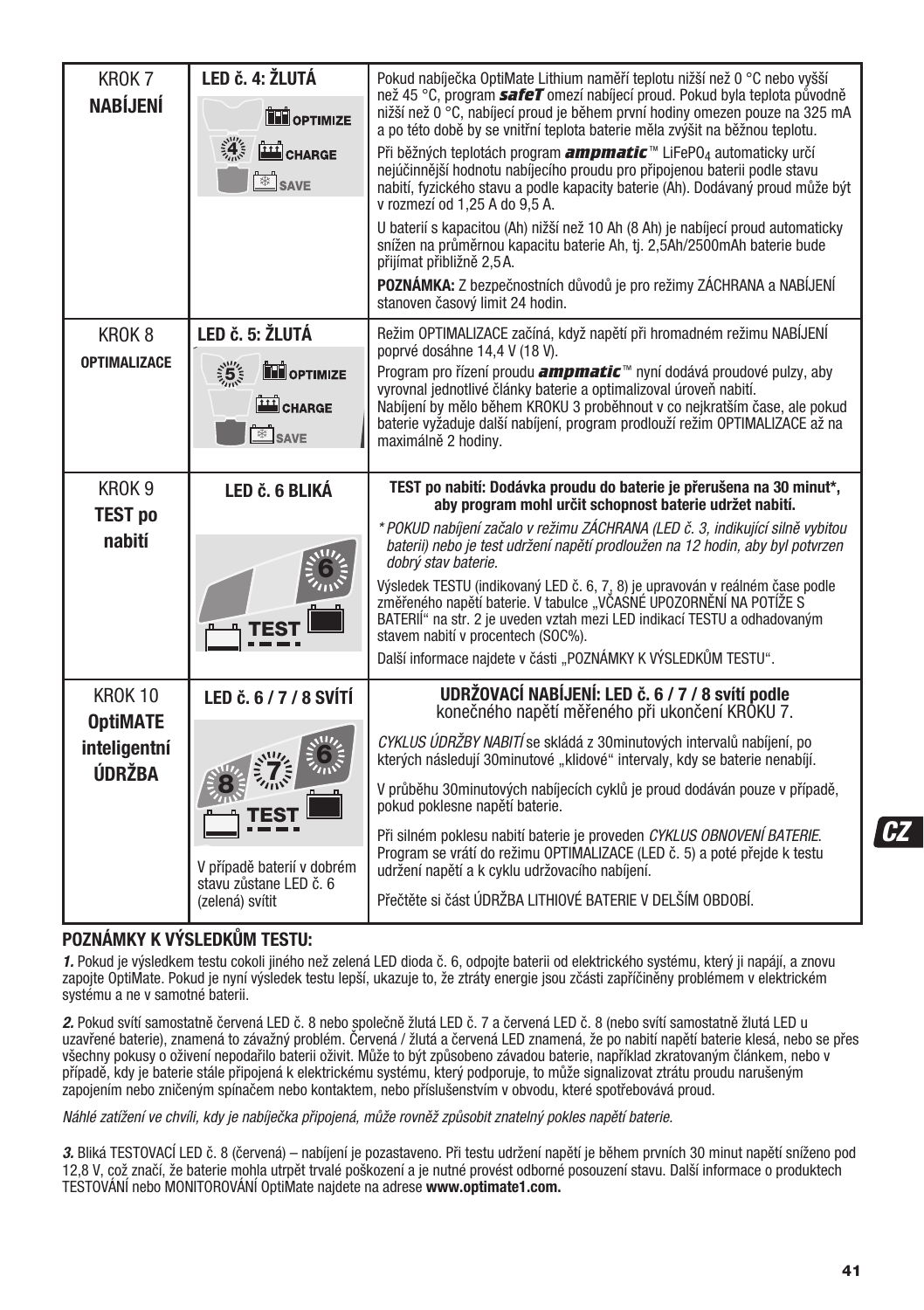**ÚDRŽBA LITHIOVÉ BATERIE V DELŠÍM OBDOBÍ:** Baterie LiFePO4 může být k nabíječce OptiMate Lithium připojena libovolně dlouhou dobu. Program údržby nabíječky OptiMate Lithium je plně automatický. Nepřetržitě monitoruje napětí baterie a dodává proud jen tehdy, když detekuje, že u baterie pokleslo napětí (pravděpodobně z důvodu připojeného vozidla nebo jiného obvodu nebo z důvodu samovybíjení). Program údržby nabíječky OptiMate Lithium zaručuje, že baterie bude stále plně nebo téměř plně nabitá, ale nikdy nebude přebitá.

#### **EKO ÚSPORNÝ REŽIM PŘI PŘIPOJENÍ NABÍJEČKY KE ZDROJI STŘÍDAVÉHO PROUDU:**

Když není nabíječka připojena k baterii, měnič se přepne do režimu EKO. To zaručuje velmi nízkou spotřebu, méně než 0,5 W, což představuje spotřebu 0,012 kWh denně. Když je k nabíječce připojená baterie, závisí spotřeba na skutečné dodávce do baterie a na tom, zda je připojena k vozidlu / elektronické soustavě obvodů. Po nabití baterie, kdy je nabíječka v režimu dlouhodobé údržby baterie (udržuje baterii 100% nabitou), se celková spotřeba odhaduje na 0,024 kWh denně nebo méně.

### **OMEZEN. Z.RUKA**

Společnost TecMate (International) SA, Sint-Truidensesteenweg 252, B-3300 Tienen, Belgie, poskytuje tuto omezenou z.ruku původn.mu kupci tohoto výrobku. Tato omezen. z.ruka je nepřevoditeln.. Společnost TechMate (International) poskytuje z.ruku na vady materi.lu a výrobn. vady t.to nab.ječky bateri. na dobu tř. let od data n.kupu u prodejce. Pokud se vyskytne z.vada, výrobce posoud., zda jednotku oprav. nebo vyměn.. Kupuj.c. je povinen na vlastn. n.klady zaslat jednotku spolu s dokladem o koupi (viz POZN.MKA) výrobci nebo jeho autorizovan.mu z.stupci. Tato omezen. z.ruka zanik., pokud se výrobek nepouž.v. v souladu s n. vodem, nakl.d. se s n.m nešetrně nebo byla provedena oprava jinde než v tov.rně nebo u autorizovan.ho z.stupce. Výrobce neposkytuje ž.dnou jinou z.ruku, pouze tuto omezenou z.ruku a výslovně vylučuje jakoukoli nevyj.dřenou z.ruku včetně z.ruky na n. sledn. poškozen..

JEDN. SE O JEDINOU UZNANOU OMEZENOU Z.RUKU A V.ROBCE NEPŘEB.R. ANI NEPOVĚŘUJE Ž.DNOU JINOU OSOBU, ABY PŘEVZALA NEBO UZAV.RALA VE VZTAHU K V.ROBKU JIN. Z.VAZKY, NEŽ JE TATO OMEZEN. Z.RUKA. VAŠE Z.KONN. PR.VA T.M OVLIVNĚNA NEJSOU.

POZN.MKA: Podrobnosti naleznete na www.tecmate.com/warranty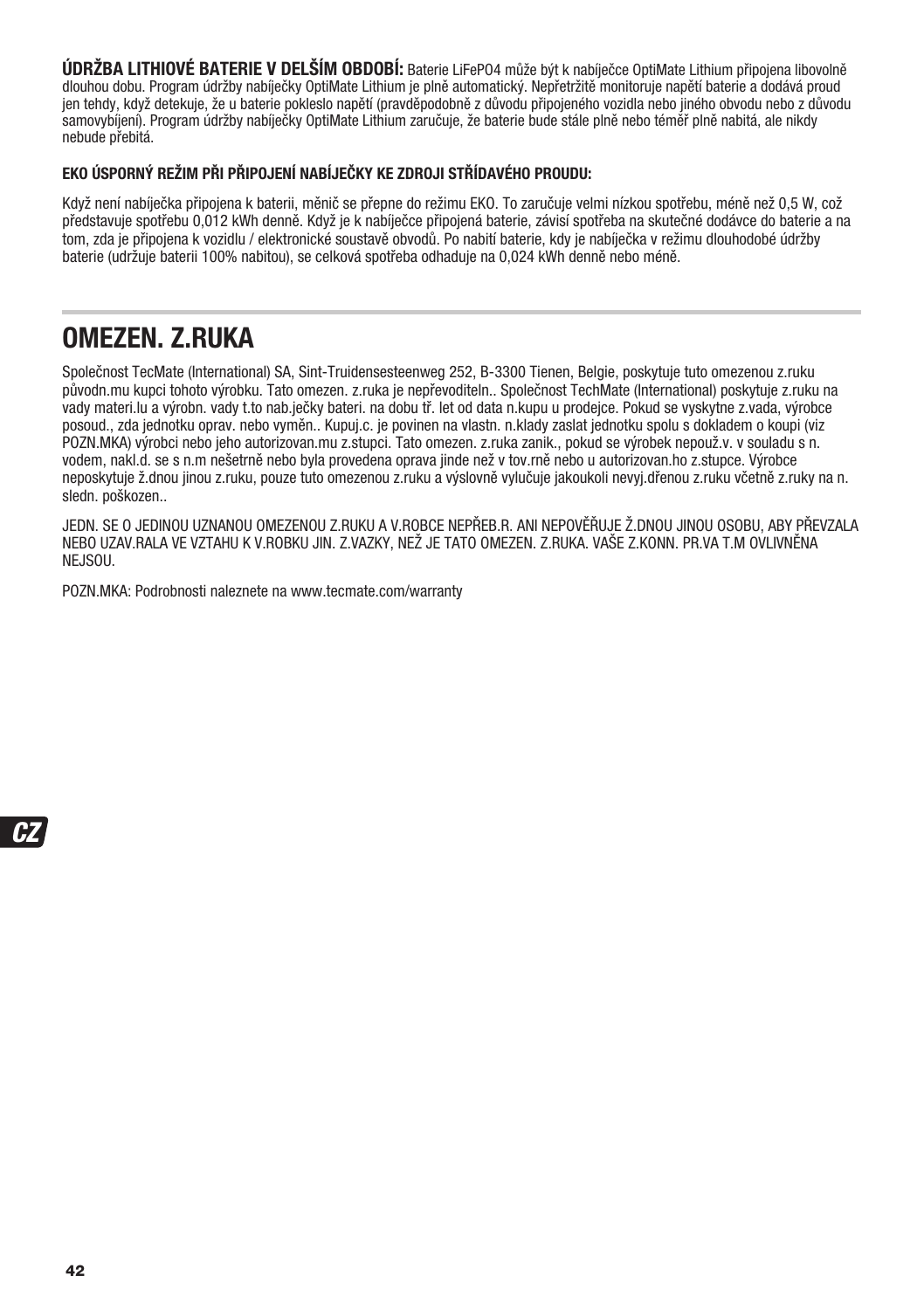| <b>PRODUCT INFORMATION</b>                                                                                                    |                                                                                                                                                             |  |  |  |  |
|-------------------------------------------------------------------------------------------------------------------------------|-------------------------------------------------------------------------------------------------------------------------------------------------------------|--|--|--|--|
| <b>Certification / Conformity</b>                                                                                             |                                                                                                                                                             |  |  |  |  |
| <b>Holder:</b>                                                                                                                | TecMate (International) S.A., B-3300 Tienen, Belgium                                                                                                        |  |  |  |  |
| TUV SUD Product Service GmbH, DE (Safety and EMC)<br><b>Issued by:</b>                                                        |                                                                                                                                                             |  |  |  |  |
| Safety (CE-LVD) :<br>Low voltage directive 2014/35/EU; EN 60335-2-29:2004/A2:2010;<br>EN 60335-1:2012/A11:2014; EN 62233:2008 |                                                                                                                                                             |  |  |  |  |
| Safety (NRTL) :                                                                                                               | UL 1236:2015; CAN/CSA C22.2 no. 107.2-01 (R2011)                                                                                                            |  |  |  |  |
| Safety (SAA) :                                                                                                                | AS/NZS 60335.2.29:2004 Inc A1-2; AS/NZS 60335.1.2011 Inc A1                                                                                                 |  |  |  |  |
| EMC (CE) :                                                                                                                    | EMC Directive 2014/30/EU; EN55014-1 2006/A2:2011; EN55014-2<br>1997/A2:2008; EN61000-3-2:2014; EN61000-3-3:2013                                             |  |  |  |  |
| <b>EMC (NRTL):</b>                                                                                                            | FCC CFR Title 47 Part 15 Subpart B                                                                                                                          |  |  |  |  |
| <b>Efficiency - BC</b><br>mark (California<br><b>Energy Commision)</b>                                                        | CEC-400-2012-011-CMF; 10 CFR Section 430.23 (aa) Appendix Y to<br>Subpart B of Part 430.<br>Tests by: Mantek International Canada Inc, Oakville ON, Canada. |  |  |  |  |
|                                                                                                                               | Listed models: TM29x                                                                                                                                        |  |  |  |  |
| Not charging: $P < 0.5W$ Long term maintenance: $P < 0.5W$ ( $< 0.012$ )<br>Energy usage:<br>kWh / day, $<$ 4.4 kWh / year)   |                                                                                                                                                             |  |  |  |  |
|                                                                                                                               | <b>Mechanical</b>                                                                                                                                           |  |  |  |  |
| <b>IP54</b><br><b>IP</b> rating                                                                                               |                                                                                                                                                             |  |  |  |  |
| $-20^{\circ}$ C <-> 40°C / $-4^{\circ}$ F <-> 104°F<br>t° operating range                                                     |                                                                                                                                                             |  |  |  |  |
| Weight (packed)<br>0.8kg (1.3kg) / 1.76lbs (2.87lbs)                                                                          |                                                                                                                                                             |  |  |  |  |
| 220 x 70 x 90mm / 9.45" x 2.76" x 3.54"<br><b>Size without cable</b>                                                          |                                                                                                                                                             |  |  |  |  |
| <b>Cable Length</b>                                                                                                           | Input: 180cm / 71" Output: 191cm / 75"                                                                                                                      |  |  |  |  |
| <b>Wall mount</b>                                                                                                             | 4 mount positions                                                                                                                                           |  |  |  |  |
| <b>Accessories</b>                                                                                                            | 0-01 Weatherproof battery cable; 0-04 battery Clips.<br><b>Standard SAE connectors</b>                                                                      |  |  |  |  |
|                                                                                                                               | <b>Electrical (additional)</b>                                                                                                                              |  |  |  |  |
| <b>Reverse drain</b>                                                                                                          | Id < 0.5mA                                                                                                                                                  |  |  |  |  |
| <b>Max input rating</b>                                                                                                       | 90 - 264Vac 47-63Hz                                                                                                                                         |  |  |  |  |
| <b>Output volt range</b>                                                                                                      | $0.5V - 14.4V \oslash 5A$                                                                                                                                   |  |  |  |  |
| <b>Protection Input</b>                                                                                                       | AC fuse: 3A 250V (non accessible)                                                                                                                           |  |  |  |  |
| <b>Protection output</b>                                                                                                      | AUTOMATIC: reverse polarity; no output if no battery is connected;<br>limited output current (1A max).                                                      |  |  |  |  |
|                                                                                                                               | <b>Origin</b>                                                                                                                                               |  |  |  |  |
| TecMate (International) S.A., B-3300 Tienen, Belgium<br><b>Design copyright</b><br>& trademark<br>www.tecmate.com             |                                                                                                                                                             |  |  |  |  |